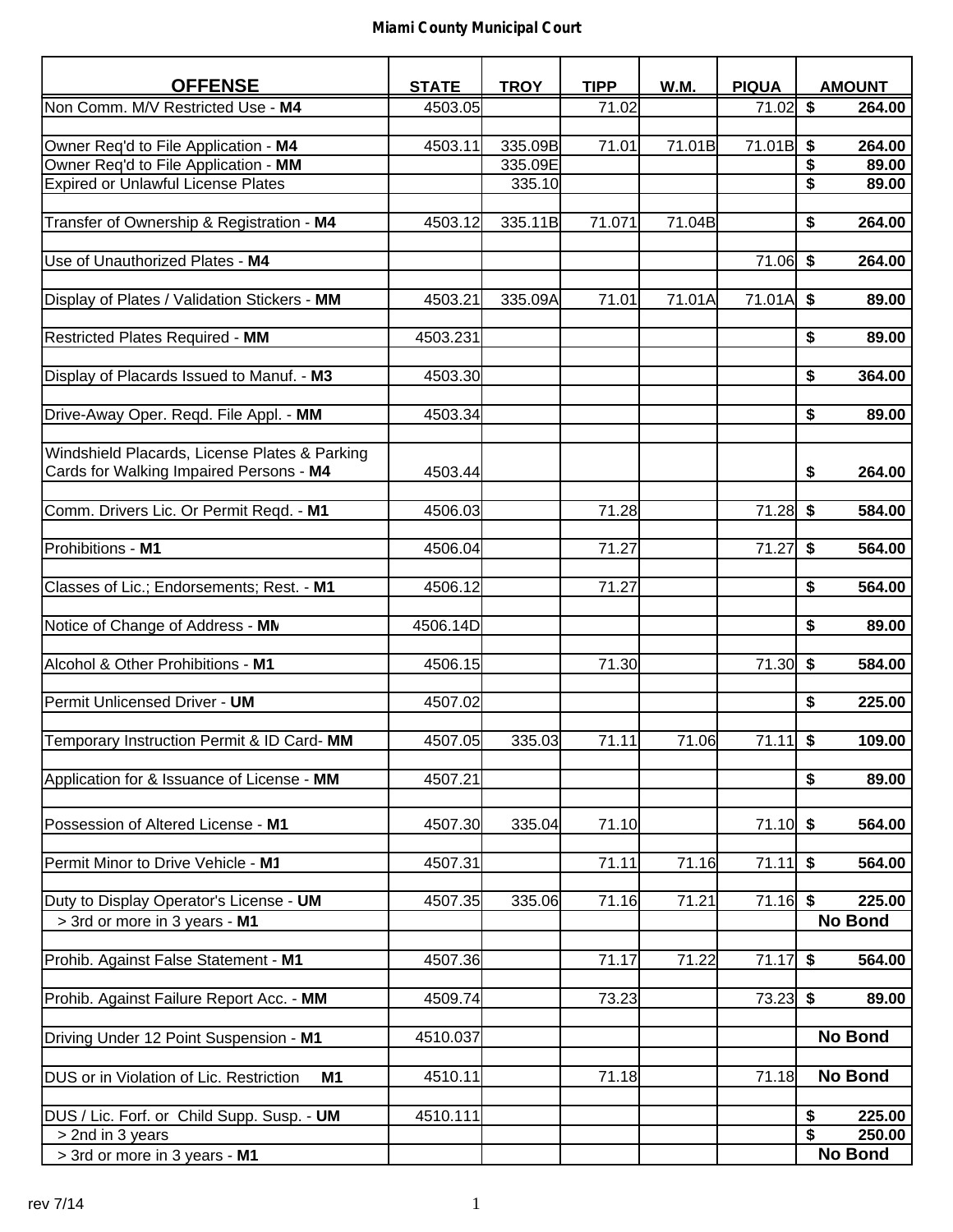| <b>OFFENSE</b>                                        | <b>STATE</b> | <b>TROY</b> | <b>TIPP</b> | <b>W.M.</b> | <b>PIQUA</b> | <b>AMOUNT</b>  |
|-------------------------------------------------------|--------------|-------------|-------------|-------------|--------------|----------------|
| Operating MV or MC w/o Valid License - UM             | 4510.12      | 335.01      | 71.19       |             | 71.19        |                |
| > Never Licensed                                      | 4510.12A1(1) |             |             |             |              | 225.00<br>\$   |
| > Never Licensed 2nd or more - M1                     |              |             |             |             |              | <b>No Bond</b> |
|                                                       |              |             |             |             |              |                |
| <b>Expired License</b>                                |              |             |             |             |              |                |
| > 1st in 3 years MM                                   | 4510.12A1(2) | 335.10      |             |             |              | \$<br>109.00   |
| > 2nd or more in 3 years - M1                         | 4510.12A1(3) |             |             |             |              | <b>No Bond</b> |
|                                                       |              |             |             |             |              |                |
| No Motorcycle Endorsement - UM                        | 4510.12A2    |             |             |             |              | \$<br>225.00   |
|                                                       |              |             |             |             |              |                |
| Driving Under OVI Suspension - M1                     | 4510.14      |             | 71.19       |             | 71.20        | <b>No Bond</b> |
|                                                       |              |             |             |             |              |                |
| FRA Susp./Cancellation or Judg. Susp. - UM            | 4510.16      |             | 71.21       |             | 71.21        |                |
| > 1st in 3 years                                      |              |             |             |             |              | 225.00<br>\$   |
| > 2nd in 3 years                                      |              |             |             |             |              | \$<br>250.00   |
| > 3rd or more in 3 years - M1                         |              |             |             |             |              | <b>No Bond</b> |
| > Lifetime Suspension - FELONY                        |              |             |             |             |              | <b>No Bond</b> |
|                                                       |              |             |             |             |              |                |
| Failure to Reinstate License - UM                     | 4510.21      | 505.03      | 71.22       |             | 71.22        |                |
| > 1st or 2nd in 3 years                               |              |             |             |             |              | \$<br>225.00   |
| > 3rd or more in 3 years - M1                         |              |             |             |             |              | <b>No Bond</b> |
|                                                       |              |             |             |             |              |                |
| Freeways - Prohibited Acts (1st Off.) - MM            | 4511.051     | 303.06      | 70.06       | 70.08       |              | \$<br>89.00    |
|                                                       |              |             |             |             |              |                |
| Obedience to Traffic Control Devices - MM             | 4511.12      | 313.01      | 70.20       | 70.24       | 70.20        | \$<br>109.00   |
|                                                       |              |             |             |             |              | \$             |
| Operating in a Direction Forbidden by Sign - MM       |              |             |             | 79.92       |              | 109.00         |
| Traffic Signal Indication - MM                        | 4511.13      | 313.03      | 70.32       | 70.26       | 70.23        | \$<br>109.00   |
|                                                       |              |             |             |             |              |                |
| Malfunctioning Traffic Control Signal Lights - MM     | 4511.132     | 313.03      | 70.23       |             | $70.23$ \$   | 109.00         |
|                                                       |              |             |             |             |              |                |
| Tampering w/ Traff. Control Device - MM               | 4511.17      | 313.08      | 70.27       | 70.30       | 70.27        | \$<br>89.00    |
|                                                       |              |             |             |             |              |                |
| Purchase, Possess or Sale of Traff. Control Dev. - M3 | 4511.18      |             | 70.28       |             | $70.28$ \$   | 364.00         |
|                                                       |              |             |             |             |              |                |
|                                                       |              |             |             |             |              |                |
|                                                       |              |             |             |             |              |                |
|                                                       |              |             |             |             |              |                |
|                                                       |              |             |             |             |              |                |
|                                                       |              |             |             |             |              |                |
|                                                       |              |             |             |             |              |                |
|                                                       |              |             |             |             |              |                |
|                                                       |              |             |             |             |              |                |
|                                                       |              |             |             |             |              |                |
|                                                       |              |             |             |             |              |                |
|                                                       |              |             |             |             |              |                |
|                                                       |              |             |             |             |              |                |
|                                                       |              |             |             |             |              |                |
|                                                       |              |             |             |             |              |                |
|                                                       |              |             |             |             |              |                |
|                                                       |              |             |             |             |              |                |
|                                                       |              |             |             |             |              |                |
|                                                       |              |             |             |             |              |                |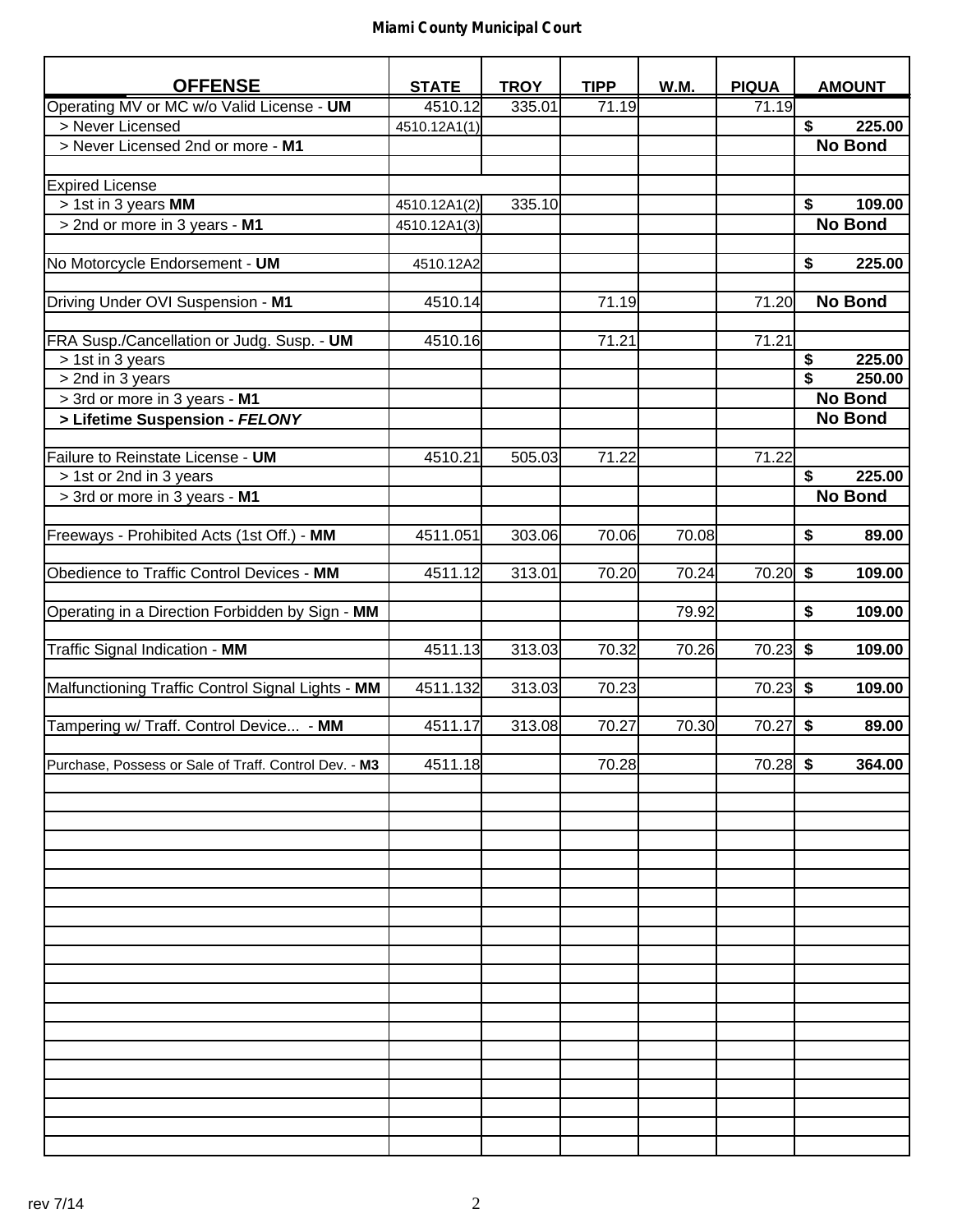| <b>OFFENSE</b>                                                                            | <b>STATE</b>       | <b>TROY</b>       | <b>TIPP</b>    | W.M.           | <b>PIQUA</b>      | <b>AMOUNT</b>          |
|-------------------------------------------------------------------------------------------|--------------------|-------------------|----------------|----------------|-------------------|------------------------|
| OMVI - First Offense - M1                                                                 | 4511.19A           | 333.01            | 73.01          | 73.01A         | 73.01             | \$<br>584.00           |
| <b>OMVI - Second Offense - M1</b>                                                         |                    |                   |                |                |                   | \$<br>584.00           |
| OMVI - Third Offense - M1                                                                 |                    |                   |                |                |                   | \$<br>1,005.00         |
| OMVI - Fourth Offense - FELONY                                                            |                    |                   |                |                |                   | <b>NO BOND</b>         |
|                                                                                           |                    |                   |                |                |                   |                        |
| OVUAC - Underage OMVI - M4                                                                | 4511.19B           |                   | 73.01          |                | 73.01             | \$<br>284.00           |
| Physical Control of Vehicle - M1                                                          | 4511.194           |                   | 73.012         |                | 73.012            | \$<br>574.00           |
|                                                                                           |                    |                   |                |                |                   |                        |
| <b>FTC; Full Time; Weaving Full Time &amp; Attention</b>                                  |                    | 331.34            |                |                |                   | \$<br>109.00           |
|                                                                                           |                    |                   |                |                |                   |                        |
| Bypassing Vehicle Weighing Locations (1st Off.) - MM                                      | 4511.121           |                   |                |                |                   | \$<br>89.00            |
|                                                                                           |                    |                   |                |                |                   |                        |
| Willful or Wanton Operation On Street - MM<br>Willful or Wanton Operation Off Street - MM | 4511.20<br>4511.20 | 333.09A<br>333.02 | 73.05<br>73.06 | 73.05<br>73.06 | 73.05<br>73.06 \$ | \$<br>109.00<br>109.00 |
|                                                                                           |                    |                   |                |                |                   |                        |
| ** 3 Moving Vio. w/in 12 mo.** - M4                                                       |                    |                   |                |                |                   | \$<br>284.00           |
| ** 4 Moving Vio. w/in 12 mo.** - M3                                                       |                    |                   |                |                |                   | \$<br>384.00           |
|                                                                                           |                    |                   |                |                |                   |                        |
| Operating Veh. w/o Reasonable Control - MM                                                | 4511.202           | 333.08            | 73.07          |                | 73.07             | \$<br>109.00           |
|                                                                                           |                    |                   |                |                |                   |                        |
| Wrongful Entrustment of Motor Veh. 1st in 3 yrs. - UM                                     | 4511.203           |                   | 71.14          |                | 71.14             | \$<br>225.00           |
| > 2nd Offense in 3 yrs.                                                                   |                    |                   |                |                |                   | \$<br>250.00           |
| > 3rd or more in 3 yrs. - M1                                                              |                    |                   |                |                |                   | <b>No Bond</b>         |
| Driving While Texting                                                                     | 4511.204           |                   |                |                |                   | \$<br>109.00           |
|                                                                                           |                    |                   |                |                |                   |                        |
| Speed - 1-20 Miles Over - MM                                                              | 4511.21            | 333.03            | 73.10          | 73.10          | 73.10             | \$<br>109.00           |
| Speed - 21 or More Over - MM                                                              |                    |                   |                |                |                   | \$<br>119.00           |
|                                                                                           |                    |                   |                |                |                   |                        |
| <b>Excessive Speed for Conditions - MM</b>                                                | 4511.21            | 333.03            | 73.10          | 73.10          | $73.10$ \$        | 109.00                 |
|                                                                                           |                    |                   |                |                |                   |                        |
| Assured Clear Distance - MM                                                               | 4511.21A           | 333.03            | 73.10          | 73.10          | $73.10$ \$        | 109.00                 |
| Duties App. Public Safety Vehicle - MM                                                    | 4511.213           |                   | 72.60          |                | $72.60$ \$        | 109.00                 |
|                                                                                           |                    |                   |                |                |                   |                        |
| Slow Speed - MM                                                                           | 4511.22            | 333.04            | 73.11          | 73.11          | $73.11$ \$        | 109.00                 |
|                                                                                           |                    |                   |                |                |                   |                        |
| Lanes of Travel Upon Roadways - MM                                                        | 4511.25            | 331.01            | 72.01          | 72.01          | 72.01             | \$<br>109.00           |
|                                                                                           |                    |                   |                |                |                   |                        |
| Street Racing - M1                                                                        | 4511.251           | 333.07            | 73.13          | 73.13          | $73.13$ \$        | 584.00                 |
| Veh. Traveling in Opposite Directions - MM                                                | 4511.26            | 331.02            | 72.03          | 72.02          | $72.03$ \$        | 109.00                 |
|                                                                                           |                    |                   |                |                |                   |                        |
| Overtaking & Passing of Vehicles - MM                                                     | 4511.27            | 331.03            | 72.04          | 72.03          | $72.04$ \$        | 109.00                 |
|                                                                                           |                    |                   |                |                |                   |                        |
| Permission to Overtake & Pass on Right - MM                                               | 4511.28            | 331.04            | 72.05          | 72.04          | $72.05$ \$        | 109.00                 |
|                                                                                           |                    |                   |                |                |                   |                        |
| Driving to Left of Center Line - MN                                                       | 4511.29            | 331.05            | 72.06          | 72.05          | $72.06$ \$        | 109.00                 |
|                                                                                           |                    |                   |                |                |                   |                        |
| Driving Upon Left Side of Roadway - MM                                                    | 4511.30            | 331.06            | 72.07          | 72.06          | 72.07             | \$<br>109.00           |
| Hazardous Zones, 1st Off. - MM                                                            | 4511.31            | 331.07            | 72.08          | 72.07          | $72.08$ \$        | 109.00                 |
|                                                                                           |                    |                   |                |                |                   |                        |
| One Way Hwy. & Rotary Traffic Islands - MM                                                | 4511.32            | 331.30            | 72.09          | 72.08          | $72.09$ \$        | 109.00                 |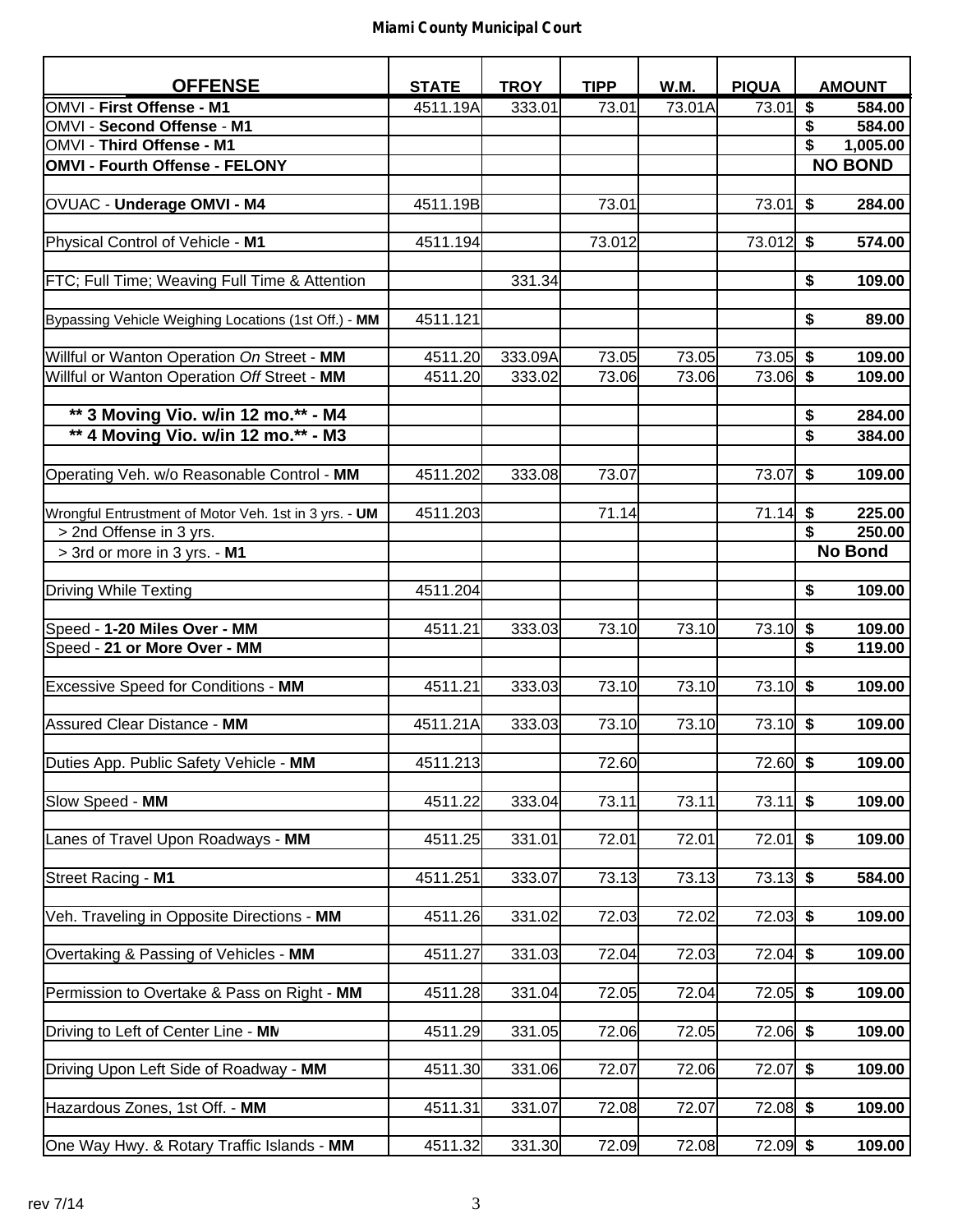| <b>OFFENSE</b>                                          | <b>STATE</b> | <b>TROY</b> | <b>TIPP</b> | <b>W.M.</b> | <b>PIQUA</b> | <b>AMOUNT</b>                     |
|---------------------------------------------------------|--------------|-------------|-------------|-------------|--------------|-----------------------------------|
| Rules for Driving in Marked Lanes - MM                  | 4511.33      | 331.08      | 72.10       | 72.09       | 72.10        | $\sqrt[6]{\frac{1}{2}}$<br>109.00 |
| Space Between Moving Vehicles - MM                      | 4511.34      | 331.09      | 72.11       | 72.10       | 72.11        | \$<br>109.00                      |
| Divided Roadways - MM                                   | 4511.35      | 331.31      | 72.12       | 72.11       | 72.12        | \$<br>109.00                      |
| Rules for Turns at Intersections - MM                   | 4511.36      | 331.10      | 72.13       | 72.12       | 72.13        | \$<br>109.00                      |
| Turning in Roadway Prohibited - MM                      | 4511.37      | 331.12      | 72.14       | 72.14       | 72.14        | \$<br>109.00                      |
| Rules for Starting / Backing Vehicles - MM              | 4511.38      | 331.13      | 72.15       | 72.16       | 72.15        | \$<br>109.00                      |
| Turn and Stop Signals - MM                              | 4511.39      | 337.31      | 72.16       | 72.17       | 72.16        | \$<br>109.00                      |
| Hand and Arm Signals - MM                               | 4511.40      | 331.15      | 72.17       | 72.18       | 72.17        | \$<br>109.00                      |
| Right-of-Way at Intersection - MM                       | 4511.41      | 331.16      | 72.20       | 72.30       | 72.20        | \$<br>109.00                      |
| Right-of Way When Turning Left - MM                     | 4511.42      | 331.17      | 72.21       | 72.31       | 72.21        | \$<br>109.00                      |
| Operation of Vehicle at Yield Signs - MM                |              | 331.18      |             |             |              | \$<br>109.00                      |
| Operation of Vehicle at Stop Signs - MM                 |              | 331.19      |             |             |              | \$<br>109.00                      |
| Right-of-Way at Through Highways - MM                   | 4511.43      |             | 72.22       | 72.32       | 72.22        | \$<br>109.00                      |
| Right-of-Way on Public Highway - MM                     | 4511.44      | 331.22      | 72.24       | 72.34       | 72.24        | \$<br>109.00                      |
| Right-of-Way on Safety Vehicle - M4                     | 4511.45      | 331.21      | 72.25       | 72.36       | 72.26        | \$<br>284.00                      |
| Right-of-Way Funeral Procession - MM                    | 4511.451     | 331.24      | 72.27       | 72.37       | 72.27        | \$<br>109.00                      |
| Pedestrian Yield to Public Safety Veh. - MM             | 4511.452     | 371.08      | 72.28       | 72.38       | 72.28        | \$<br>89.00                       |
| Right-of-Way Pedestrian - MM                            | 4511.46      | 371.01      | 72.29       | 72.39       | $72.29$ \$   | 109.00                            |
| Right-of Way Blind Person - MM                          | 4511.47      | 371.02      | 72.30       | 72.40       | $72.30$ \$   | 109.00                            |
| Right of Way Yielded by Pedestrian - MM                 | 4511.48      | 371.03      | 72.31       | 72.41       | 72.31        | \$<br>89.00                       |
| Intox. / Drugged Ped. Hazard on Hwy - MM                | 4511.481     | 371.09      | 72.40       | 72.42       | $72.40$ \$   | 89.00                             |
| Pedestrian Walking Along Highway - MM                   | 4511.50      | 371.05      | 72.36       | 72.46       | 72.36        | \$<br>89.00                       |
| Hitchhiking- Prohibit Solicitations by Pedestrians - MM | 4511.51A     | 371.06A     | 72.37       | 72.47A      | 72.37        | $\overline{\$}$<br>89.00          |
| Ride Outside of Motor Vehicle - MM                      | 4511.51C     | 371.06C     | 72.37       | 72.47C      | 72.37        | \$<br>89.00                       |
| Operator Permit Person to Ride Outside MV- MM           | 4511.51D,E,F | 371.06D     | 72.37       | 74.47D      | 72.37        | \$<br>109.00                      |
| Rules Gov. Op. of Motorized Bicycle - MM                | 4511.521     | 373.14      | 75.02       |             | 75.02        | \$<br>89.00                       |
| Rules for Bicycles/Motorcycles - MM                     | 4511.53      | 373.02      | 75.03       |             | $75.03$ \$   | 89.00                             |
| Bicycles / Sleds Attached to Vehicles - MM              | 4511.54      | 373.03      | 75.04       |             | $75.04$ \$   | 89.00                             |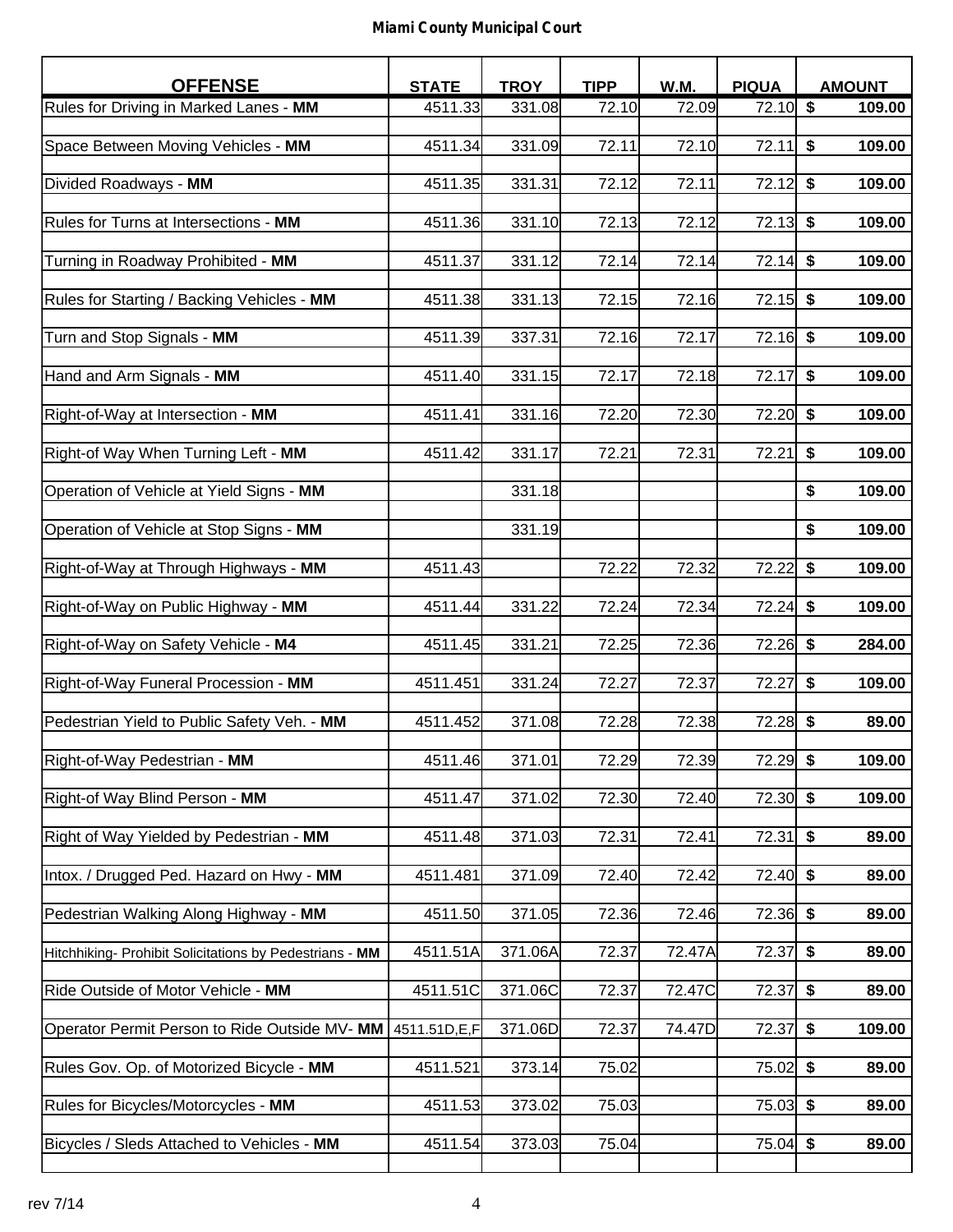| <b>OFFENSE</b>                                                                                   | <b>STATE</b> | <b>TROY</b>       | <b>TIPP</b>        | W.M.  | <b>PIQUA</b> |                 | <b>AMOUNT</b>    |
|--------------------------------------------------------------------------------------------------|--------------|-------------------|--------------------|-------|--------------|-----------------|------------------|
| Riding Bicycles / Motorcycles Abreast - MM                                                       | 4511.55      | 373.04            | 75.05              |       | $75.05$ \$   |                 | 89.00            |
|                                                                                                  |              |                   |                    |       |              |                 |                  |
| Bicycle Signal Device - MM                                                                       | 4511.56      | 373.05            | 75.06              |       | 75.06 \$     |                 | 89.00            |
|                                                                                                  |              |                   |                    |       |              |                 |                  |
| Lights and Reflector on Bicycle; Brakes - MM                                                     |              | 373.06            |                    |       |              | \$              | 89.00            |
|                                                                                                  |              | 373.07            |                    |       |              | \$              | 89.00            |
| Ride Bike on Rt. Side of Rdwy; Obed. To Traff. Rules: Passing - MM                               |              |                   |                    |       |              |                 |                  |
| Driving Through Safety Zone - MN                                                                 | 4511.60      | 331.29            | 72.02              | 72.58 | 72.02        | \$              | 109.00           |
|                                                                                                  |              |                   |                    |       |              |                 |                  |
| Stop Signs at Grade Crossings - MM                                                               | 4511.61      | 331.40B           | 72.45              |       | 72.45        | \$              | 109.00           |
|                                                                                                  |              |                   |                    |       |              |                 |                  |
| Stop / Drive Across RR Grade Crossing - M4                                                       | 4511.62      | 331.39            | 72.46              |       | 72.46        | \$              | 284.00           |
|                                                                                                  |              |                   |                    |       |              |                 |                  |
| Veh. Req'd to Stop at Grade Crossing - MM                                                        | 4511.63      | 331.40A           | 72.47              |       | 72.47        | \$              | 109.00           |
| Prohibition Against Parking on Hwy's - MM                                                        | 4511.66      | 351.12            | 76.01              |       | 76.01        | \$              | 70.00            |
| Junked or Abandoned MV Proh. - MM                                                                |              | 345.02            |                    |       |              | \$              | 70.00            |
| Parking Violation Over 72 Hours - MM                                                             |              | 351.13            |                    |       |              | \$              | 70.00            |
| Manner of Angle Parking - MM                                                                     |              | 351.05            |                    |       |              | $\overline{\$}$ | 70.00            |
| Cond. When M/V Left Unattended - MM                                                              | 4511.661     | 351.07            | 76.02              |       | 76.02        | \$              | 89.00            |
|                                                                                                  |              |                   |                    |       |              |                 |                  |
| Parking Prohibitions - MM                                                                        |              | 4511.68 351.03a-q | 76.04              | 76.01 | 76.04        | \$              | 70.00            |
|                                                                                                  |              |                   |                    |       |              |                 |                  |
| Parking Proh. - Private Property - MM                                                            | 4511.681     |                   | 76.06              |       | 76.06        | \$              | 70.00            |
| Parking Violation - MM                                                                           | 4511.69      | 353.13            | 76.05              | 76.05 | 76.05        | \$              | 70.00            |
| Ticketing of Illegally Parked Veh. - MM                                                          |              |                   |                    |       | $76.13$ \$   |                 | 70.00            |
|                                                                                                  |              |                   |                    |       |              |                 |                  |
| Handicapped Space - M4                                                                           | 4511.69F1a,b |                   | 351.04 76.05 F1a,b |       | 76.05        | \$              | 295.00           |
|                                                                                                  |              |                   |                    |       |              |                 |                  |
| Obstructing View and Control of Driver                                                           | 4511.70      | 331.25            | 72.55              | 72.55 | 72.55        | \$              | 109.00           |
| Opening Vehicle Door onTraffic side - MM                                                         |              | 351.08            |                    |       |              | \$              | 109.00           |
|                                                                                                  |              |                   |                    |       |              |                 |                  |
| Prohibition Against Driving on Closed Hwy - M3<br>Prohibition Against Driving on Closed Hwy - M4 | 4511.71      | 331.26            | 72.57              | 72.57 | 72.57        | \$              | 384.00<br>284.00 |
| Prohibition Against Driving on Closed Hwy - MM                                                   |              |                   |                    |       |              | \$<br>\$        | 109.00           |
|                                                                                                  |              |                   |                    |       |              |                 |                  |
| Squealing Tires, Cracking Exhaust Noises                                                         |              | 331.36            |                    |       |              | \$              | 89.00            |
|                                                                                                  |              |                   |                    |       |              |                 |                  |
| Driving Upon Sidewalk Area - MM                                                                  | 4511.711     | 331.37            | 72.58              | 72.59 | 72.58        | \$              | 109.00           |
|                                                                                                  |              |                   |                    |       |              |                 |                  |
| Obstructing Passage of Other Veh. - MM                                                           | 4511.712     | 331.33            | 72.59              | 72.60 | $72.59$ \$   |                 | 109.00           |
|                                                                                                  |              |                   |                    |       |              |                 |                  |
| Following Emergency Vehicle-MN                                                                   | 4511.72      | 331.27            | 72.60              | 72.61 | $72.60$ \$   |                 | 89.00            |
| Drive Over Unprotected Fire Hose - MM                                                            | 4511.73      | 331.28            | 72.61              | 72.62 | 72.61        | \$              | 109.00           |
|                                                                                                  |              |                   |                    |       |              |                 |                  |
| Placing Injurious Material on Hwy., Street - MM                                                  | 4511.74      | 311.01            | 72.62              | 72.63 | 72.62        | \$              | 174.00           |
|                                                                                                  |              |                   |                    |       |              |                 |                  |
| Stopping for School Bus; Signals - AR                                                            | 4511.75      | 331.38            | 72.80              | 72.70 | $72.80$ \$   |                 | 384.00           |
|                                                                                                  |              |                   |                    |       |              |                 |                  |
| Drive Comm. Veh. w/ Impaired Ablility/Alertness - MM                                             | 4511.79      | 341.02            | 73.02              | 75.16 | $73.02$ \$   |                 | 109.00           |
| Child Restraint System Required - MM                                                             | 4511.81      |                   | 72.63              |       | $72.63$ \$   |                 | 89.00            |
|                                                                                                  |              |                   |                    |       |              |                 |                  |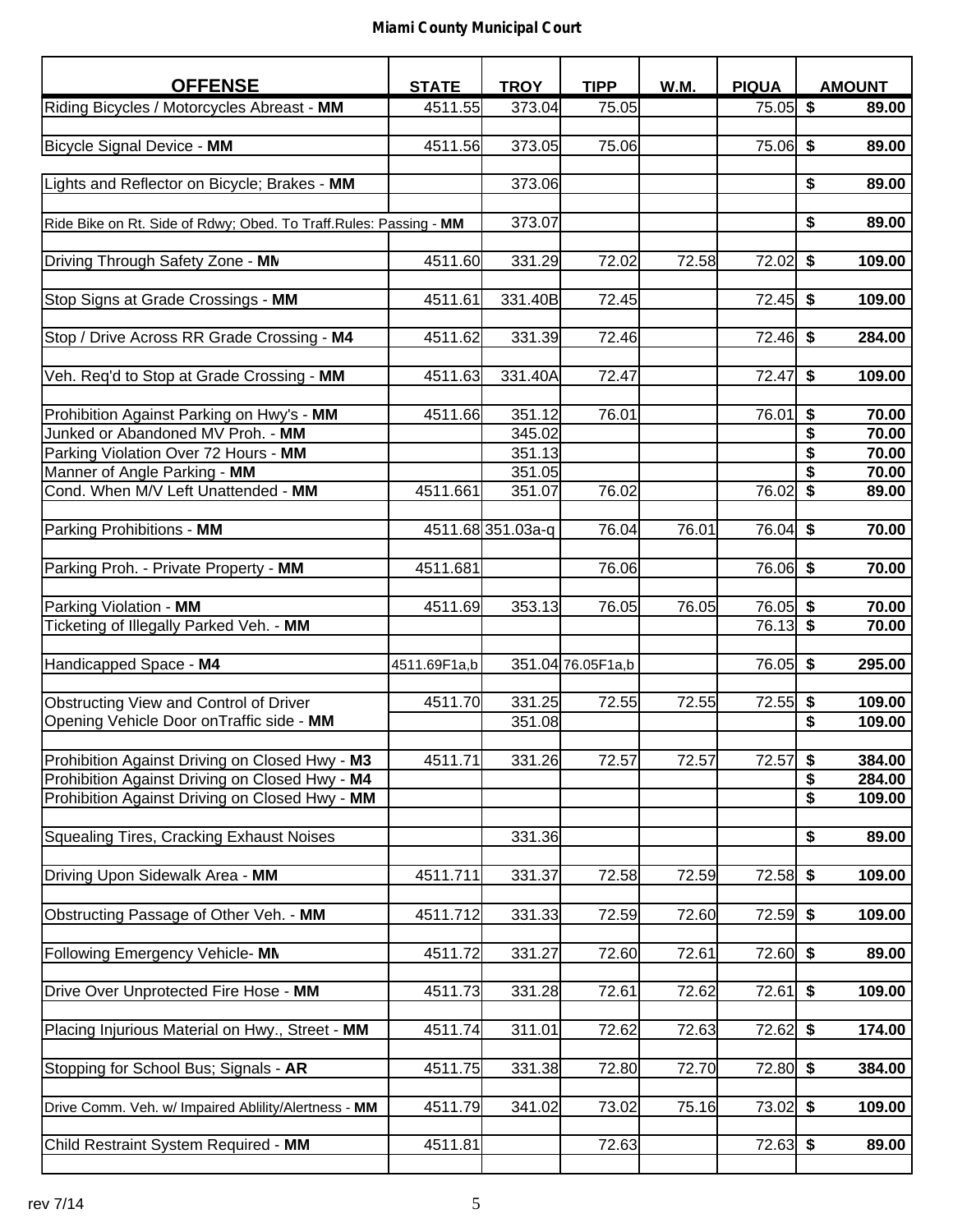| <b>OFFENSE</b>                              | <b>STATE</b> | <b>TROY</b> | <b>TIPP</b> | W.M.  | <b>PIQUA</b> | <b>AMOUNT</b> |
|---------------------------------------------|--------------|-------------|-------------|-------|--------------|---------------|
| Littering from Motor Vehicle (TR)<br>- MM   | 4511.82      | 331.42      | 72.62       |       | 72.62        | \$<br>89.00   |
| Littering from Motor Vehicle(CR) - MM       |              | 331.42      |             | 53.09 |              | \$<br>99.00   |
|                                             |              |             |             |       |              |               |
| Driving with Earphones / Earplugs - MM      | 4511.84      |             | 72.66       |       | $72.66$ \$   | 109.00        |
|                                             |              |             |             |       |              |               |
| Unsafe Vehicle - MM                         | 4513.02      | 337.01C     | 74.01       | 74.01 | 74.01        | \$<br>109.00  |
|                                             |              |             |             |       |              |               |
| Bumper Height; Modifying Vehicle - MM       | 4513.021     | 337.01D     | 74.02       | 74.02 | 74.02        | \$<br>89.00   |
|                                             |              |             |             |       |              |               |
| Lighted Lights Required - MM                | 4513.03      | 337.02      | 74.03       | 74.03 | 74.03        | \$<br>89.00   |
|                                             |              |             |             |       |              |               |
|                                             |              |             |             |       |              |               |
| Headlights - MM                             | 4513.04      | 337.03      | 74.04       | 74.04 | 74.04        | \$<br>89.00   |
|                                             |              |             |             |       |              |               |
| Tail Lights / Rear License Plate Light - MM | 4513.05      | 337.04      | 74.05       | 74.05 | 74.05        | \$<br>89.00   |
|                                             |              |             |             |       |              |               |
| Red Reflectors Required - MM                | 4513.06      | 337.05      | 74.06       | 74.06 | $74.06$ \$   | 89.00         |
|                                             |              |             |             |       |              |               |
| Safety Lighting of Comm. Vehicle - MM       | 4513.07      | 337.06      |             | 74.07 | 74.07        | \$<br>89.00   |
|                                             |              |             |             |       |              |               |
| Vehicle Stop Lights - MM                    | 4513.071     | 337.24      | 74.08       | 74.08 | 74.08        | \$<br>89.00   |
|                                             |              |             |             |       |              |               |
| Red Light or Flag Required - MM             | 4513.09      | 337.08      | 74.10       | 74.10 | $74.10$ \$   | 89.00         |
|                                             |              |             |             |       |              |               |
| Reflector/ Emblem Slow Moving Vehicle - MM  | 4513.11      | 337.10      | 74.12       | 74.12 | 74.12        | \$<br>109.00  |
|                                             |              |             |             |       |              |               |
| Spotlight and Auxilary Driving Lights - MM  | 4513.12      | 337.11      | 74.13       | 74.13 | 74.13        | \$<br>89.00   |
|                                             |              |             |             |       |              |               |
| Cowl, Fender & Backup Lights - MM           | 4513.13      | 337.12      | 74.14       | 74.14 | 74.14        | \$<br>89.00   |
|                                             |              |             |             |       |              |               |
|                                             |              |             |             |       |              |               |
| Two Lights Displayed - MM                   | 4513.14      | 337.13      | 74.15       | 74.15 | 74.15        | \$<br>89.00   |
|                                             |              |             |             |       |              |               |
| Headlight Illumination Requirements - MM    | 4513.15      | 337.14      | 74.16       | 74.16 | $74.16$ \$   | 89.00         |
|                                             |              |             |             |       |              |               |
| Lights of Less Intensity - MM               | 4513.16      | 337.15      | 74.17       | 74.17 | 74.17        | \$<br>89.00   |
|                                             |              |             |             |       |              |               |
| Number of Lights Permitted - MM             | 4513.17      | 337.16      | 74.18       | 74.18 | $74.18$ \$   | 89.00         |
|                                             |              |             |             |       |              |               |
| Focus & Aim of Headlights - MM              | 4513.19      | 337.17      | 74.22       | 74.22 | $74.22$ \$   | 89.00         |
|                                             |              |             |             |       |              |               |
| Brake Equipment - MN                        | 4513.20      | 337.18      | 74.23       | 74.23 | $74.23$ \$   | 89.00         |
|                                             |              |             |             |       |              |               |
| Horns, Sirens & Warning Devices - MM        | 4513.21      | 337.19      | 74.26       | 74.26 | $74.26$ \$   | 89.00         |
|                                             |              |             |             |       |              |               |
| Mufflers; Excessive Smoke or Gas - MM       | 4513.22      | 337.20      | 74.27       | 74.27 | 74.27        | \$<br>89.00   |
|                                             |              |             |             |       |              |               |
| <b>Rear View Mirrors - MM</b>               | 4513.23      | 337.21      | 74.28       | 74.28 | $74.28$ \$   | 89.00         |
|                                             |              |             |             |       |              |               |
| Windshields and Wipers - MM                 | 4513.24      | 337.22      | 74.29       | 74.29 | $74.29$ \$   | 89.00         |
|                                             |              |             |             |       |              |               |
| Restrictions on Use of Tinted Glass - MM    | 4513.241     |             | 74.31       |       | 74.31        | \$<br>89.00   |
|                                             |              |             |             |       |              |               |
| Solid Tire Requirements - MM                | 4513.25      |             | 74.30       | 74.30 | $74.30$ \$   | 89.00         |
|                                             |              |             |             |       |              |               |
|                                             |              |             |             |       |              |               |
| Safety Glass Required - MM                  | 4513.26      |             | 74.31       | 74.31 | 74.31        | \$<br>89.00   |
|                                             |              |             |             |       |              |               |
| Directional Signals - MM                    | 4513.261     |             | 74.32       | 74.32 | $74.32$ \$   | 89.00         |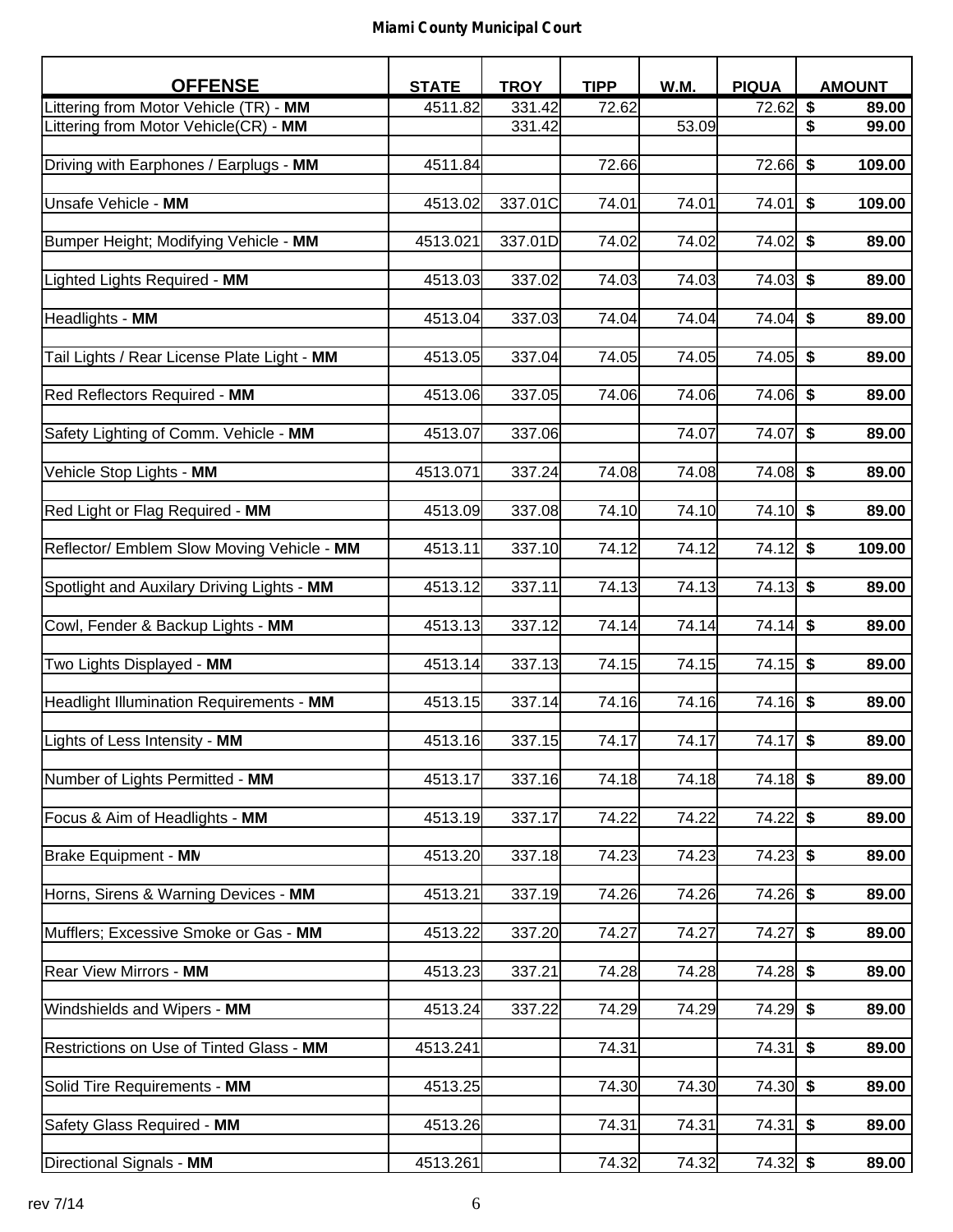| <b>OFFENSE</b>                                    | <b>STATE</b>   | <b>TROY</b> | <b>TIPP</b> | W.M.     | <b>PIQUA</b> | <b>AMOUNT</b>  |
|---------------------------------------------------|----------------|-------------|-------------|----------|--------------|----------------|
| Install./Sale of Seat Safety Belts - MM           | 4513.262       |             | 74.33       | 74.33    | 74.33        | \$<br>89.00    |
|                                                   |                |             |             |          |              |                |
| Occ. Restraining Device - Driver - MM             | 4513.263       |             | 72.64       |          | 72.64        | \$<br>85.00    |
|                                                   |                |             | 72.64       |          | 72.64        | \$<br>75.00    |
| Occ. Restraining Device - Passenger - MM          | 4513.263       |             |             |          |              |                |
| Extra Signal Equipment Required - MM              | 4513.27        |             | 74.34       | 74.34    | 74.34        | \$<br>89.00    |
|                                                   |                |             |             |          |              |                |
| Limit. Of Load Ext. on Left Side Veh. - MM        | 4513.30        | 337.23      | 74.41       | 74.37    | 74.52        | \$<br>89.00    |
|                                                   |                |             |             |          |              |                |
| Loud Amplification from Motor Veh. - MM           |                | 337.30      |             |          | 132.30       | \$<br>89.00    |
| Loud Amplification from Motor Veh. - M4           |                |             |             |          |              | \$<br>264.00   |
| Excessive Noise (tires, horns, etc.)              | Laura - 513.02 |             |             |          | 132.31       | \$<br>99.00    |
|                                                   |                |             |             |          |              |                |
|                                                   |                |             |             |          |              |                |
|                                                   |                |             |             | 74.38    |              |                |
| Securing loads on Vehicles - MM                   | 4513.31        | 339.08      | 74.42       | 75.08/09 | 74.42        | \$<br>89.00    |
|                                                   |                |             |             |          |              |                |
|                                                   |                |             |             | 74.39    |              |                |
| Vehicle Towing Requirements - MM                  | 4513.32        | 339.07      | 74.43       | 75.07    | 74.43        | \$<br>109.00   |
|                                                   |                |             |             |          |              |                |
| Written Permits for Oversized Veh. - MM           | 4513.34        | 339.01      | 74.40       | 75.01    | 74.40        | \$<br>89.00    |
| Proh. Against Resist / Interfere w/Official - MM  | 4513.36        |             | 73.15       |          | 73.15        | \$<br>109.00   |
|                                                   |                |             |             |          |              |                |
| Furnish False Info to Officer issuing Ticket - M1 | 4513.361       |             | 73.16       |          | 73.16        | \$<br>564.00   |
|                                                   |                |             |             |          |              |                |
| Willfully Abandon Junk Motor Vehicle - MM         | 4513.64        |             |             |          |              | \$<br>89.00    |
|                                                   |                |             |             |          |              |                |
| Junk Motor Vehicle; Storage - MM                  | 4513.65        |             |             |          |              | \$<br>89.00    |
|                                                   |                |             |             |          |              | \$<br>89.00    |
| Engage in MV or Manuf. Home Bus. w/o License - MM | 4517.02        |             |             |          |              |                |
| Written Agreement to Precede Sale - M4            | 4517.26        |             |             |          |              | \$<br>264.00   |
|                                                   |                |             |             |          |              |                |
| Prohibitions Off Road Vehicles - UM               | 4519.40        |             |             |          |              | \$<br>225.00   |
|                                                   |                |             |             |          |              |                |
| Stopping After Accident - M1                      | 4549.02        | 335.12      | 73.20       | 73.20    | $73.20$ \$   | 584.00         |
|                                                   |                |             |             |          |              |                |
| Stopping After Accident Involving Injury - M1     | 4549.021       | 335.13      | 73.21       | 73.21    | 73.21        | \$<br>584.00   |
| Stopping After Accident Involving Prop. - M1      | 4549.03        | 335.14      | 73.22       | 73.22    | 73.22        | \$<br>584.00   |
|                                                   |                |             |             |          |              |                |
| Ficticious Lic. Plate, ID # or mark - M4          | 4549.08        | 335.11A     | 71.06       | 71.04C   | 71.06        | \$<br>264.00   |
|                                                   |                |             |             |          |              |                |
| Operating Manufacturer Veh w/o Placard. - MM      | 4549.10        |             | 71.07       | 71.02    | 71.07        | \$<br>89.00    |
|                                                   |                |             |             |          |              |                |
| Operating W/Number of Former Owner - MM           | 4549.11        | 335.09C     | 71.01       | 71.01C   | 71.01C       | \$<br>109.00   |
| Res. Operat. W/Num. by Foreign State - MM         | 4549.12        | 335.09D     | 71.01       | 71.01D   | $71.01D$ \$  | 109.00         |
|                                                   |                |             |             |          |              |                |
| Certificate of Reg of Commercial Veh - MM         | 4549.18        |             | 71.05       |          | $71.05$ \$   | 89.00          |
|                                                   |                |             |             |          |              |                |
| Odometer Disclosure Violation - FELONY            | 4549.46        |             |             |          |              | <b>NO BOND</b> |
|                                                   |                |             |             |          |              |                |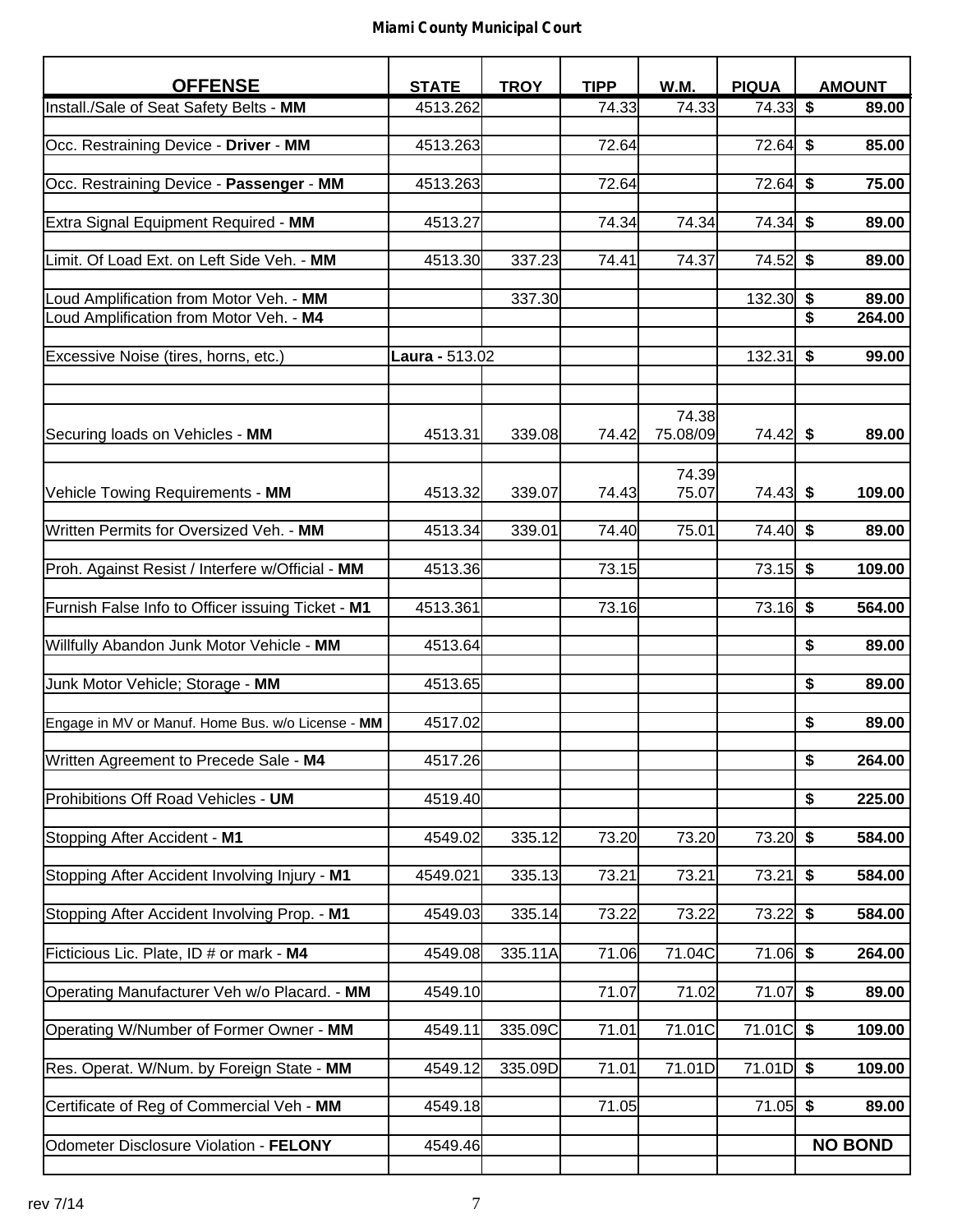| <b>OFFENSE</b>                                           | <b>STATE</b> | <b>TROY</b> | <b>TIPP</b> | W.M.   | <b>PIQUA</b> | <b>AMOUNT</b>  |
|----------------------------------------------------------|--------------|-------------|-------------|--------|--------------|----------------|
| Felonious Assault - FELONY                               | 2903.11      |             |             |        |              | <b>NO BOND</b> |
|                                                          |              |             |             |        |              |                |
| Aggravated Assault - FELONY                              | 2903.12      |             |             |        |              | <b>NO BOND</b> |
|                                                          |              |             |             |        |              |                |
| Assault - FELONY                                         | 2903.13      | 537.03      | 135.04      | 133.03 | 135.04       | <b>NO BOND</b> |
| Assault - M1                                             |              |             |             |        |              | \$<br>574.00   |
|                                                          |              |             |             |        |              |                |
| Negligent Assault - M3                                   | 2903.14      | 513.04      | 135.04      | 133.04 | 135.04       | \$<br>374.00   |
|                                                          |              |             |             |        |              | <b>NO BOND</b> |
| Aggravated Menacing - FELONY<br>Aggravated Menacing - M1 | 2903.21      | 513.05      | 135.06      | 133.05 | 135.06       | \$<br>574.00   |
|                                                          |              |             |             |        |              |                |
| Menacing by Stalking - FELONY                            | 2903.211     |             | 135.060     |        | 135.06       | <b>NO BOND</b> |
| Menacing by Stalking - M1                                |              |             | 137.062     |        |              | <b>NO BOND</b> |
|                                                          |              |             |             |        |              |                |
| Menacing - FELONY                                        | 2903.22      | 513.06      | 135.06      | 133.06 | 135.06       | <b>NO BOND</b> |
| Menacing - M1                                            |              |             |             |        |              | \$<br>574.00   |
| Menacing - M4                                            |              |             |             |        |              | \$<br>274.00   |
|                                                          |              |             |             |        |              |                |
| Patient Abuse; Neglect - M1                              | 2903.34      |             | 135.20      |        |              | \$<br>574.00   |
| Patient Abuse; Neglect - M2                              |              |             |             |        |              | \$<br>474.00   |
|                                                          |              |             |             |        |              |                |
| Abduction - FELONY                                       | 2905.02      |             |             |        |              | <b>NO BOND</b> |
|                                                          |              |             |             |        |              |                |
| Unlawful Restraint - M3                                  | 2905.03      | 513.07      | 135.07      | 133.07 | 135.07       | \$<br>374.00   |
|                                                          |              |             |             |        |              |                |
| Criminal Child Enticement - FELONY                       | 2905.05      |             | 135.08      |        | 135.08       | <b>NO BOND</b> |
| Criminal Child Enticement - M1                           |              |             |             |        |              | \$<br>574.00   |
|                                                          |              |             |             |        |              |                |
| <b>Extortion - FELONY</b>                                | 2905.11      |             |             |        |              | <b>NO BOND</b> |
|                                                          |              |             |             |        |              |                |
| Coercion - M2                                            | 2905.12      | 513.09      | 135.09      | 133.09 | 135.09       | \$<br>474.00   |
|                                                          |              |             |             |        |              | <b>NO BOND</b> |
| Rape - FELONY                                            | 2907.02      |             |             |        |              |                |
| Unlaw. Sexual Conduct W/Minor - FELONY                   | 2907.04      | 515.02      | 133.02      | 135.02 | 133.02       | <b>NO BOND</b> |
| Unlaw. Sexual Conduct W/Minor - M1                       |              |             |             |        |              | \$<br>574.00   |
|                                                          |              |             |             |        |              |                |
| <b>Gross Sexual Imposition - FELONY</b>                  | 2907.05      |             |             |        |              | <b>NO BOND</b> |
|                                                          |              |             |             |        |              |                |
| Sexual Imposition - M1                                   | 2907.06      | 515.03      | 133.03      | 135.03 | 133.03       | \$<br>574.00   |
| Sexual Imposition - M3                                   |              |             |             |        |              | \$<br>374.00   |
|                                                          |              |             |             |        |              |                |
| Importuning - FELONY                                     | 2907.07      | 515.04      | 138.04      | 135.04 |              | <b>NO BOND</b> |
|                                                          |              |             |             |        |              | <b>NO BOND</b> |
| Importuning - FELONY                                     | 2907.07      | 515.04      | 138.04      | 135.04 |              |                |
| Voyeurism - FELONY                                       | 2907.08      | 515.05      | 133.05      | 135.05 | 133.05       | <b>NO BOND</b> |
| Voyeurism - M1                                           |              |             |             |        |              | \$<br>574.00   |
| Voyeurism - M2                                           |              |             |             |        |              | \$<br>474.00   |
| Voyeurism - M3                                           |              |             |             |        |              | \$<br>374.00   |
|                                                          |              |             |             |        |              |                |
| Public Indeceney - M4                                    | 2907.09      | 515.06      | 133.06      | 135.06 |              | \$<br>274.00   |
|                                                          |              |             |             |        |              |                |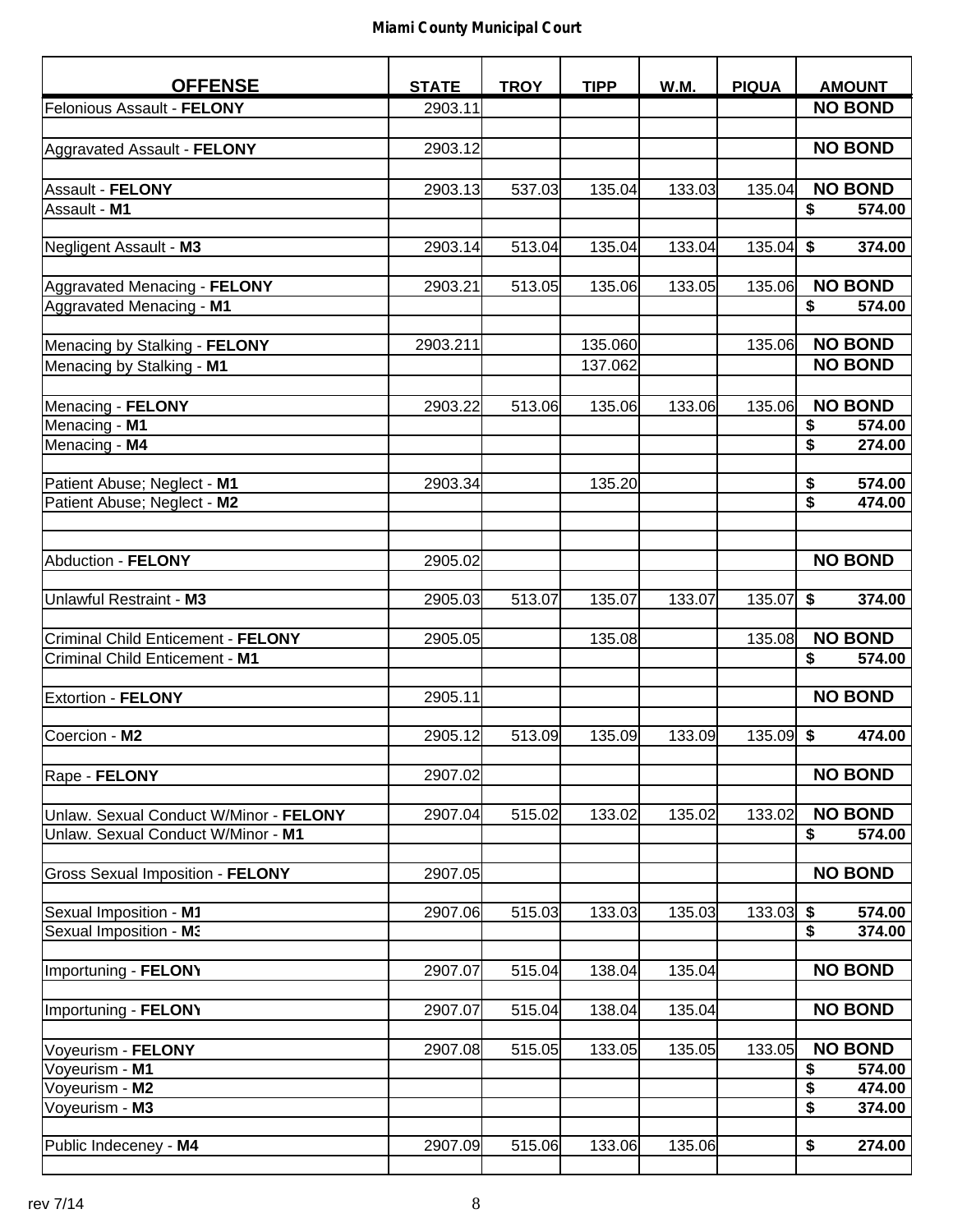| <b>OFFENSE</b>                                                                 | <b>STATE</b> | <b>TROY</b> | <b>TIPP</b> | <b>W.M.</b> | <b>PIQUA</b> | <b>AMOUNT</b>                     |
|--------------------------------------------------------------------------------|--------------|-------------|-------------|-------------|--------------|-----------------------------------|
| Compelling Prostitution - FELONY                                               | 2907.21      |             |             |             |              | <b>NO BOND</b>                    |
|                                                                                |              |             |             |             |              |                                   |
| Promoting Prostitution - FELONY                                                | 2907.22      |             |             |             |              | <b>NO BOND</b>                    |
|                                                                                |              |             |             |             |              |                                   |
| Procuring - M1                                                                 | 2907.23      | 515.07      | 133.07      | 135.07      | 133.07       | \$<br>574.00                      |
| Soliciting After Positive HIV Test - FELONY                                    | 2907.24      | 515.08      | 133.08      | 135.08      | 133.08       | <b>NO BOND</b>                    |
| Soliciting - M3                                                                |              |             |             |             |              | \$<br>374.00                      |
|                                                                                |              |             |             |             |              |                                   |
| Prostitution After Pos. HIV Test - FELONY                                      | 2907.25      | 515.09      | 133.09      | 135.09      | 133.09       | <b>NO BOND</b>                    |
| Prostitution - M3                                                              |              |             |             |             |              | \$<br>374.00                      |
|                                                                                |              | 515.10      | 133.10      |             | 133.10       | <b>NO BOND</b>                    |
| Dissem. Matter Harmful to Juv. - FELONY<br>Dissem. Matter Harmful to Juv. - M1 | 2907.31      |             |             | 135.10      |              | \$<br>574.00                      |
|                                                                                |              |             |             |             |              |                                   |
| Pandering Obscenity - FELONY                                                   | 2907.32      | 515.11      |             | 135.11      |              | <b>NO BOND</b>                    |
|                                                                                |              |             |             |             |              |                                   |
| Pandering Obsc. Involv. Minor - FELONY                                         | 2907.321     |             |             |             |              | <b>NO BOND</b>                    |
|                                                                                |              |             |             |             |              |                                   |
| Pand. Sex. Orient. Mat Inv. Minor - FELONY                                     | 2907.322     |             |             |             |              | <b>NO BOND</b>                    |
| Illegal Use of Minor in Nudity-Oriented                                        | 2907.323     |             |             |             |              | <b>NO BOND</b>                    |
| Material or Performance - FELONY                                               |              |             |             |             |              |                                   |
|                                                                                |              |             |             |             |              |                                   |
| Aggravated Arson - FELONY                                                      | 2909.03      |             | 131.02      |             |              | <b>NO BOND</b>                    |
|                                                                                |              |             |             |             |              |                                   |
| Arson - M1                                                                     | 2909.03      |             | 131.02      |             | 131.02       | \$<br>574.00                      |
|                                                                                |              |             |             |             |              |                                   |
| Disrupting Public Service - FELONY                                             | 2909.04      |             |             |             |              | <b>NO BOND</b>                    |
| Vandalism - FELONY                                                             | 2909.05      |             |             |             |              | <b>NO BOND</b>                    |
|                                                                                |              |             |             |             |              |                                   |
| Criminal Damaging/Endangering - FELONY                                         | 2909.06      | 507.04      | 131.03      | 134.04      | 131.03       | <b>NO BOND</b>                    |
| Criminal Damaging/Endangering - M1                                             |              |             |             |             |              | $\frac{1}{2}$<br>574.00           |
| Criminal Damaging/Endangering - M2                                             |              |             |             |             |              | $\overline{\mathbf{s}}$<br>474.00 |
|                                                                                |              |             |             |             |              |                                   |
| Criminal Mischief -<br><b>FELONY</b>                                           | 2909.07      | 507.05      | 131.04      | 134.05      | 131.04       | <b>NO BOND</b>                    |
| Criminal Mischief - M1<br>Criminal Mischief - M3                               |              |             |             |             |              | \$<br>574.00<br>\$<br>374.00      |
|                                                                                |              |             |             |             |              |                                   |
| Aggravated Robbery - FELONY                                                    | 2911.01      |             |             |             |              | <b>NO BOND</b>                    |
|                                                                                |              |             |             |             |              |                                   |
| Robbery - FELONY                                                               | 2911.02      |             |             |             |              | <b>NO BOND</b>                    |
|                                                                                |              |             |             |             |              |                                   |
| Aggravated Burglary - FELONY                                                   | 2911.11      |             |             |             |              | <b>NO BOND</b>                    |
| <b>Burglary - FELONY</b>                                                       | 2911.12      |             |             |             |              | <b>NO BOND</b>                    |
|                                                                                |              |             |             |             |              |                                   |
| Breaking and Entering - FELONY                                                 | 2911.13      |             |             |             |              | <b>NO BOND</b>                    |
|                                                                                |              |             |             |             |              |                                   |
| Criminal Trespass - M                                                          | 2911.21      | 507.06      | 131.06      | 134.06      | $131.06$ \$  | 274.00                            |
|                                                                                |              |             |             |             |              |                                   |
| Aggravated Trespass - M1                                                       | 2911.211     |             | 131.06      |             | $131.06$ \$  | 574.00                            |
| Safecracking - FELONY                                                          | 2911.31      |             |             |             |              | <b>NO BOND</b>                    |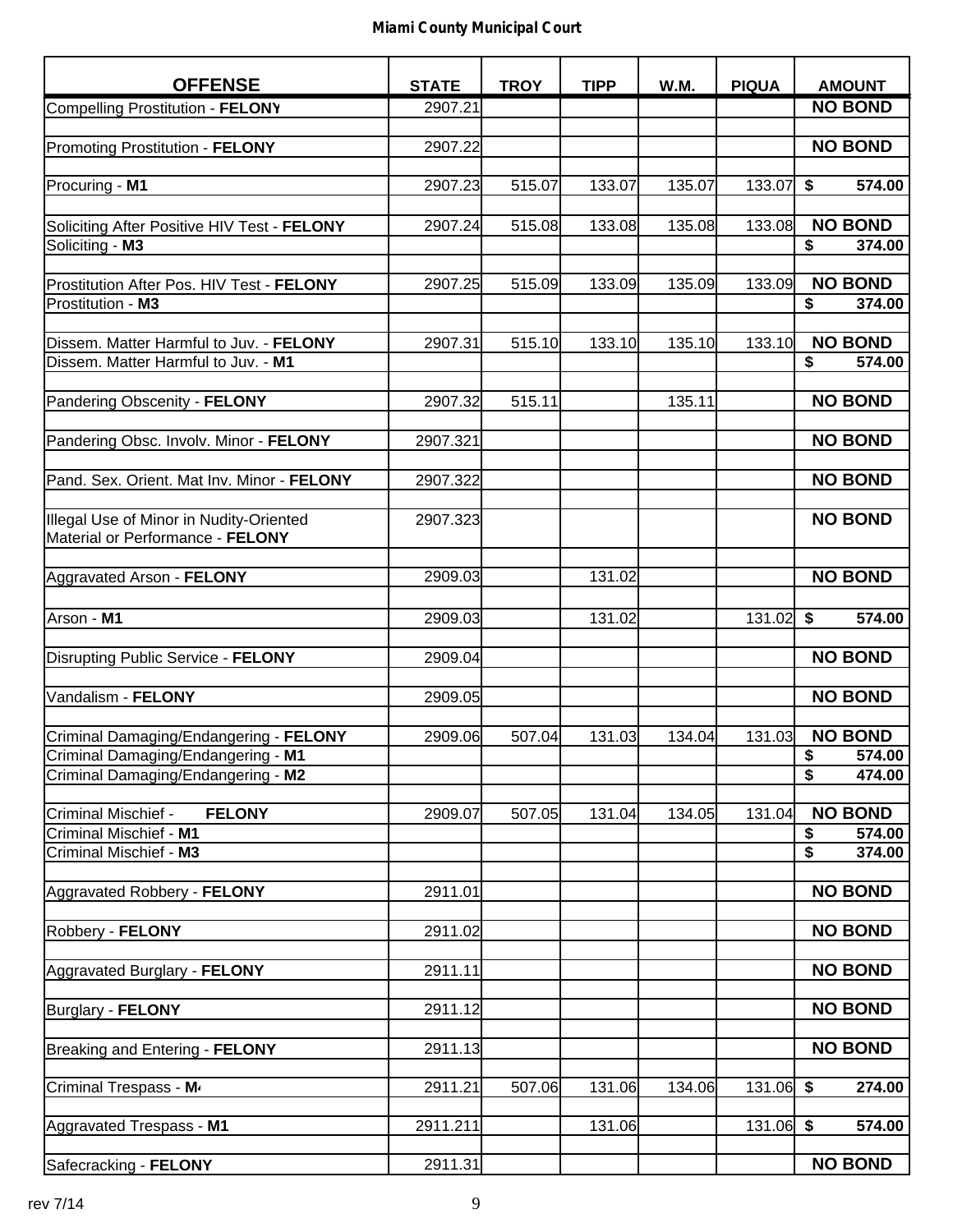| <b>OFFENSE</b>                           | <b>STATE</b> | <b>TROY</b> | <b>TIPP</b> | <b>W.M.</b> | <b>PIQUA</b> | <b>AMOUNT</b>                     |
|------------------------------------------|--------------|-------------|-------------|-------------|--------------|-----------------------------------|
| Tampering with Coin Machine - FELONY     | 2911.32      | 507.18      | 131.07      | 134.18      | 131.07       | <b>NO BOND</b>                    |
| Tampering with Coin Machine - M1         |              |             |             |             |              | 574.00<br>\$                      |
|                                          |              |             |             |             |              |                                   |
| Theft - FELONY                           | 2913.02      | 507.07      | 131.08      | 134.07      | 131.08       | <b>NO BOND</b>                    |
| Theft - M1                               |              |             |             |             |              | \$<br>574.00                      |
|                                          |              |             |             |             |              |                                   |
| Unauthorized Use of Vehicle - FELONY     | 2913.03      | 507.08      | 131.09      | 134.08      | 131.09       | <b>NO BOND</b>                    |
| Unauthorized Use of Vehicle - M1         |              |             |             |             |              | \$<br>574.00                      |
|                                          |              |             |             |             |              |                                   |
| Unauthorized Use of Property - FELONY    | 2913.04      |             | 131.10      | 134.09      | 131.10       | <b>NO BOND</b>                    |
| Unauthorized Use of Property - M1        |              |             |             |             |              | \$<br>574.00                      |
| Unauthorized Use of Property - M4        |              |             |             |             |              | \$<br>274.00                      |
|                                          |              |             |             |             |              |                                   |
| Telecommunications Fraud - FELONY        | 2913.05      |             |             |             |              | <b>NO BOND</b>                    |
|                                          |              |             |             |             |              |                                   |
| Unlawful Use of Telecom. Device - FELONY | 2913.06      |             |             |             |              | <b>NO BOND</b>                    |
|                                          |              |             |             |             |              |                                   |
| Passing Bad Checks - FELONY              | 2913.11      | 507.10      | 131.11      | 134.10      | 131.11       | <b>NO BOND</b>                    |
| Passing Bad Checks - M1                  |              |             |             |             |              | \$<br>574.00                      |
| Misuse of Credit Card - FELONY           | 2913.21      | 507.11      | 131.12      | 134.11      | 131.12       | <b>NO BOND</b>                    |
| Misure of Credit Card - M1               |              |             |             |             |              | \$<br>574.00                      |
| Forgery - FELONY                         | 2913.31      |             | 131.26      |             | 131.26       | <b>NO BOND</b>                    |
| Forgery - M1                             |              |             |             |             |              | \$<br>574.00                      |
|                                          |              |             |             |             |              |                                   |
| <b>Criminal Simulation - M1</b>          | 2913.32      |             | 131.27      |             | 131.27       | $\overline{\mathbf{s}}$<br>574.00 |
|                                          |              |             |             |             |              |                                   |
| Making or Using Slugs - M2               | 2913.33      | 507.12      | 131.13      | 134.12      | 131.13       | \$<br>474.00                      |
|                                          |              |             |             |             |              |                                   |
| Tampering With Records - FELONY          | 2913.42      | 507.14      | 131.15      | 134.14      | 131.15       | <b>NO BOND</b>                    |
| Tampering With Records - M1              |              |             |             |             |              | \$<br>574.00                      |
|                                          |              |             |             |             |              |                                   |
| Securing Writings By Deception - FELONY  | 2913.43      |             | 131.16      | 134.15      | 131.16       | <b>NO BOND</b>                    |
| Securing Writings By Deception - M1      |              |             |             |             |              | $\frac{1}{2}$<br>574.00           |
|                                          |              |             |             |             |              |                                   |
| Personating an Officer - M1              | 2913.44      | 503.07      | 131.27      | 131.09      | 131.28       | \$<br>574.00                      |
| Illegal Use of Food Stamps - FELONY      | 2913.46      |             |             |             |              | <b>NO BOND</b>                    |
|                                          |              |             |             |             |              |                                   |
| Insurance Fraud - FELONY                 | 2913.47      |             | 131.23      |             | 131.23       | <b>NO BOND</b>                    |
| Insurance Fraud - M1                     |              |             |             |             |              | \$<br>574.00                      |
|                                          |              |             |             |             |              |                                   |
| Workers' Compensation Fraud - FELONY     | 2913.48      |             | 131.23      |             | 131.23       | <b>NO BOND</b>                    |
| Workers' Compensation Fraud - M1         |              |             |             |             |              | \$<br>574.00                      |
|                                          |              |             |             |             |              |                                   |
| Identity Fraud - FELONY                  | 2913.49      |             |             |             | 131.30       | <b>NO BOND</b>                    |
| Identity Fraud - M1                      |              |             |             |             |              | \$<br>574.00                      |
|                                          |              |             |             |             |              |                                   |
| Receiving Stolen Property - FELONY       | 2913.51      | 507.17      | 131.18      | 134.17      | 131.18       | <b>NO BOND</b>                    |
| Receiving Stolen Property - M1           |              |             |             |             |              | 574.00<br>\$                      |
|                                          |              |             |             |             |              |                                   |
| Gambling - FELONY                        | 2915.02      | 505.02      | 134.02      | 132.03      | 134.02       | <b>NO BOND</b>                    |
| Gambling - M1                            |              |             |             |             |              | \$<br>574.00                      |
|                                          |              |             |             |             |              |                                   |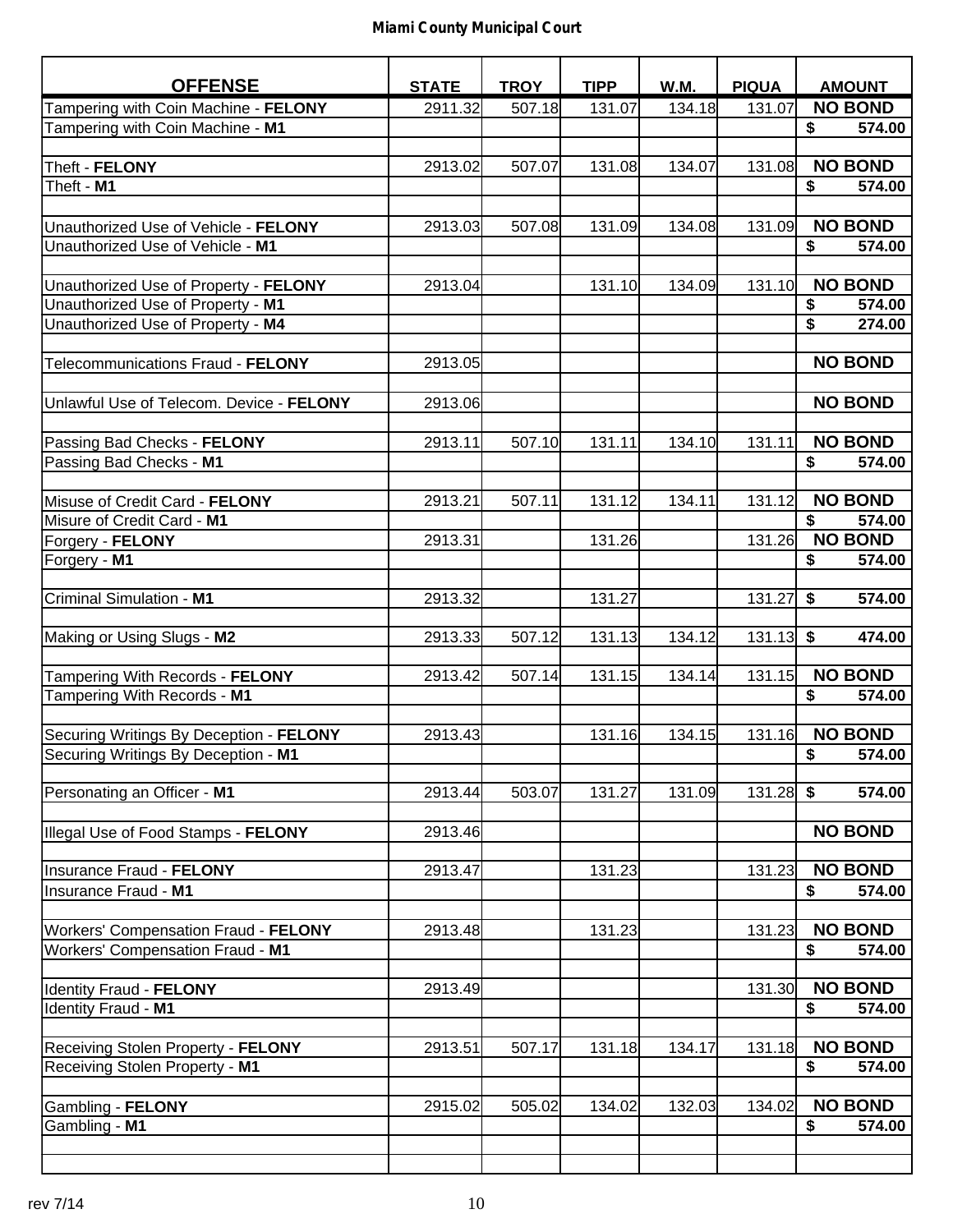| <b>OFFENSE</b>                           | <b>STATE</b> | <b>TROY</b> | <b>TIPP</b> | W.M.   | <b>PIQUA</b> | <b>AMOUNT</b>             |
|------------------------------------------|--------------|-------------|-------------|--------|--------------|---------------------------|
| Operating a Gambling House - FELONY      | 2915.03      | 505.03      | 134.03      | 132.04 | 134.03       | <b>NO BOND</b>            |
| Operating a Gambling House - M1          |              |             |             |        |              | 574.00<br>\$              |
|                                          |              |             |             |        |              |                           |
| Public Gaming - M4                       | 2915.04      | 505.04      | 134.04      | 132.05 | 134.04       | \$<br>274.00              |
| Public Gaming - MM                       |              |             |             |        |              | \$<br>174.00              |
|                                          |              |             |             |        |              |                           |
| Cheating, Corrupting Sports - FELONY     | 2915.05      | 505.05      | 134.05      | 132.06 | 134.05       | <b>NO BOND</b>            |
| Cheating, Corrupting Sports - M1         |              |             |             |        |              | \$<br>574.00              |
|                                          |              |             |             |        |              |                           |
| Conducting Illegal Bingo - FELONY        | 2915.07      |             |             |        |              | <b>NO BOND</b>            |
|                                          |              |             |             |        |              |                           |
| Rules for Conducting Bingo - FELONY      | 2915.09      | 505.06      | 134.06      |        | 134.06       | <b>NO BOND</b>            |
| Rules for Conducting Bingo - M1          |              |             |             |        |              | 574.00<br>\$              |
| Rules for Conducting Bingo - MM          |              |             |             |        |              | \$<br>174.00              |
| Persons Proh. Being Bingo Op. - M1       | 2915.11      | 505.08      | 134.08      |        | 134.08       | \$<br>574.00              |
| Persons Proh. Being Bingo Op. - M3       |              |             |             |        |              | \$<br>374.00              |
|                                          |              |             |             |        |              |                           |
| Inciting to Violence - FELONY            | 2917.01      |             | 132.10      |        | 132.10       | <b>NO BOND</b>            |
| Inciting to Violence - M1                |              |             |             |        |              | \$<br>574.00              |
|                                          |              |             |             |        |              |                           |
| Aggravated Riot - FELONY                 | 2917.02      |             |             |        | 132.01       | <b>NO BOND</b>            |
|                                          |              |             |             |        |              |                           |
| Riot - M1                                | 2917.03      | 517.01      | 132.01      | 136.01 | 132.01       | \$<br>574.00              |
|                                          |              |             |             |        |              |                           |
| Failure to Disperse - MM                 | 2917.04      | 517.02      | 132.02      | 136.02 | 132.02       | \$<br>174.00              |
|                                          |              |             |             |        |              |                           |
| Disorderly Conduct - M4                  | 2917.11      |             | 132.03      | 136.03 | 132.04       | \$<br>274.00              |
| Disorderly Conduct - MM                  |              |             |             |        |              | \$<br>174.00              |
| Disturbing a Lawful Meeting - M4         | 2917.12      | 517.04      | 132.05      | 136.04 | 132.05       | \$<br>274.00              |
| Disturbing the Peace - MM                |              |             |             |        | 132.31       | $\sqrt{2}$<br>99.00       |
|                                          |              |             |             |        |              |                           |
| Misconduct at Emergency - M4             | 2917.13      | 517.05      | 132.06      | 136.05 | $132.06$ \$  | 274.00                    |
| Misconduct at Emergency - MM             |              |             |             |        |              | \$<br>174.00              |
|                                          |              |             |             |        |              |                           |
| Telecommunications Harassment - FELONY   | 2917.21      | 517.06      | 132.07      | 136.06 | 132.07       | <b>NO BOND</b>            |
| Telecommunications Harassment - M1       |              |             |             |        |              | \$<br>574.00              |
|                                          |              |             |             |        |              |                           |
| Inducing Panic - FELONY                  | 2917.31      | 517.07      | 132.08      | 136.07 | 132.08       | <b>NO BOND</b>            |
| Inducing Panic - M1                      |              |             |             |        |              | \$<br>574.00              |
|                                          |              |             |             |        |              |                           |
| Making False Alarms - FELONY             | 2917.32      | 517.08      | 132.09      | 136.08 | 132.09       | <b>NO BOND</b>            |
| Making False Alarms - M1                 |              |             |             |        |              | \$<br>574.00              |
| Misconduct Involving Public Transp. - M3 | 2917.41      |             | 132.14      |        |              | \$<br>374.00              |
| Misconduct Involving Public Transp. - M4 |              |             |             |        |              | $\overline{\$}$<br>274.00 |
| Misconduct Involving Public Transp. - MM |              |             |             |        |              | \$<br>174.00              |
|                                          |              |             |             |        |              |                           |
| Bigamy - M1                              | 2919.01      |             | 135.10      |        | $135.10$ \$  | 574.00                    |
|                                          |              |             |             |        |              |                           |
| Unlawful Abortion - FELONY               | 2919.12      |             | 135.11      |        | 135.11       | <b>NO BOND</b>            |
| Unlawful Abortion - M1                   |              |             |             |        |              | \$<br>574.00              |
|                                          |              |             |             |        |              |                           |
|                                          |              |             |             |        |              |                           |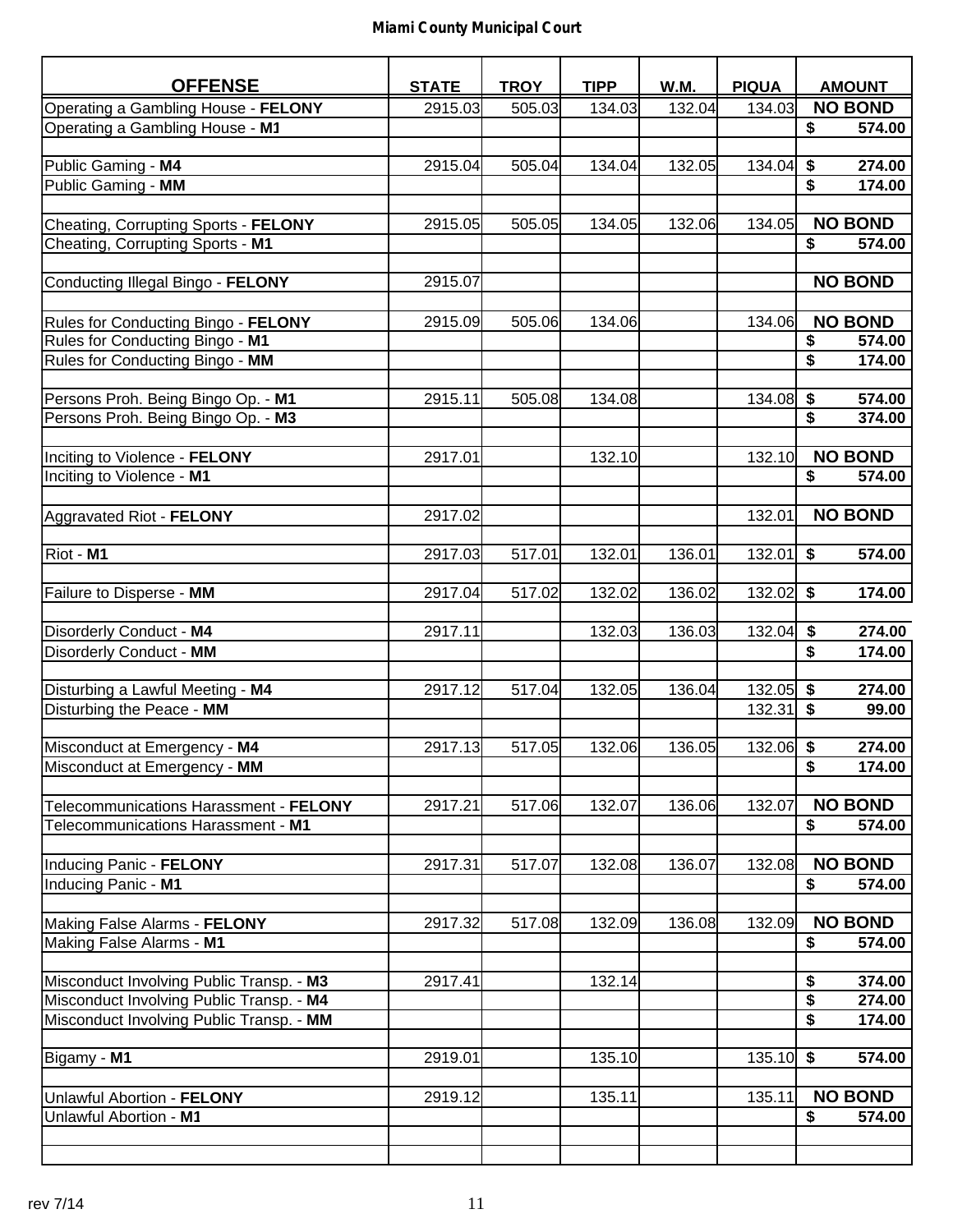| <b>OFFENSE</b>                                | <b>STATE</b> | <b>TROY</b> | <b>TIPP</b> | W.M.   | <b>PIQUA</b> | <b>AMOUNT</b>  |
|-----------------------------------------------|--------------|-------------|-------------|--------|--------------|----------------|
| Endangering Children - FELONY                 | 2919.22      | 513.11      | 135.14      |        | 135.14       | <b>NO BOND</b> |
| Endangering Children - M1                     | 2919.22C1    |             |             |        |              | \$<br>584.00   |
|                                               |              |             |             |        |              |                |
| Interference with Custody - FELONY            | 2919.23      |             | 135.15      |        | 135.15       | <b>NO BOND</b> |
| Interference with Custody - M1                |              |             |             |        |              | \$<br>574.00   |
| Interference with Custody - M3                |              |             |             |        |              | \$<br>374.00   |
|                                               |              |             |             |        |              |                |
| Cont. to Unruliness or Delinquency - M1       | 2919.24      |             | 135.18      |        | $135.18$ \$  | 574.00         |
|                                               |              |             |             |        |              |                |
| Domestic Violence - FELONY                    | 2919.25      | 517.14      | 135.16      |        | 135.16       | <b>NO BOND</b> |
| Domestic Violence - M1                        |              |             |             |        |              | <b>NO BOND</b> |
| Domestic Violence - M3                        |              |             |             |        |              | <b>NO BOND</b> |
| Domestic Violence - M4                        |              |             |             |        |              | <b>NO BOND</b> |
|                                               |              |             |             |        |              |                |
| Violating Protection Order - FELONY           | 2919.27      |             | 135.230     |        | 135.23       | <b>NO BOND</b> |
| Violating Protection Order - M1               |              |             |             |        |              | <b>NO BOND</b> |
|                                               |              |             |             |        |              |                |
| <b>Bribery - FELONY</b>                       | 2921.02      |             |             |        |              | <b>NO BOND</b> |
|                                               |              |             |             |        |              |                |
| Intimidation - FELONY                         | 2921.03      |             |             |        |              | <b>NO BOND</b> |
|                                               |              |             |             |        |              |                |
| Intim. of Atty., Victim, Witness - FELONY     | 2921.04      |             | 136.17      |        | 136.17       | <b>NO BOND</b> |
| Intim. of Atty., Victim, Witness - M          |              |             |             |        |              | \$<br>574.00   |
|                                               |              |             |             |        |              |                |
| <b>Retaliation - FELONY</b>                   | 2921.05      |             |             |        |              | <b>NO BOND</b> |
|                                               |              |             |             |        |              |                |
| Tampering With Evidence - FELONY              | 2921.12      |             |             |        |              | <b>NO BOND</b> |
|                                               |              |             |             |        |              |                |
| <b>Falsification - FELONY</b>                 | 2921.13      | 511.02      |             | 131.02 | 136.02       | <b>NO BOND</b> |
| Falsification - M1                            |              |             |             |        |              | \$<br>574.00   |
| Making False Alleg. Officer Misconduct - M1   | 2921.15      |             | 136.19      |        |              | \$<br>574.00   |
|                                               |              |             |             |        |              |                |
| Failure to Report Crime - M4                  | 2921.22      |             | 136.04      | 131.04 | $136.04$ \$  | 274.00         |
| Failure to Report Crime - MM                  |              |             |             |        |              | \$<br>174.00   |
|                                               |              |             |             |        |              |                |
| Failure to Aid Law Enforce. Officer - MM      | 2921.23      | 503.03      | 136.05      | 131.05 | 136.05       | \$<br>174.00   |
|                                               |              |             |             |        |              |                |
| <b>Obstructing Official Business - FELONY</b> | 2921.31      | 503.04      | 136.06      | 131.06 | 136.06       | <b>NO BOND</b> |
| <b>Obstructing Official Business - M2</b>     |              |             |             |        |              | \$<br>474.00   |
|                                               |              |             |             |        |              |                |
| <b>Obstructing Justice - FELONY</b>           | 2921.32      | 503.05      | 136.07      | 131.07 | 136.07       | <b>NO BOND</b> |
| Obstructing Justice - M1                      |              |             |             |        |              | \$<br>574.00   |
| Obstructing Justice - M2                      |              |             |             |        |              | \$<br>474.00   |
| Obstructing Justice - M3                      |              |             |             |        |              | \$<br>374.00   |
| Obstructing Justice - M4                      |              |             |             |        |              | \$<br>274.00   |
| Obstructing Justice - MM                      |              |             |             |        |              | \$<br>174.00   |
|                                               |              |             |             |        |              |                |
| <b>Resisting Arrest - FELONY</b>              | 2921.33      | 503.06      | 136.08      | 131.08 | 136.08       | <b>NO BOND</b> |
| <b>Resisting Arrest - M1</b>                  |              |             |             |        |              | \$<br>574.00   |
| <b>Resisting Arrest - M2</b>                  |              |             |             |        |              | \$<br>474.00   |
| Fail to Comply W/ Police Officer - FELONY     | 2921.331     | 303.01      | 70.02       |        | 70.12        | <b>NO BOND</b> |
| Fail to Comply W/ Police Officer - M1         |              |             |             |        |              | \$<br>584.00   |
|                                               |              |             |             |        |              |                |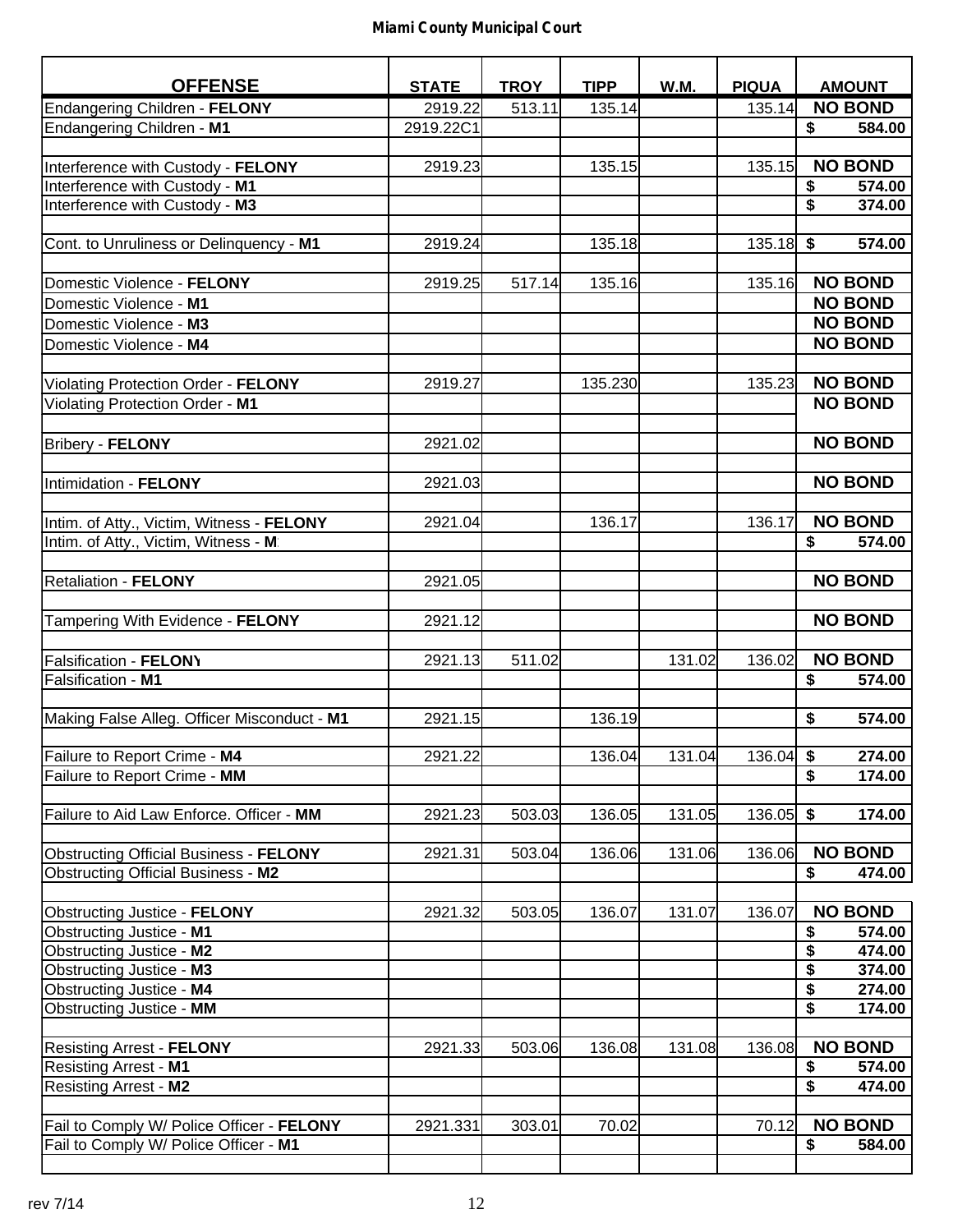| <b>OFFENSE</b>                              | <b>STATE</b> | <b>TROY</b> | <b>TIPP</b> | W.M.   | <b>PIQUA</b> | <b>AMOUNT</b>           |        |
|---------------------------------------------|--------------|-------------|-------------|--------|--------------|-------------------------|--------|
| Escape - FELONY                             | 2921.34      |             |             |        |              | <b>NO BOND</b>          |        |
| Escape - M1                                 |              |             |             |        |              | \$                      | 574.00 |
|                                             |              |             |             |        |              |                         |        |
| Aiding Escape or Resist. To Auth. - FELONY  | 2921.35      |             |             |        |              | <b>NO BOND</b>          |        |
|                                             |              |             |             |        |              |                         |        |
| Illegal Convey. Prohibited Items - FELONY   | 2921.36      |             | 136.13      |        | 136.13       | <b>NO BOND</b>          |        |
| Illegal Convey. Prohibited Items - M1       |              |             |             |        |              | \$                      | 574.00 |
| Illegal Convey. Prohibited Items - M2       |              |             |             |        |              | $\overline{\mathbf{S}}$ | 474.00 |
|                                             |              |             |             |        |              |                         |        |
| Harassment by Inmate - FELONY               | 2921.38      |             |             |        |              | <b>NO BOND</b>          |        |
|                                             |              |             |             |        |              |                         |        |
| Theft in Office - FELONY                    | 2921.41      |             |             |        |              | <b>NO BOND</b>          |        |
|                                             |              |             |             |        |              |                         |        |
| Unlawful Int. in Public Contract - FELONY   | 2921.42      | 511.03      | 136.09      | 131.10 | 136.09       | <b>NO BOND</b>          |        |
| Unlawful Int. in Public Contract - M1       |              |             |             |        |              | \$                      | 574.00 |
|                                             |              |             |             |        |              |                         |        |
|                                             |              |             |             |        |              |                         |        |
| Dereliction of Duty - M2                    | 2921.44      | 511.05      | 136.11      | 131.12 | 136.11       | \$                      | 474.00 |
|                                             |              |             |             |        |              |                         |        |
| Interferring w/Civil Rights - M1            | 2921.45      |             | 136.12      | 131.13 | 136.12       | \$                      | 574.00 |
|                                             |              |             |             |        |              |                         |        |
| Impersonating A Police Officer - FELONY     | 2921.51      | 503.08      | 132.12      |        | 132.12       | <b>NO BOND</b>          |        |
| Impersonating A Police Officer - M1         |              |             |             |        |              | \$                      | 574.00 |
| Impersonating A Police Officer - M4         |              |             |             |        |              | \$                      | 274.00 |
|                                             |              |             |             |        |              |                         |        |
| Conspiracy - FELONY                         | 2923.01      |             |             |        |              | <b>NO BOND</b>          |        |
| Conspiracy - M1                             |              |             |             |        |              | \$                      | 574.00 |
| Attempt - FELONY                            | 2923.02      |             | 130.11      | 130.11 | 130.11       | <b>NO BOND</b>          |        |
| Attempt - M1                                |              |             |             |        |              | \$                      | 574.00 |
| Attempt - M2                                |              |             |             |        |              | \$                      | 474.00 |
| Attempt - M3                                |              |             |             |        |              | \$                      | 374.00 |
| Attempt - M4                                |              |             |             |        |              | \$                      | 274.00 |
|                                             |              |             |             |        |              |                         |        |
| Complicity - FELONY                         | 2923.03      |             | 130.12      | 130.12 | 130.12       | <b>NO BOND</b>          |        |
| Complicity - M1                             |              |             |             |        |              | \$                      | 574.00 |
| Complicity - M2                             |              |             |             |        |              | \$                      | 474.00 |
| Complicity - M3                             |              |             |             |        |              | \$                      | 374.00 |
| Complicity - M4                             |              |             |             |        |              | \$                      | 274.00 |
|                                             |              |             |             |        |              |                         |        |
| Carrying Concealed Weapon - FELONY          | 2923.12      |             | 137.02      | 137.02 | 137.02       | <b>NO BOND</b>          |        |
| Carrying Concealed Weapon - M1              |              |             |             |        |              | \$                      | 574.00 |
|                                             |              |             |             |        |              |                         |        |
| III. Poss. Firearm in Liquor Prem. - FELONY | 2923.121     |             | 137.13      |        |              | <b>NO BOND</b>          |        |
|                                             |              |             |             |        |              |                         |        |
| Poss. Weapon in School Zone - FELONY        | 2923.122     |             | 137.11      |        |              | <b>NO BOND</b>          |        |
|                                             |              |             |             |        |              |                         |        |
| Weapons While Under Disability - FELONY     | 2923.13      |             |             |        |              | <b>NO BOND</b>          |        |
|                                             |              |             |             |        |              |                         |        |
| Using Weapon While Intoxicated - M1         | 2923.15      | 519.03      | 137.03      | 137.03 | $137.03$ \$  |                         | 574.00 |
| Improper Handling Firearm in M/V - M1       | 2923.16      | 519.04      | 137.04      | 137.04 | 137.04       | \$                      | 574.00 |
| Improper Handling Firearm in M/V - M4       |              |             |             |        |              | \$                      | 274.00 |
|                                             |              |             |             |        |              |                         |        |
| Improperly Discharging Firearm - FELONY     | 2923.161     |             |             |        | 137.09       | <b>NO BOND</b>          |        |
|                                             |              |             |             |        |              |                         |        |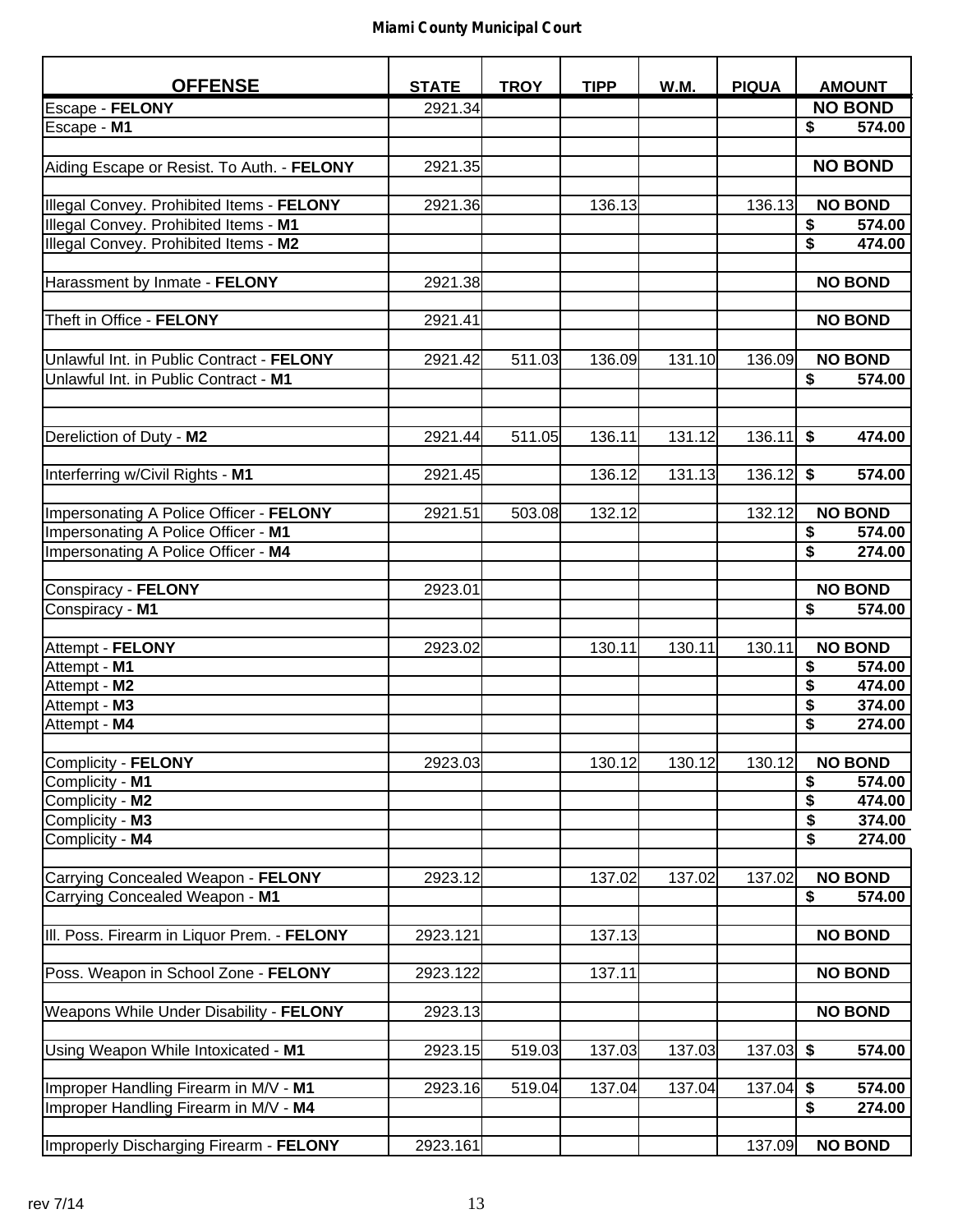| <b>OFFENSE</b>                                              | <b>STATE</b> | <b>TROY</b> | <b>TIPP</b> | W.M.   | <b>PIQUA</b> | <b>AMOUNT</b>                     |
|-------------------------------------------------------------|--------------|-------------|-------------|--------|--------------|-----------------------------------|
| Unlawful Poss. Dangerous Ord. - FELONY                      | 2923.17      |             |             |        |              | <b>NO BOND</b>                    |
|                                                             |              |             |             |        |              |                                   |
| Failure to Secure Dangerous Ord. - M2                       | 2923.19      | 519.05      | 137.06      | 137.05 | $137.06$ \$  | 474.00                            |
| Unlawful Transaction in Weapons - FELONY                    | 2923.20      | 519.06      | 137.07      | 137.06 | 137.07       | <b>NO BOND</b>                    |
| Unlawful Transaction in Weapons - M2                        |              |             |             |        |              | \$<br>474.00                      |
| Unlawful Transaction in Weapons - M4                        |              |             |             |        |              | \$<br>274.00                      |
|                                                             |              |             |             |        |              |                                   |
| Improperly Furn. Fiream to Minor - FELONY                   | 2923.21      | 519.07      | 137.08      | 137.07 | 137.08       | <b>NO BOND</b>                    |
| Possessing Criminal Tools - FELONY                          | 2923.24      |             | 137.05      |        | 137.05       | <b>NO BOND</b>                    |
| Possessing Criminal Tools - M1                              |              |             |             |        |              | \$<br>574.00                      |
|                                                             |              |             |             |        |              |                                   |
| <b>Engaging Pattern Corrupt Activity - FELONY</b>           | 2923.32      |             |             |        |              | <b>NO BOND</b>                    |
| Corrupting Another W/Drugs - FELONY                         | 2925.02      |             |             |        |              | <b>NO BOND</b>                    |
| Trafficking in Drugs - FELONY                               | 2925.03      | 527.02      | 138.02      |        | 138.02       | <b>NO BOND</b>                    |
| Trafficking in Drugs - M3                                   |              |             |             |        |              | \$<br>374.00                      |
| Trafficking in Drugs - MM                                   |              |             |             |        |              | \$<br>174.00                      |
|                                                             |              |             |             |        |              |                                   |
| Illegal Mfr. Drugs / Cultivate Marij. - FELONY              | 2925.04      |             | 138.06      |        | 138.06       | <b>NO BOND</b>                    |
| Illegal Mfr. Drugs / Cultivate Marij. - M4                  |              |             |             |        |              | \$<br>274.00                      |
| Illegal Mfr. Drugs / Cultivate Marij. - MM                  |              |             |             |        |              | \$<br>174.00                      |
| Possession of Drugs - FELONY                                | 2925.11      | 513.03      | 138.03      |        | 138.03       | <b>NO BOND</b>                    |
| Possession of Drugs - M1                                    |              |             |             |        |              | \$<br>574.00                      |
| Possession of Drugs - M2                                    |              |             |             |        |              | \$<br>474.00                      |
| Possession of Drugs - M3                                    |              |             |             |        |              | \$<br>374.00                      |
| Possession of Drugs - M4                                    |              |             |             |        |              | \$<br>274.00                      |
| Possession of Drugs - MM (Less Than 100 Grams of Marijuana) |              |             |             |        |              | \$<br>174.00                      |
| Possessing Drug Abuse Instruments - M1                      | 2925.12      | 513.04      | 138.04      |        | 138.04       | \$<br>574.00                      |
| Possessing Drug Abuse Instruments - M2                      |              |             |             |        |              | \$<br>474.00                      |
|                                                             |              |             |             |        |              |                                   |
| Permitting Drug Abuse - M1                                  | 2925.13      | 513.05      | 138.04      |        | 138.05       | $\overline{\mathbf{3}}$<br>574.00 |
| Drug Paraphernalia Offenses - MM                            | 2925.14      | 513.12      | 138.13      |        | 138.13       | \$<br>174.00                      |
| Drug Paraphernalia Offenses - M1                            |              |             |             |        |              | \$<br>574.00                      |
| Drug Paraphernalia Offenses - M2                            |              |             |             |        |              | \$<br>474.00                      |
| Drug Paraphernalia Offenses - M4                            |              |             |             |        |              | \$<br>274.00                      |
|                                                             |              |             |             |        |              |                                   |
| Marihuana Drug Paraphernalia - MM                           |              |             |             |        |              | \$<br>174.00                      |
| Deception to Obtain Dang. Drugs - FELONY                    | 2925.22      |             |             |        | 131.39       | <b>NO BOND</b>                    |
| Deception to Obtain Dang. Drugs - M1                        |              |             |             |        |              | \$<br>574.00                      |
|                                                             |              |             |             |        |              |                                   |
| Illegal Process. Drug Documents - FELONY                    | 2925.23      |             |             |        |              | <b>NO BOND</b>                    |
|                                                             |              |             |             |        |              |                                   |
| Abusing Harmful Intoxicants - FELONY                        | 2925.31      | 513.07      | 138.07      |        | 138.07       | <b>NO BOND</b>                    |
| Abusing Harmful Intoxicants - M1                            |              |             |             |        |              | \$<br>574.00                      |
| Abusing Harmful Intoxicants - M4                            |              |             |             |        |              | \$<br>274.00                      |
|                                                             |              |             |             |        |              |                                   |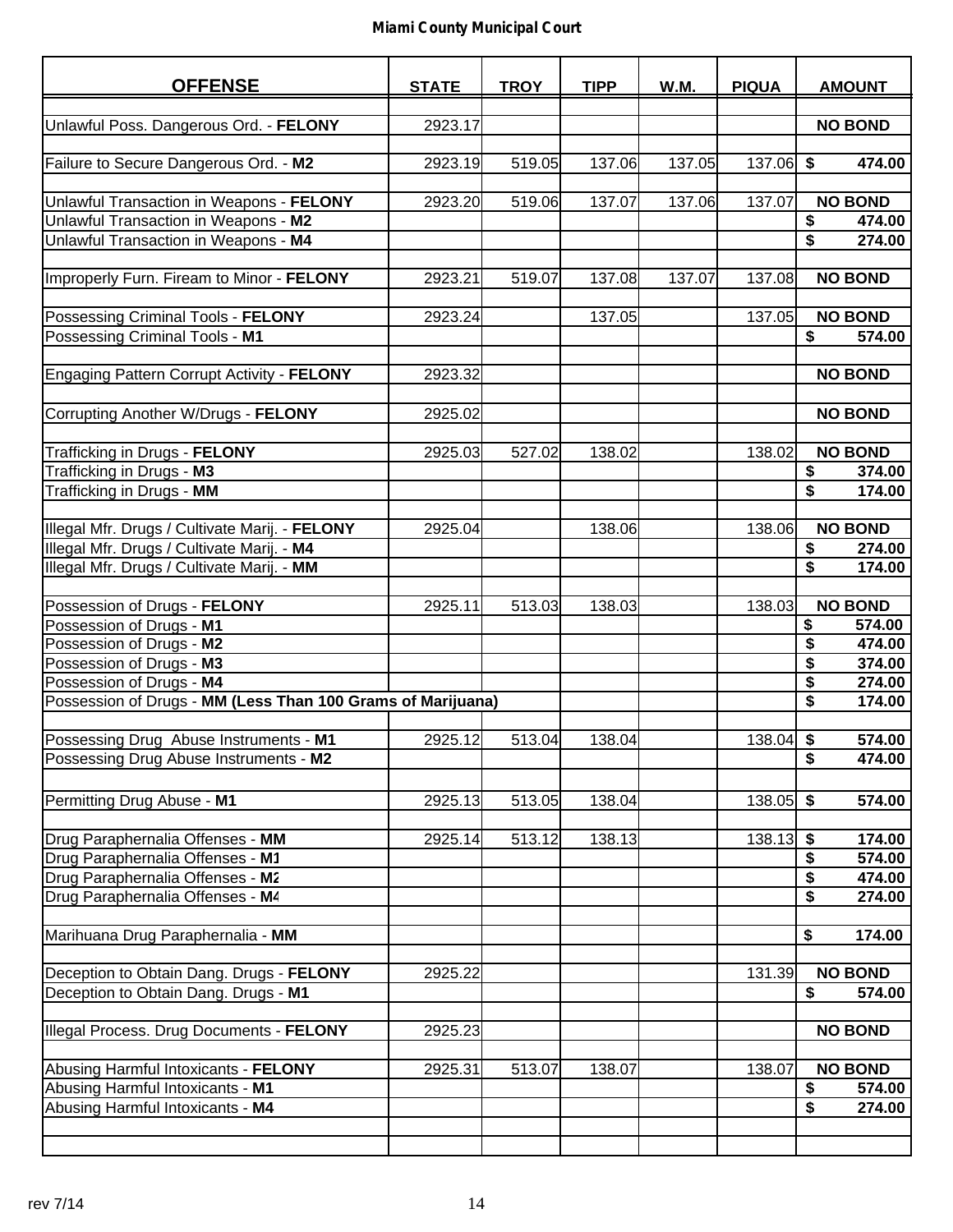| <b>OFFENSE</b>                                                                           | <b>STATE</b> | <b>TROY</b> | <b>TIPP</b> | W.M.   | <b>PIQUA</b> |                         | <b>AMOUNT</b>  |
|------------------------------------------------------------------------------------------|--------------|-------------|-------------|--------|--------------|-------------------------|----------------|
| Trafficking in Harmful Intox. - FELONY                                                   | 2925.32      |             | 138.10      |        | 138.10       |                         | <b>NO BOND</b> |
| Trafficking in Harmful Intox. - M3                                                       |              |             |             |        |              | \$                      | 374.00         |
| Trafficking in Harmful Intox. - M4                                                       |              |             |             |        |              | \$                      | 274.00         |
|                                                                                          |              |             |             |        |              |                         |                |
| Poss. Nitrous Oxide in M/V - M4                                                          | 2925.33      | 513.11      | 138.10      |        | 138.10       | \$                      | 274.00         |
|                                                                                          |              |             |             |        |              |                         |                |
| Off. Involv. Counterfeit Cont. Sub. - FELONY<br>Off. Involv. Counterfeit Cont. Sub. - M1 | 2925.37      | 513.13      | 138.12      |        | 138.12       | $\overline{\$}$         | <b>NO BOND</b> |
|                                                                                          |              |             |             |        |              |                         | 574.00         |
| Abuse of a Corpse - FELONY                                                               | 2927.01      |             | 135.28      |        | 135.28       |                         | <b>NO BOND</b> |
| Abuse of a Corpse - M2                                                                   |              |             |             |        |              | $\overline{\mathbf{s}}$ | 474.00         |
|                                                                                          |              |             |             |        |              |                         |                |
| Illegal Dist. Of Tobacco Products - M3                                                   | 2927.02      |             | 135.25      |        | 135.25       | \$                      | 374.00         |
| Illegal Dist. Of Tobacco Products - M4                                                   |              |             |             |        |              | \$                      | 274.00         |
|                                                                                          |              |             |             |        |              |                         |                |
| Interception of Communication - FELONY                                                   | 2933.52      |             |             |        |              |                         | <b>NO BOND</b> |
|                                                                                          |              |             |             |        |              |                         |                |
| Release on O.R. Bond - FELONY                                                            | 2937.29      |             |             |        |              |                         | <b>NO BOND</b> |
| Release on O.R. Bond - M1                                                                |              |             |             |        |              | \$                      | 574.00         |
| Dispensing of Excepted Subst. - FELONY                                                   | 3719.16      |             |             |        |              |                         | <b>NO BOND</b> |
|                                                                                          |              |             |             |        |              |                         |                |
| Poss. Sale & Use Fireworks - FELONY                                                      | 3743.65      |             | 92.21       |        |              |                         | <b>NO BOND</b> |
| Poss. Sale & Use Fireworks - M1                                                          |              |             |             |        |              | \$                      | 574.00         |
|                                                                                          |              |             |             |        |              |                         |                |
| Limitations on Shipping/Transporting - M1                                                | 3743.66      |             | 92.26       |        |              | \$                      | 574.00         |
|                                                                                          |              |             |             |        |              |                         |                |
| Prohibitions - M3                                                                        | 3767.13      |             |             |        |              | \$                      | 374.00         |
|                                                                                          |              |             |             |        |              | \$                      | 374.00         |
| Littering on Public/Private Property - M3<br>Littering - MM                              | 3767.32      | 521.08      | 94.03       |        |              | \$                      | 99.00          |
| Littering - MM                                                                           |              |             |             |        | 131.36       | \$                      | 174.00         |
|                                                                                          |              |             |             |        |              |                         |                |
| Restriction On Sale of Beer & Liquor - M3                                                | 4301.22      | 531.03      |             | 92.04  |              | $\overline{\$}$         | 374.00         |
| Resriction On Sale of Beer & Liquor - M4                                                 |              |             |             |        |              | \$                      | 274.00         |
|                                                                                          |              |             |             |        |              |                         |                |
| Furnish Alcohol Without Permit - M1                                                      | 4301.58      |             |             |        |              | \$                      | 574.00         |
|                                                                                          |              |             |             |        |              |                         |                |
| Open Container Law - MM                                                                  | 4301.62      | 531.07      | 96.06       | 92.07  | 131.32       | \$                      | 174.00         |
| Underage Puchase/Consumption - M4                                                        | 4301.631     | 531.02      |             | 92.08  | 139.01       | \$                      | 274.00         |
|                                                                                          |              |             |             |        |              |                         |                |
| Misrep. To Obtain Alcohol for Underage - M1                                              | 4301.633     | 531.02      |             | 92.11  |              | \$                      | 574.00         |
|                                                                                          |              |             |             |        |              |                         |                |
|                                                                                          |              |             |             | 73.01B |              |                         |                |
| Misrep. By Person Under 21 - M4                                                          | 4301.64      | 531.04      | 73.013      | 92.16  |              | \$                      | 274.00         |
|                                                                                          |              |             |             |        |              |                         |                |
| Obstructing Search Of Premises - M1                                                      | 4301.66      |             |             | 92.17  |              | \$                      | 574.00         |
|                                                                                          |              |             |             |        |              |                         |                |
| Illegal Poss. Of Intoxicating Liquor - M4                                                | 4301.67      |             |             | 92.18  |              | \$                      | 274.00         |
| Offenses Involving Underage Persons - M1                                                 | 4301.69      | 531.02      |             | 92.20  |              | \$                      | 574.00         |
|                                                                                          |              |             |             |        |              |                         |                |
| Prohib. Against Viol. Not Specified - MM                                                 | 4301.70      |             |             |        |              | \$                      | 174.00         |
|                                                                                          |              |             |             |        |              |                         |                |
|                                                                                          |              |             |             |        |              |                         |                |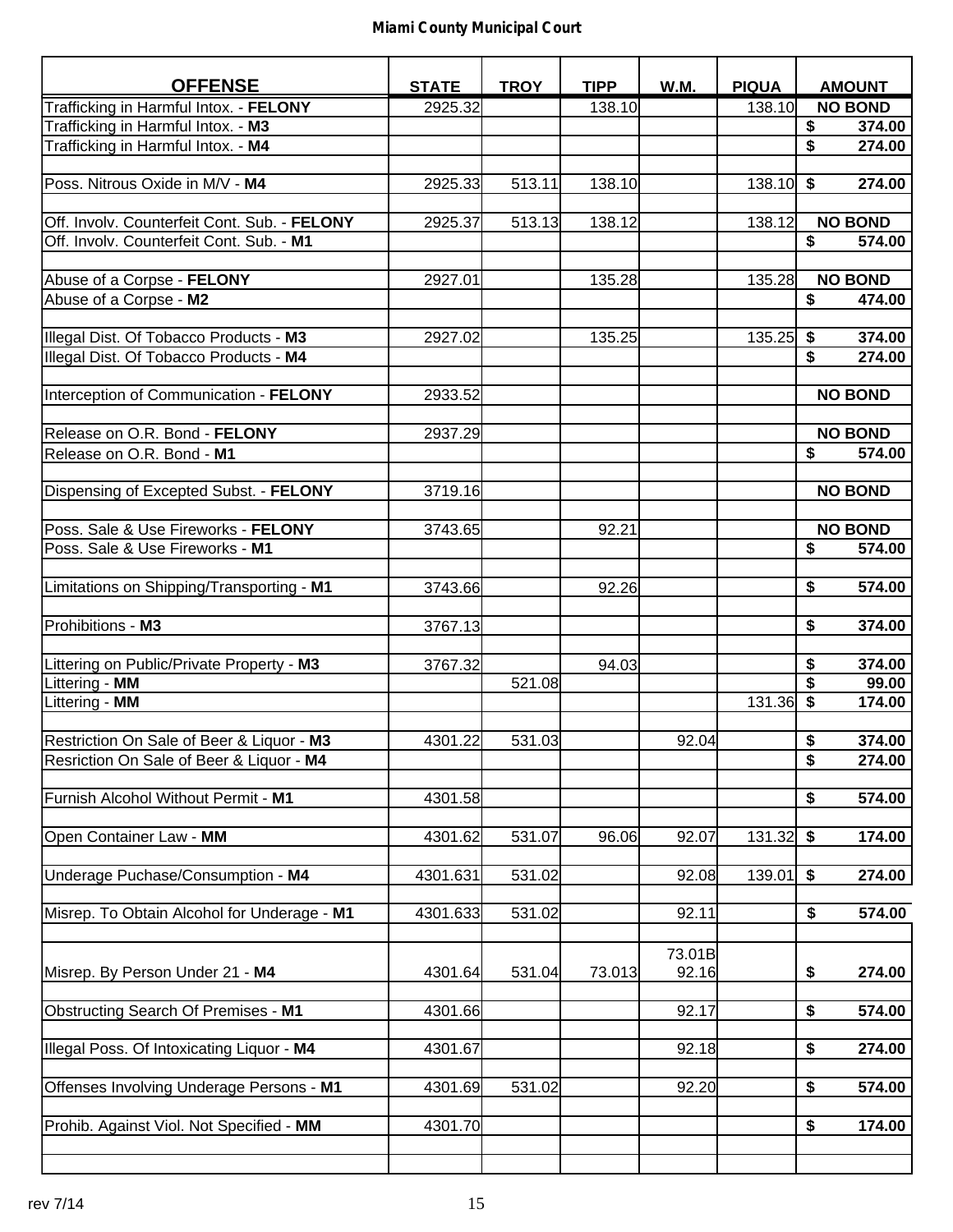| <b>OFFENSE</b>                                  | <b>STATE</b> | <b>TROY</b> | <b>TIPP</b> | W.M.  | <b>PIQUA</b> |                                      | <b>AMOUNT</b> |
|-------------------------------------------------|--------------|-------------|-------------|-------|--------------|--------------------------------------|---------------|
| Overload w/ No Amount Listed - MM               |              |             |             |       |              | $\overline{\boldsymbol{\mathsf{s}}}$ | 174.00        |
|                                                 |              |             |             |       |              |                                      |               |
| Overload Gross / Axle - 0 - 2,000 Over          | 5577.04      |             | 74.46       |       |              | \$                                   | 144.00        |
| Overload Gross / Axle - 2,001 - 5,000           |              |             |             |       | 1.00 / 100   | \$                                   | 164.00        |
| Overload Gross / Axle - 5,001 - 10,000          |              |             |             |       | 2.00 / 100   | \$                                   | 194.00        |
| Overload Gross / Axle - 10,001 & Over           |              |             |             |       | 3.00 / 100   | \$                                   | 224.00        |
|                                                 |              |             |             |       |              |                                      |               |
| Max. Width, Height, Length                      | 5577.05      | 339.03      | 74.47       | 75.03 | 74.47        | \$                                   | 174.00        |
|                                                 |              |             |             |       |              |                                      |               |
| <b>Prohibition Against Violation</b>            | 5577.06      |             | 74.47       |       | 74.47        | \$                                   | 174.00        |
|                                                 |              |             |             |       |              |                                      |               |
| Statement of Gross Vehicle Weigl ght-AR         | 5577.10      |             | 74.48       |       | $74.48$ \$   |                                      | 574.00        |
|                                                 |              |             |             |       |              |                                      |               |
| <b>Wheel Protectors</b>                         | 5577.11      | 339.05      | 74.49       | 75.05 | 74.49        | \$                                   | 174.00        |
|                                                 |              |             |             |       |              |                                      |               |
| Obstructing Public Ground, Hwy, Street, Alley   | 5589.01      |             |             |       |              | \$                                   | 174.00        |
|                                                 |              |             |             |       |              |                                      |               |
| Operating Traction Engines Upon Hwy.            | 5589.08      | 339.10      | 72.68       | 75.10 | 72.68        | \$                                   | 174.00        |
|                                                 |              |             |             |       |              |                                      |               |
|                                                 |              |             |             |       |              |                                      |               |
| Digging, Excavating, Piling Earth (Hwy-AR M4    | 5589.10      |             |             |       |              | \$                                   | 274.00        |
|                                                 |              |             |             |       |              |                                      |               |
| Operation w/o Permit Prohibited                 | 5728.04      |             |             |       |              | \$                                   | 174.00        |
|                                                 |              |             |             |       |              |                                      |               |
|                                                 |              |             |             |       |              |                                      |               |
| Registration of Dogs - M1                       | 955.01       |             |             |       |              | \$                                   | 574.00        |
|                                                 |              |             |             |       |              |                                      |               |
| Tags to Be Worn - MM                            | 955.10       |             |             |       |              | \$                                   | 99.00         |
|                                                 |              |             |             |       |              |                                      |               |
| Transfer of Ownership/Poss. Dog - M4            | 955.11       |             |             |       |              | \$                                   | 274.00        |
| Transfer of Ownership/Poss. Dog - MM            |              |             |             |       |              | \$                                   | 99.00         |
|                                                 |              |             |             |       |              |                                      |               |
| Proh. Against Failure Reg. Dog Kennel - MM      | 955.21       |             |             |       |              | \$                                   | 99.00         |
|                                                 |              |             |             |       |              |                                      |               |
| Fail to Confine Dog - MM                        | 955.22       | 505.01      | 90.01       | 90.02 |              | \$                                   | 99.00         |
| Confinement or Restraint of Dog - M1            |              |             |             |       |              | $\overline{\mathbf{S}}$              | 574.00        |
| Confinement or Restraint of Dog - M3            |              |             |             |       |              | $\overline{\boldsymbol{\mathsf{s}}}$ | 374.00        |
| Confinement or Restraint of Dog - M4            |              |             |             |       |              | $\overline{\$}$                      | 274.00        |
|                                                 |              |             |             |       |              |                                      |               |
|                                                 |              |             |             |       |              |                                      |               |
| Local Ord. or Resol. To Control Dogs - MM       | 955.221      |             |             |       |              | \$                                   | 99.00         |
| Fail To Neuter Adopted Dog - MM                 | 955.221(B)   |             |             |       |              | \$                                   | 99.00         |
| Fail To Neuter Dog - MM                         | 955.221(C)   |             |             |       |              | \$                                   | 99.00         |
|                                                 |              |             |             |       |              |                                      |               |
| Duties After Dog Bites Persons - M4             | 955.261      |             |             |       |              | \$                                   | 274.00        |
| Duties After Dog Bites Persons - MM             |              |             |             |       |              | \$                                   | 99.00         |
|                                                 |              |             |             |       |              |                                      |               |
| Biting Animal to be Confined; Vet. To Rpt. - M2 | 3701.352     |             |             |       |              | \$                                   | 474.00        |
|                                                 |              |             |             |       |              |                                      |               |
| Annual Registration of Dogs: Tags Req. - MM     |              | 505.03      |             |       |              | \$                                   | 99.00         |
|                                                 |              |             |             |       |              |                                      |               |
| Barking or Howling Dogs                         |              | 505.09      |             |       |              | \$                                   | 99.00         |
|                                                 |              |             |             |       |              |                                      |               |
| Dog Antirabic Vaccine                           |              | 505.15      |             |       |              | \$                                   | 99.00         |
|                                                 |              |             |             |       |              |                                      |               |
|                                                 |              |             |             |       |              |                                      |               |
|                                                 |              |             |             |       |              |                                      |               |
|                                                 |              |             |             |       |              |                                      |               |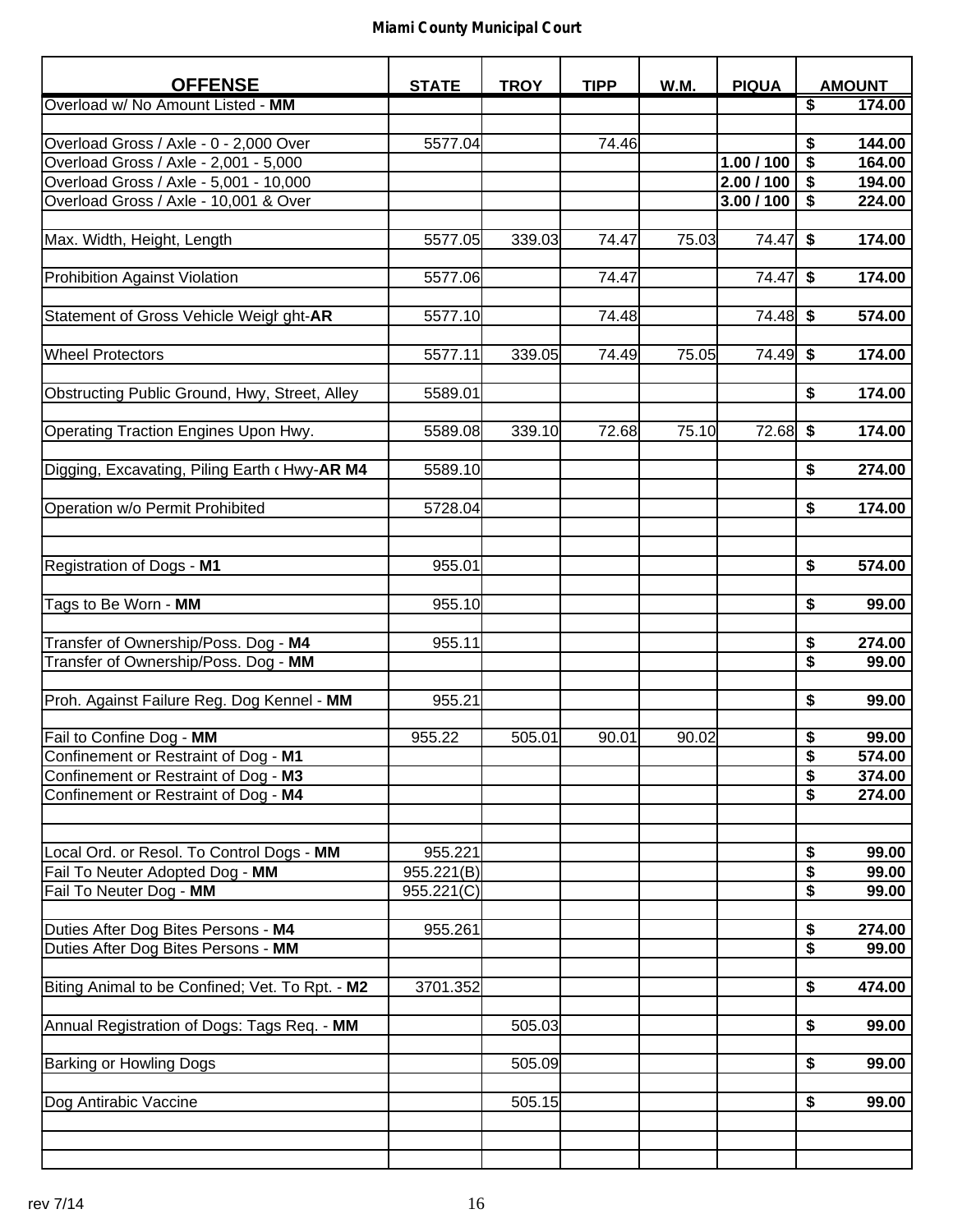| <b>OFFENSE</b>                                | <b>STATE</b>       | <b>TROY</b> | <b>TIPP</b> | W.M.  | <b>PIQUA</b> | <b>AMOUNT</b>                                  |
|-----------------------------------------------|--------------------|-------------|-------------|-------|--------------|------------------------------------------------|
| Abandoning Animal - M1                        | 959.01             | 521.03      |             | 90.10 |              | \$<br>574.00                                   |
| Abandoning Animal - M2                        |                    |             |             |       |              | \$<br>474.00                                   |
|                                               |                    |             |             |       |              |                                                |
| Injuring Animals - M1                         | 959.02             |             |             | 90.11 |              | \$<br>574.00                                   |
| Injuring Animals - M2                         |                    |             |             |       |              | \$<br>474.00                                   |
|                                               |                    |             |             |       |              |                                                |
| Poisoning Animals - M4                        | 959.03             |             |             | 90.12 |              | \$<br>274.00                                   |
|                                               |                    |             |             |       |              |                                                |
| Cruelty To Animals - M2                       | 959.13             | 521.05      |             | 90.13 | 90.04        | \$<br>474.00                                   |
|                                               |                    |             |             |       |              |                                                |
| Animal Fights - M4                            | 959.15             |             |             | 90.15 |              | \$<br>274.00                                   |
|                                               |                    |             |             |       |              |                                                |
| Dogfighting Offenses - FELONY                 | 959.16             |             |             |       |              | <b>NO BOND</b>                                 |
|                                               |                    |             |             |       |              |                                                |
|                                               |                    |             |             |       |              |                                                |
|                                               |                    |             |             |       |              |                                                |
| Navigation Rules - M4                         | 1501:47-2-05 to 19 |             |             |       |              | \$<br>274.00                                   |
|                                               |                    |             |             |       |              |                                                |
| Lights for Watercraft - M4                    | 1501:47-2-22 to 31 |             |             |       |              | \$<br>274.00                                   |
|                                               |                    |             |             |       |              |                                                |
| Swimming Prohibited From Watercraft - MM      | 1501:47-3-3        |             |             |       |              | \$<br>174.00                                   |
|                                               |                    |             |             |       |              |                                                |
| Intoxicating Beverages on Park Waters - MM    | 1501:47-3-3        |             |             |       |              | $\overline{\$}$<br>174.00                      |
|                                               |                    |             |             |       |              |                                                |
| Flashing Lights Prohibited - MM               | 1547.03            |             |             |       |              | \$<br>174.00                                   |
|                                               |                    |             |             |       |              |                                                |
| Siren Prohbited - MM                          | 1547.04            |             |             |       |              | \$<br>174.00                                   |
|                                               |                    |             |             |       |              |                                                |
| Education Required, Certificate - M4          | 1547.05            |             |             |       |              | \$<br>274.00                                   |
| with Injury Damage - M3                       |                    |             |             |       |              | $\overline{\boldsymbol{\mathsf{s}}}$<br>374.00 |
|                                               |                    |             |             |       |              |                                                |
| Education Required, Proof of Certificate - M4 | 1547.051           |             |             |       |              | \$<br>274.00                                   |
| with Injury Damage - M3                       |                    |             |             |       |              | \$<br>374.00                                   |
|                                               |                    |             |             |       |              |                                                |
| Rental of Powercraft (born after 1/82) - MM   | 1547.052           |             |             |       |              | $\frac{1}{2}$<br>174.00                        |
| with Injury Damage - M3                       |                    |             |             |       |              | $\overline{\mathbf{s}}$<br>374.00              |
|                                               |                    |             |             |       |              |                                                |
| Child Operators - MM                          | 1547.06            |             |             |       |              | \$<br>174.00                                   |
|                                               |                    |             |             |       |              |                                                |
| Reckless / Unsafe Operation - M4              | 1547.07            |             |             |       |              | \$<br>274.00                                   |
| with Injury Damage - M3                       |                    |             |             |       |              | \$<br>374.00                                   |
|                                               |                    |             |             |       |              |                                                |
| Unsafe Condition, Termination - MM            | 1547.071           |             |             |       |              | \$<br>174.00                                   |
|                                               |                    |             |             |       |              |                                                |
| Operation in Restricted Areas - MM            | 1547.08            |             |             |       |              | \$<br>174.00                                   |
|                                               |                    |             |             |       |              |                                                |
| Mooring Prohibited - MM                       | 1547.09            |             |             |       |              | \$<br>174.00                                   |
|                                               |                    |             |             |       |              |                                                |
| Leaving Accident Scene - M1                   | 1547.10            |             |             |       |              | \$<br>574.00                                   |
|                                               |                    |             |             |       |              |                                                |
| Operating Under the Influence - M1            | 1547.11            |             |             |       |              | \$<br>574.00                                   |
|                                               |                    |             |             |       |              |                                                |
| Incapacitated Operator's Prohibited - M3      | 1547.12            |             |             |       |              | \$<br>374.00                                   |
|                                               |                    |             |             |       |              |                                                |
| Lawful Order, Flee and Elude - M1             | 1547.13            |             |             |       |              | \$<br>574.00                                   |
|                                               |                    |             |             |       |              |                                                |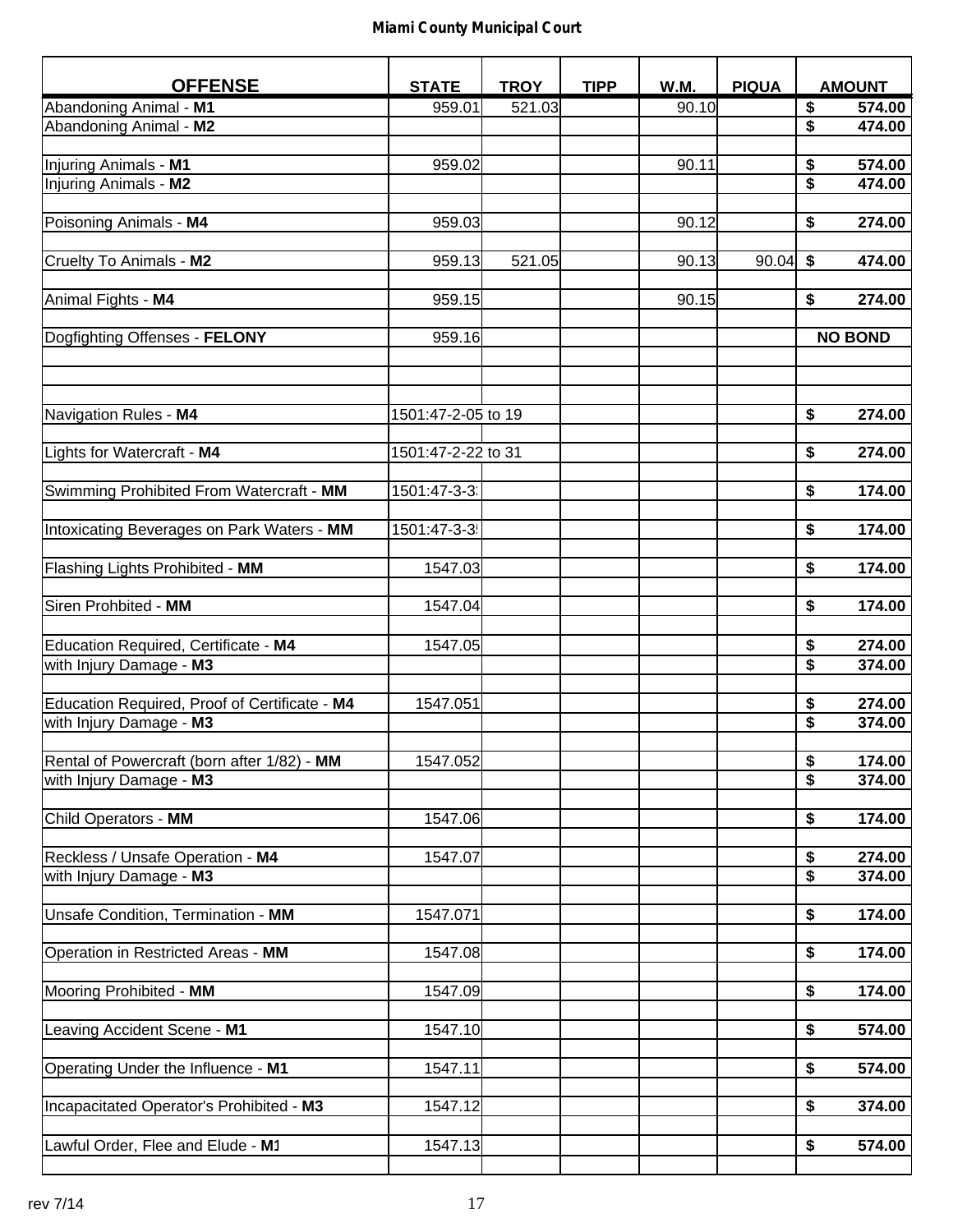| <b>OFFENSE</b>                                 | <b>STATE</b> | <b>TROY</b> | <b>TIPP</b> | W.M. | <b>PIQUA</b> |          | <b>AMOUNT</b>    |
|------------------------------------------------|--------------|-------------|-------------|------|--------------|----------|------------------|
| Law Enforcement Vessel / Right of Way - M4     | 1547.131     |             |             |      |              | \$       | 274.00           |
|                                                |              |             |             |      |              |          |                  |
| Water Skiing Confined to Ski/Open Zone - MM    | 1547.14      |             |             |      |              | \$       | 174.00           |
| Observer Required for Skiing - MM              | 1547.15      |             |             |      |              | \$       | 174.00           |
|                                                |              |             |             |      |              |          |                  |
| Water Skiing After Sunset Prohibited - MM      | 1547.16      |             |             |      |              | \$       | 174.00           |
|                                                |              |             |             |      |              |          | 174.00           |
| Life Jacket Required for Skiers - MM           | 1547.18      |             |             |      |              | \$       |                  |
| Ski Jumps Prohibited - MM                      | 1547.19      |             |             |      |              | \$       | 174.00           |
|                                                |              |             |             |      |              |          |                  |
| Special Water Events - MM                      | 1547.20      |             |             |      |              | \$       | 174.00           |
| Single Cell Inflatable Sale Prohibited - MM    | 1547.21      |             |             |      |              | \$       | 174.00           |
|                                                |              |             |             |      |              |          |                  |
| Sitting, k Standing, Walking (Bow Riding) - MM | 1547.22      |             |             |      |              | \$       | 174.00           |
|                                                |              |             |             |      |              |          |                  |
| Engine Warm-Up Required - MM                   | 1547.23      |             |             |      |              | \$       | 174.00           |
| Children Under 10 Must Wear PFD - MM           | 1547.24      |             |             |      |              | \$       | 174.00           |
|                                                |              |             |             |      |              |          |                  |
| Life Jacket Requirements - M4                  | 1547.25      |             |             |      |              | \$       | 274.00           |
|                                                |              |             |             |      |              |          |                  |
| Distress Flag Required - MM                    | 1547.251     |             |             |      |              | \$       | 174.00           |
| Anchor, Whistle, Bell Required - MM            | 1547.26      |             |             |      |              | \$       | 174.00           |
|                                                |              |             |             |      |              |          |                  |
| Fire Extinguisher Requirements - MM            | 1547.27      |             |             |      |              | \$       | 174.00           |
|                                                |              |             |             |      |              |          |                  |
| Flame Arrestor Requirements - MM               | 1547.28      |             |             |      |              | \$       | 174.00           |
| Ventilation Requirements on Powercraft - MM    | 1547.29      |             |             |      |              | \$       | 174.00           |
|                                                |              |             |             |      |              |          |                  |
| Abandoned Watercraft Procedures - M4           | 1547.30      |             |             |      |              | \$       | 274.00           |
|                                                |              |             |             |      |              |          |                  |
| Abandonment of Vessels - Public Areas - M4     | 1547.301     |             |             |      |              | \$       | 274.00           |
|                                                |              |             |             |      |              |          |                  |
| Abandonment, Disposal Requirements - M4        | 1547.302     |             |             |      |              | \$       | 274.00           |
| Unclaimed Abandoned Vessels / Motors - M4      | 1547.303     |             |             |      |              | \$       | 274.00           |
|                                                |              |             |             |      |              |          |                  |
| Abandonment of Junk Vessels / Motors - M4      | 1547.304     |             |             |      |              | \$       | 274.00           |
|                                                |              |             |             |      |              |          |                  |
| Muffler Required - M4<br>>Second Offense - M3  | 1547.31      |             |             |      |              | \$<br>\$ | 274.00<br>374.00 |
|                                                |              |             |             |      |              |          |                  |
|                                                |              |             |             |      |              |          |                  |
|                                                |              |             |             |      |              |          |                  |
|                                                |              |             |             |      |              |          |                  |
|                                                |              |             |             |      |              |          |                  |
|                                                |              |             |             |      |              |          |                  |
|                                                |              |             |             |      |              |          |                  |
|                                                |              |             |             |      |              |          |                  |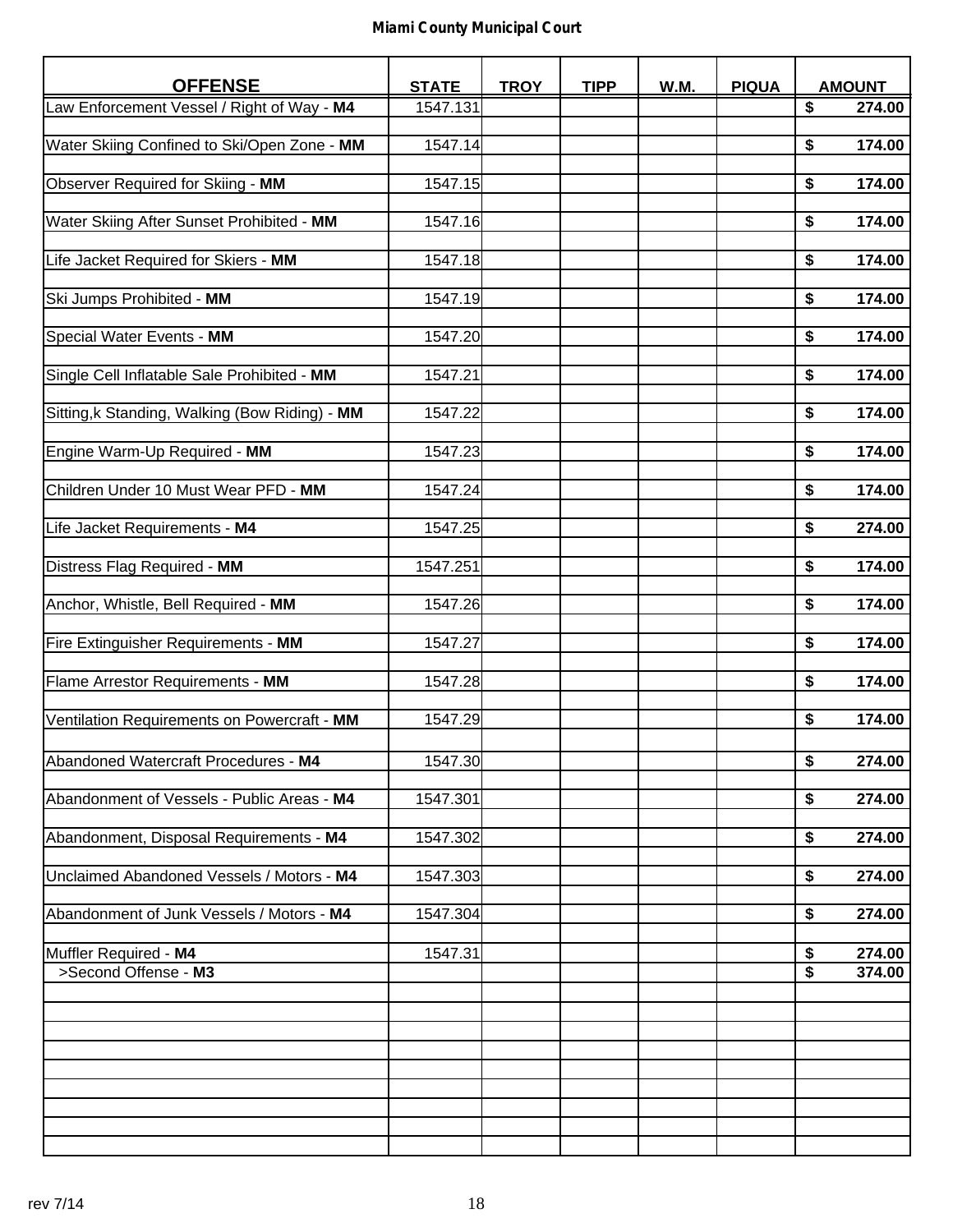| <b>OFFENSE</b>                                            | <b>STATE</b> | <b>TROY</b> | <b>TIPP</b> | W.M. | <b>PIQUA</b> | <b>AMOUNT</b>                                     |
|-----------------------------------------------------------|--------------|-------------|-------------|------|--------------|---------------------------------------------------|
| Watercraft Dwelling - Nuisance - MM                       | 1547.32      |             |             |      |              | \$<br>174.00                                      |
|                                                           |              |             |             |      |              |                                                   |
| Watercraft Sanitary Systems - M4                          | 1547.33      |             |             |      |              | 274.00<br>\$                                      |
| Violation Resulting In Injury / Damage - MM               | 1547.34      |             |             |      |              | \$<br>174.00                                      |
|                                                           |              |             |             |      |              |                                                   |
| Owner Providing Safety Equipment - M4                     | 1547.38      |             |             |      |              | \$<br>274.00                                      |
|                                                           |              |             |             |      |              |                                                   |
| Capacity Plate Reqd., Defacing Proh. - M4                 | 1547.39      |             |             |      |              | \$<br>274.00                                      |
| Load and Horsepower Limitations - M4                      | 1547.40      |             |             |      |              | \$<br>274.00                                      |
|                                                           |              |             |             |      |              |                                                   |
| Personal Watercraft Operation - MM                        | 1547.41      |             |             |      |              | \$<br>174.00                                      |
|                                                           |              |             |             |      |              |                                                   |
| Littering From a Vessel - MM                              | 1547.49      |             |             |      |              | \$<br>174.00                                      |
| Numbering of Watercraft, Registration - MM                | 1547.53      |             |             |      |              | \$<br>174.00                                      |
|                                                           |              |             |             |      |              |                                                   |
| Registration of Watercraft - MM                           | 1547.531     |             |             |      |              | \$<br>174.00                                      |
|                                                           |              |             |             |      |              |                                                   |
| Display Numbers, Expired License - M4                     | 1547.54      |             |             |      |              | \$<br>274.00                                      |
| Historic Watercraft Registration - MM                     | 1547.541     |             |             |      |              | \$<br>174.00                                      |
|                                                           |              |             |             |      |              |                                                   |
| Certificate of Livery Registration - MM                   | 1547.542     |             |             |      |              | \$<br>174.00                                      |
|                                                           |              |             |             |      |              |                                                   |
| Dealer's License - MM                                     | 1547.543     |             |             |      |              | \$<br>174.00                                      |
| Display of Decal, Documented Vessel - MM                  | 1547.57      |             |             |      |              | \$<br>174.00                                      |
|                                                           |              |             |             |      |              |                                                   |
| Watercraft Accident Reports - MM                          | 1547.59      |             |             |      |              | \$<br>174.00                                      |
|                                                           |              |             |             |      |              |                                                   |
| Altering Serial Numbers, Falsification - M1               | 1547.66      |             |             |      |              | \$<br>574.00                                      |
| Improper Handling of Firearms / Vessel - M4               | 1547.69      |             |             |      |              | \$<br>274.00                                      |
|                                                           |              |             |             |      |              |                                                   |
| Wrecking - F3                                             | 1547.91      |             |             |      |              | <b>NO BOND</b>                                    |
|                                                           |              |             |             |      |              |                                                   |
| Offenses/ Prohibitions - M4                               | 1547.92      |             |             |      |              | 274.00<br>\$                                      |
| Altered Certificate, Sale W/O Certificate - F4            | 1548.19      |             |             |      |              | <b>NO BOND</b>                                    |
|                                                           |              |             |             |      |              |                                                   |
| Fishing Restricted to Age 15 & Younger - M4               | 1531.02      |             |             |      |              | \$<br>274.00                                      |
|                                                           |              |             |             |      |              |                                                   |
| Stream Litter, First Offense - M3<br>>Second Offense - M1 | 1531.29      |             |             |      |              | \$<br>374.00<br>$\overline{\mathbf{S}}$<br>574.00 |
|                                                           |              |             |             |      |              |                                                   |
|                                                           |              |             |             |      |              |                                                   |
|                                                           |              |             |             |      |              |                                                   |
|                                                           |              |             |             |      |              |                                                   |
|                                                           |              |             |             |      |              |                                                   |
|                                                           |              |             |             |      |              |                                                   |
|                                                           |              |             |             |      |              |                                                   |
|                                                           |              |             |             |      |              |                                                   |
|                                                           |              |             |             |      |              |                                                   |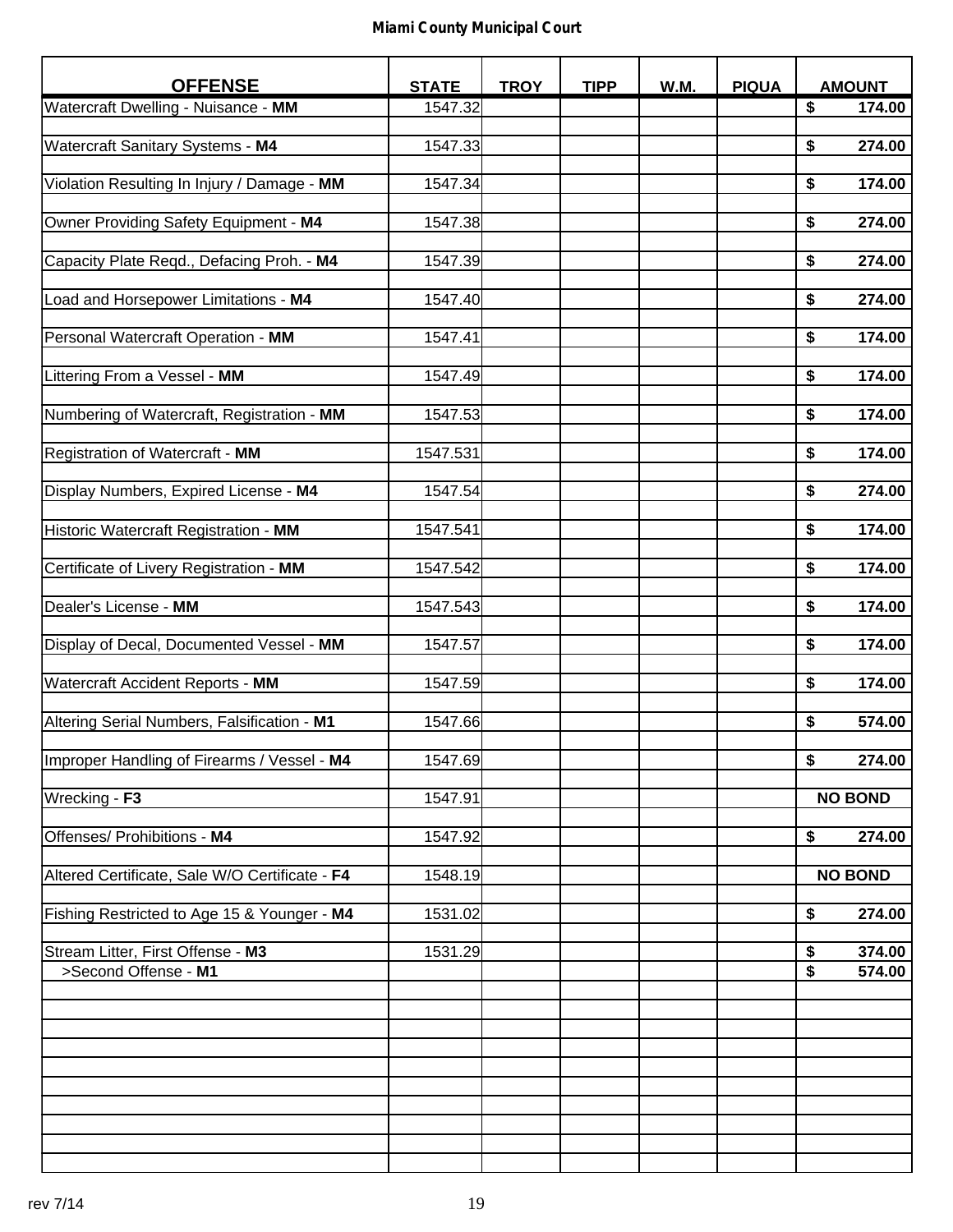| <b>OFFENSE</b>                                | <b>STATE</b>          | <b>TROY</b> | <b>TIPP</b> | <b>W.M.</b> | <b>PIQUA</b> |                                      | <b>AMOUNT</b> |
|-----------------------------------------------|-----------------------|-------------|-------------|-------------|--------------|--------------------------------------|---------------|
| <b>PUCO Violations</b>                        |                       |             |             |             |              | $\overline{\$}$                      | 174.00        |
|                                               |                       |             |             |             |              |                                      |               |
| <b>Fail to Follow State Route</b>             |                       | 339.02      |             |             | 74.53        | $\overline{\$}$                      | 99.00         |
|                                               |                       |             |             |             |              |                                      |               |
|                                               |                       |             |             |             |              |                                      |               |
|                                               |                       |             |             |             |              |                                      |               |
| Loud Amplification System Prohibited          |                       |             | 94.06       |             |              | \$                                   | 174.00        |
|                                               |                       |             |             |             |              |                                      |               |
|                                               |                       |             |             |             |              |                                      |               |
|                                               |                       |             |             |             |              |                                      |               |
| Soliciting w/o License                        |                       |             | 110.03      |             | 111.03       | $\overline{\boldsymbol{\mathsf{s}}}$ | 174.00        |
|                                               |                       |             |             |             |              |                                      |               |
| Curfew and Prohibitions on use of Linear Park |                       |             |             |             | $94.26$ \$   |                                      | 174.00        |
|                                               |                       |             |             |             |              |                                      |               |
| In Cemetary After Hours                       |                       |             |             |             | 98.04        | \$                                   | 174.00        |
|                                               |                       |             |             |             |              |                                      |               |
| Off Road in Cemetary                          |                       |             |             |             | 98.02        | \$                                   | 109.00        |
|                                               |                       |             |             |             |              |                                      |               |
|                                               |                       |             |             |             |              |                                      |               |
|                                               |                       |             |             |             |              |                                      |               |
| Reg. for Engine Noise & Veh. Parking          | Res.505.17            |             |             |             |              | $\overline{\$}$                      | 70.00         |
|                                               |                       |             |             |             |              |                                      |               |
|                                               |                       |             |             |             |              |                                      |               |
|                                               |                       |             |             |             |              |                                      |               |
|                                               |                       |             |             |             |              |                                      |               |
|                                               |                       |             |             |             |              |                                      |               |
|                                               |                       |             |             |             |              |                                      |               |
| In Park During Restricted Hours               |                       | 933.07      |             |             |              | $\overline{\boldsymbol{\mathsf{s}}}$ | 99.00         |
|                                               |                       |             |             |             |              |                                      |               |
|                                               |                       |             |             |             |              |                                      |               |
|                                               |                       |             |             |             |              |                                      |               |
|                                               |                       |             |             |             |              |                                      |               |
| Garbage Removal                               |                       |             |             | 53.21       |              | $\overline{\mathbf{S}}$              | 99.00         |
|                                               |                       |             |             |             |              |                                      |               |
|                                               |                       |             |             |             |              |                                      |               |
|                                               |                       |             |             |             |              |                                      |               |
|                                               |                       |             |             |             |              |                                      |               |
|                                               |                       |             |             |             |              |                                      |               |
|                                               |                       |             |             |             |              |                                      |               |
| Swimming at Ludlow Falls - MM                 | Ludlow Falls ord. 106 |             |             |             |              | \$                                   | 124.00        |
|                                               |                       |             |             |             |              |                                      |               |
|                                               |                       |             |             |             |              |                                      |               |
|                                               |                       |             |             |             |              |                                      |               |
|                                               |                       |             |             |             |              |                                      |               |
|                                               |                       |             |             |             |              |                                      |               |
|                                               |                       |             |             |             |              |                                      |               |
|                                               |                       |             |             |             |              |                                      |               |
|                                               |                       |             |             |             |              |                                      |               |
|                                               |                       |             |             |             |              |                                      |               |
|                                               |                       |             |             |             |              |                                      |               |
|                                               |                       |             |             |             |              |                                      |               |
|                                               |                       |             |             |             |              |                                      |               |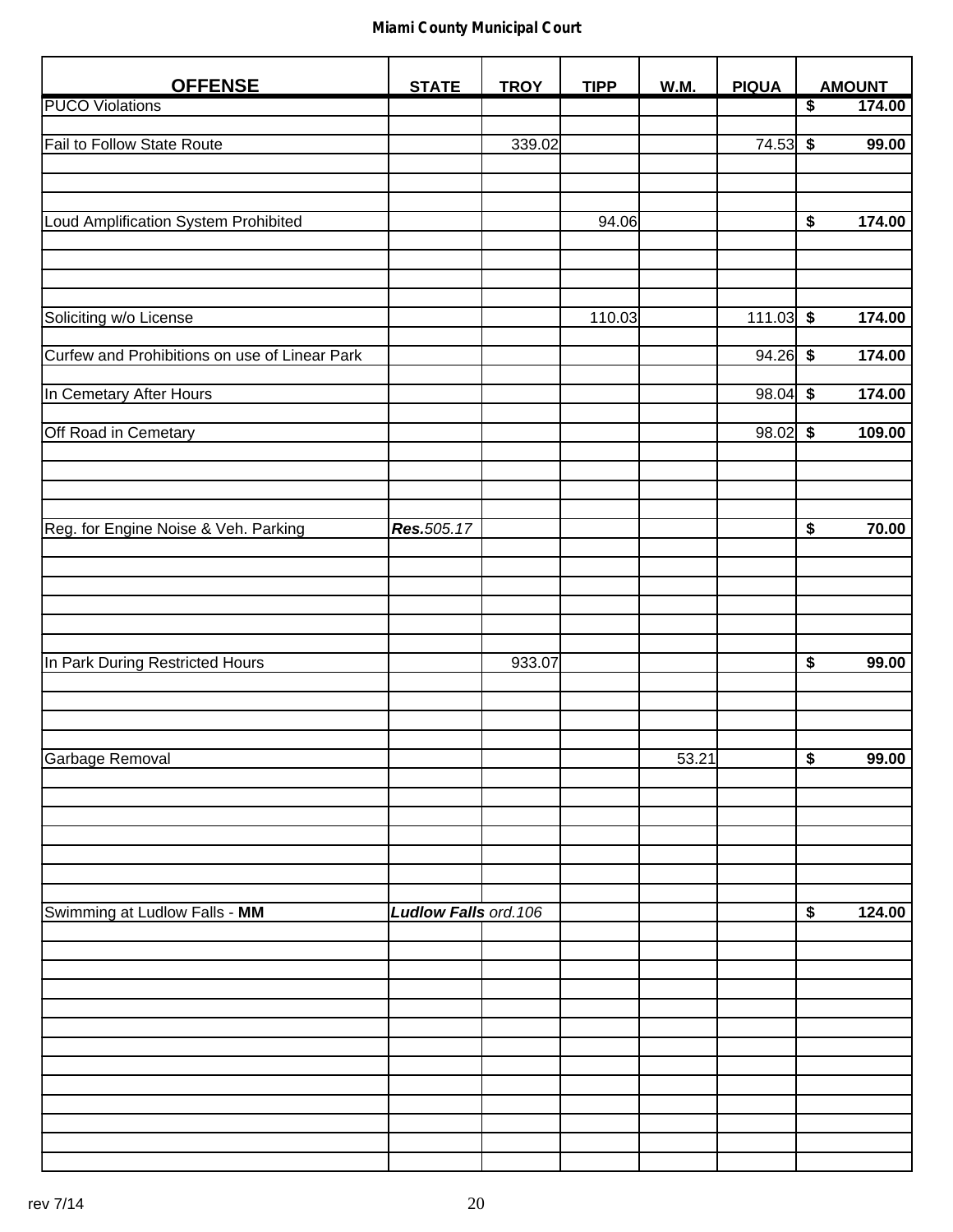| <b>OFFENSE</b> | STATE | <b>TROY</b> | <b>TIPP</b> | <b>W.M.</b> | PIQUA AMOUNT |
|----------------|-------|-------------|-------------|-------------|--------------|
|                |       |             |             |             |              |
|                |       |             |             |             |              |
|                |       |             |             |             |              |
|                |       |             |             |             |              |
|                |       |             |             |             |              |
|                |       |             |             |             |              |
|                |       |             |             |             |              |
|                |       |             |             |             |              |
|                |       |             |             |             |              |
|                |       |             |             |             |              |
|                |       |             |             |             |              |
|                |       |             |             |             |              |
|                |       |             |             |             |              |
|                |       |             |             |             |              |
|                |       |             |             |             |              |
|                |       |             |             |             |              |
|                |       |             |             |             |              |
|                |       |             |             |             |              |
|                |       |             |             |             |              |
|                |       |             |             |             |              |
|                |       |             |             |             |              |
|                |       |             |             |             |              |
|                |       |             |             |             |              |
|                |       |             |             |             |              |
|                |       |             |             |             |              |
|                |       |             |             |             |              |
|                |       |             |             |             |              |
|                |       |             |             |             |              |
|                |       |             |             |             |              |
|                |       |             |             |             |              |
|                |       |             |             |             |              |
|                |       |             |             |             |              |
|                |       |             |             |             |              |
|                |       |             |             |             |              |
|                |       |             |             |             |              |
|                |       |             |             |             |              |
|                |       |             |             |             |              |
|                |       |             |             |             |              |
|                |       |             |             |             |              |
|                |       |             |             |             |              |
|                |       |             |             |             |              |
|                |       |             |             |             |              |
|                |       |             |             |             |              |
|                |       |             |             |             |              |
|                |       |             |             |             |              |
|                |       |             |             |             |              |
|                |       |             |             |             |              |
|                |       |             |             |             |              |
|                |       |             |             |             |              |
|                |       |             |             |             |              |
|                |       |             |             |             |              |
|                |       |             |             |             |              |
|                |       |             |             |             |              |
|                |       |             |             |             |              |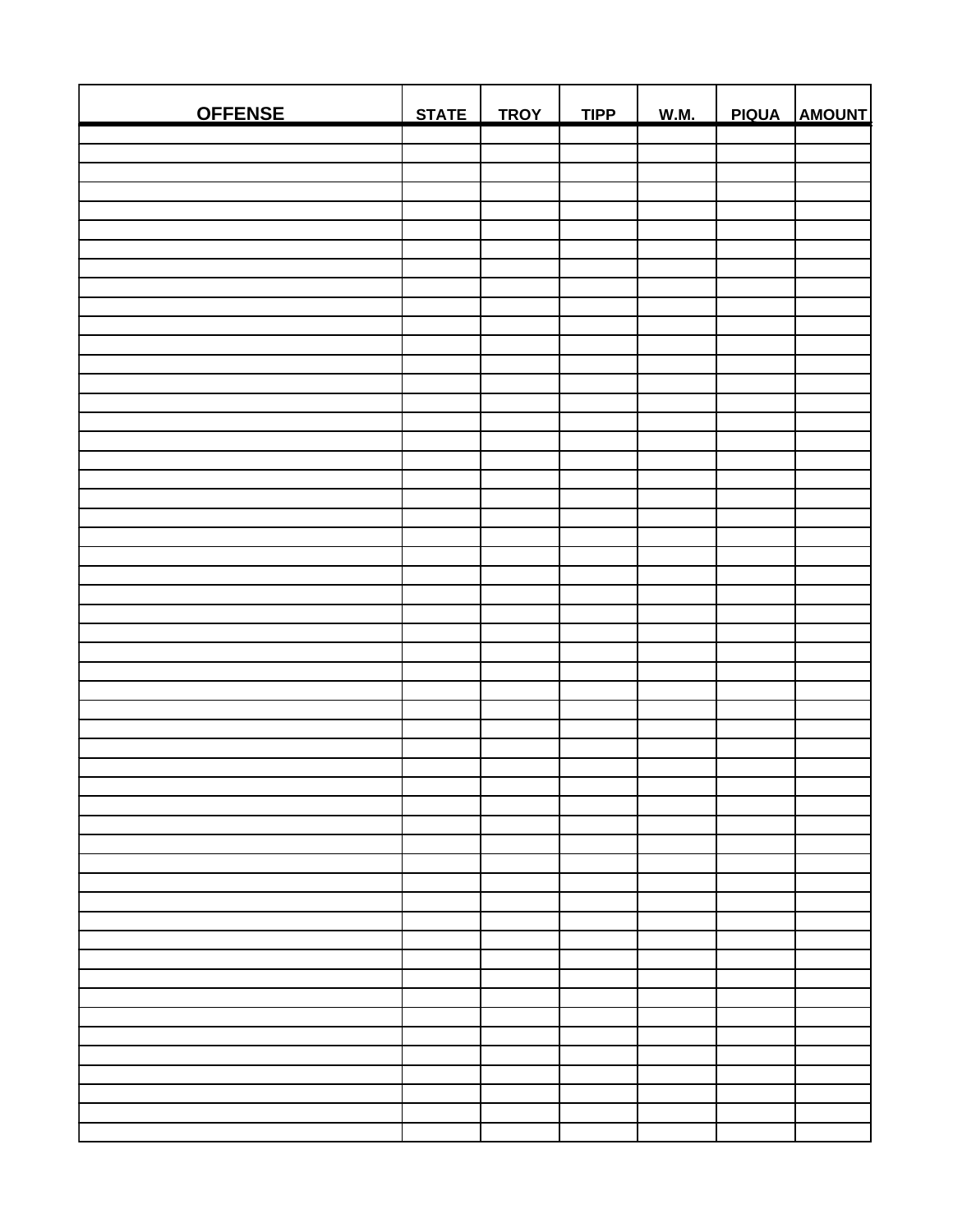| Non Comm. M/V Restricted Use - M4<br>4503.05<br>71.02<br>71.02<br>\$264.00<br>\$264.00<br>335.09B<br>71.01<br>71.01B<br>71.01B<br>4503.11<br>Owner Req'd to File Application - MM<br>\$89.00<br>335.11B<br>71.04B<br>Transfer of Ownership & Registration - M4<br>4503.12<br>71.071<br>Display of Plates / Validation Stickers - MM<br>4503.21<br>335.09A<br>71.01<br>71.01A<br>71.01A<br><b>Restricted Plates Required - MM</b><br>4503.231<br>Display of Placards Issued to Manuf. - M3<br>4503.30<br>4503.34<br>Windshield Placards, License Plates & Parking<br>Cards for Walking Impaired Persons - M4<br>4503.44<br>Comm. Drivers Lic. Or Permit Reqd. - M1<br>4506.03<br>71.28<br>71.28<br>Prohibitions - M1<br>71.27<br>71.27<br>4506.04<br>71.27<br>Classes of Lic.; Endorsements; Rest. - M1<br>4506.12<br>Notice of Change of Address - MN<br>4506.14D<br>Alcohol & Other Prohibitions - M1<br>71.30<br>71.30<br>4506.15<br><b>Permit Unlicensed Driver</b><br><b>UM</b><br>4507.02<br>Temporary Instruction Permit & ID Card-M1<br>71.11<br>4507.05<br>335.03<br>71.06<br>71.11<br>Appl. For & Issuance of License - MM<br>4507.21<br>Possession of Altered License - M1<br>4507.30<br>335.04<br>71.10<br>71.10<br>Permit Minor to Drive Vehicle - M1<br>4507.31<br>71.11<br>71.16<br>71.11<br>Duty to Display Operator's License - UM<br>4507.35<br>335.06<br>71.16<br>71.21<br>71.16<br>71.17<br>71.22<br>71.17<br>4507.36<br>73.23<br>73.23<br>4509.74<br>Driving Under 12 Point Suspension - M1<br>4510.037<br>Driving Under Suspension non OLF<br>M <sub>1</sub><br>4510.11<br>71.18<br>71.18<br><b>UM</b><br>Driving Under Supension<br>4510.11<br><b>OLF</b><br>No Operators License<br><b>UM</b><br>4510.12A<br>71.19<br>71.19<br>Expired License Under 6 Months - MM<br>71.19<br>71.19<br>4510.12B1<br>Expired License Over 6 Months - MM<br>4510.12B2<br>71.19<br>71.19<br>Driving Under OVI Suspension - M1<br>4510.14<br>71.19<br>71.20<br>71.21<br>71.21<br>4510.16 | <b>OFFENSE</b>                           | <b>STATE</b> | <b>TROY</b> | <b>TIPP</b> | W.M. | <b>PIQUA</b> | <b>AMOUNT</b> |
|----------------------------------------------------------------------------------------------------------------------------------------------------------------------------------------------------------------------------------------------------------------------------------------------------------------------------------------------------------------------------------------------------------------------------------------------------------------------------------------------------------------------------------------------------------------------------------------------------------------------------------------------------------------------------------------------------------------------------------------------------------------------------------------------------------------------------------------------------------------------------------------------------------------------------------------------------------------------------------------------------------------------------------------------------------------------------------------------------------------------------------------------------------------------------------------------------------------------------------------------------------------------------------------------------------------------------------------------------------------------------------------------------------------------------------------------------------------------------------------------------------------------------------------------------------------------------------------------------------------------------------------------------------------------------------------------------------------------------------------------------------------------------------------------------------------------------------------------------------------------------------------------------------------------------------------------------------------------------------------------|------------------------------------------|--------------|-------------|-------------|------|--------------|---------------|
|                                                                                                                                                                                                                                                                                                                                                                                                                                                                                                                                                                                                                                                                                                                                                                                                                                                                                                                                                                                                                                                                                                                                                                                                                                                                                                                                                                                                                                                                                                                                                                                                                                                                                                                                                                                                                                                                                                                                                                                              |                                          |              |             |             |      |              |               |
|                                                                                                                                                                                                                                                                                                                                                                                                                                                                                                                                                                                                                                                                                                                                                                                                                                                                                                                                                                                                                                                                                                                                                                                                                                                                                                                                                                                                                                                                                                                                                                                                                                                                                                                                                                                                                                                                                                                                                                                              |                                          |              |             |             |      |              |               |
| \$264.00<br>\$89.00                                                                                                                                                                                                                                                                                                                                                                                                                                                                                                                                                                                                                                                                                                                                                                                                                                                                                                                                                                                                                                                                                                                                                                                                                                                                                                                                                                                                                                                                                                                                                                                                                                                                                                                                                                                                                                                                                                                                                                          | Owner Req'd to File Application - M4     |              |             |             |      |              |               |
|                                                                                                                                                                                                                                                                                                                                                                                                                                                                                                                                                                                                                                                                                                                                                                                                                                                                                                                                                                                                                                                                                                                                                                                                                                                                                                                                                                                                                                                                                                                                                                                                                                                                                                                                                                                                                                                                                                                                                                                              |                                          |              |             |             |      |              |               |
|                                                                                                                                                                                                                                                                                                                                                                                                                                                                                                                                                                                                                                                                                                                                                                                                                                                                                                                                                                                                                                                                                                                                                                                                                                                                                                                                                                                                                                                                                                                                                                                                                                                                                                                                                                                                                                                                                                                                                                                              |                                          |              |             |             |      |              |               |
|                                                                                                                                                                                                                                                                                                                                                                                                                                                                                                                                                                                                                                                                                                                                                                                                                                                                                                                                                                                                                                                                                                                                                                                                                                                                                                                                                                                                                                                                                                                                                                                                                                                                                                                                                                                                                                                                                                                                                                                              |                                          |              |             |             |      |              |               |
| \$89.00<br>\$364.00<br>\$89.00<br>\$264.00<br>\$584.00<br>\$564.00<br>\$564.00<br>\$89.00<br>\$584.00<br>\$584.00<br>\$564.00<br>\$89.00<br>\$564.00<br>\$564.00<br>\$564.00<br>\$564.00<br>\$89.00<br>\$584.00<br>\$584.00<br>\$584.00<br>\$584.00<br>\$89.00<br>\$89.00<br>\$584.00<br>\$584.00<br>NO BOND                                                                                                                                                                                                                                                                                                                                                                                                                                                                                                                                                                                                                                                                                                                                                                                                                                                                                                                                                                                                                                                                                                                                                                                                                                                                                                                                                                                                                                                                                                                                                                                                                                                                                 |                                          |              |             |             |      |              |               |
|                                                                                                                                                                                                                                                                                                                                                                                                                                                                                                                                                                                                                                                                                                                                                                                                                                                                                                                                                                                                                                                                                                                                                                                                                                                                                                                                                                                                                                                                                                                                                                                                                                                                                                                                                                                                                                                                                                                                                                                              |                                          |              |             |             |      |              |               |
|                                                                                                                                                                                                                                                                                                                                                                                                                                                                                                                                                                                                                                                                                                                                                                                                                                                                                                                                                                                                                                                                                                                                                                                                                                                                                                                                                                                                                                                                                                                                                                                                                                                                                                                                                                                                                                                                                                                                                                                              |                                          |              |             |             |      |              |               |
|                                                                                                                                                                                                                                                                                                                                                                                                                                                                                                                                                                                                                                                                                                                                                                                                                                                                                                                                                                                                                                                                                                                                                                                                                                                                                                                                                                                                                                                                                                                                                                                                                                                                                                                                                                                                                                                                                                                                                                                              |                                          |              |             |             |      |              |               |
|                                                                                                                                                                                                                                                                                                                                                                                                                                                                                                                                                                                                                                                                                                                                                                                                                                                                                                                                                                                                                                                                                                                                                                                                                                                                                                                                                                                                                                                                                                                                                                                                                                                                                                                                                                                                                                                                                                                                                                                              |                                          |              |             |             |      |              |               |
|                                                                                                                                                                                                                                                                                                                                                                                                                                                                                                                                                                                                                                                                                                                                                                                                                                                                                                                                                                                                                                                                                                                                                                                                                                                                                                                                                                                                                                                                                                                                                                                                                                                                                                                                                                                                                                                                                                                                                                                              |                                          |              |             |             |      |              |               |
|                                                                                                                                                                                                                                                                                                                                                                                                                                                                                                                                                                                                                                                                                                                                                                                                                                                                                                                                                                                                                                                                                                                                                                                                                                                                                                                                                                                                                                                                                                                                                                                                                                                                                                                                                                                                                                                                                                                                                                                              | Drive-Away Oper. Reqd. File Appl. - MM   |              |             |             |      |              |               |
|                                                                                                                                                                                                                                                                                                                                                                                                                                                                                                                                                                                                                                                                                                                                                                                                                                                                                                                                                                                                                                                                                                                                                                                                                                                                                                                                                                                                                                                                                                                                                                                                                                                                                                                                                                                                                                                                                                                                                                                              |                                          |              |             |             |      |              |               |
|                                                                                                                                                                                                                                                                                                                                                                                                                                                                                                                                                                                                                                                                                                                                                                                                                                                                                                                                                                                                                                                                                                                                                                                                                                                                                                                                                                                                                                                                                                                                                                                                                                                                                                                                                                                                                                                                                                                                                                                              |                                          |              |             |             |      |              |               |
|                                                                                                                                                                                                                                                                                                                                                                                                                                                                                                                                                                                                                                                                                                                                                                                                                                                                                                                                                                                                                                                                                                                                                                                                                                                                                                                                                                                                                                                                                                                                                                                                                                                                                                                                                                                                                                                                                                                                                                                              |                                          |              |             |             |      |              |               |
|                                                                                                                                                                                                                                                                                                                                                                                                                                                                                                                                                                                                                                                                                                                                                                                                                                                                                                                                                                                                                                                                                                                                                                                                                                                                                                                                                                                                                                                                                                                                                                                                                                                                                                                                                                                                                                                                                                                                                                                              |                                          |              |             |             |      |              |               |
|                                                                                                                                                                                                                                                                                                                                                                                                                                                                                                                                                                                                                                                                                                                                                                                                                                                                                                                                                                                                                                                                                                                                                                                                                                                                                                                                                                                                                                                                                                                                                                                                                                                                                                                                                                                                                                                                                                                                                                                              |                                          |              |             |             |      |              |               |
|                                                                                                                                                                                                                                                                                                                                                                                                                                                                                                                                                                                                                                                                                                                                                                                                                                                                                                                                                                                                                                                                                                                                                                                                                                                                                                                                                                                                                                                                                                                                                                                                                                                                                                                                                                                                                                                                                                                                                                                              |                                          |              |             |             |      |              |               |
|                                                                                                                                                                                                                                                                                                                                                                                                                                                                                                                                                                                                                                                                                                                                                                                                                                                                                                                                                                                                                                                                                                                                                                                                                                                                                                                                                                                                                                                                                                                                                                                                                                                                                                                                                                                                                                                                                                                                                                                              |                                          |              |             |             |      |              |               |
|                                                                                                                                                                                                                                                                                                                                                                                                                                                                                                                                                                                                                                                                                                                                                                                                                                                                                                                                                                                                                                                                                                                                                                                                                                                                                                                                                                                                                                                                                                                                                                                                                                                                                                                                                                                                                                                                                                                                                                                              |                                          |              |             |             |      |              |               |
|                                                                                                                                                                                                                                                                                                                                                                                                                                                                                                                                                                                                                                                                                                                                                                                                                                                                                                                                                                                                                                                                                                                                                                                                                                                                                                                                                                                                                                                                                                                                                                                                                                                                                                                                                                                                                                                                                                                                                                                              |                                          |              |             |             |      |              |               |
|                                                                                                                                                                                                                                                                                                                                                                                                                                                                                                                                                                                                                                                                                                                                                                                                                                                                                                                                                                                                                                                                                                                                                                                                                                                                                                                                                                                                                                                                                                                                                                                                                                                                                                                                                                                                                                                                                                                                                                                              |                                          |              |             |             |      |              |               |
|                                                                                                                                                                                                                                                                                                                                                                                                                                                                                                                                                                                                                                                                                                                                                                                                                                                                                                                                                                                                                                                                                                                                                                                                                                                                                                                                                                                                                                                                                                                                                                                                                                                                                                                                                                                                                                                                                                                                                                                              |                                          |              |             |             |      |              |               |
|                                                                                                                                                                                                                                                                                                                                                                                                                                                                                                                                                                                                                                                                                                                                                                                                                                                                                                                                                                                                                                                                                                                                                                                                                                                                                                                                                                                                                                                                                                                                                                                                                                                                                                                                                                                                                                                                                                                                                                                              |                                          |              |             |             |      |              |               |
|                                                                                                                                                                                                                                                                                                                                                                                                                                                                                                                                                                                                                                                                                                                                                                                                                                                                                                                                                                                                                                                                                                                                                                                                                                                                                                                                                                                                                                                                                                                                                                                                                                                                                                                                                                                                                                                                                                                                                                                              |                                          |              |             |             |      |              |               |
|                                                                                                                                                                                                                                                                                                                                                                                                                                                                                                                                                                                                                                                                                                                                                                                                                                                                                                                                                                                                                                                                                                                                                                                                                                                                                                                                                                                                                                                                                                                                                                                                                                                                                                                                                                                                                                                                                                                                                                                              |                                          |              |             |             |      |              |               |
|                                                                                                                                                                                                                                                                                                                                                                                                                                                                                                                                                                                                                                                                                                                                                                                                                                                                                                                                                                                                                                                                                                                                                                                                                                                                                                                                                                                                                                                                                                                                                                                                                                                                                                                                                                                                                                                                                                                                                                                              |                                          |              |             |             |      |              |               |
|                                                                                                                                                                                                                                                                                                                                                                                                                                                                                                                                                                                                                                                                                                                                                                                                                                                                                                                                                                                                                                                                                                                                                                                                                                                                                                                                                                                                                                                                                                                                                                                                                                                                                                                                                                                                                                                                                                                                                                                              |                                          |              |             |             |      |              |               |
|                                                                                                                                                                                                                                                                                                                                                                                                                                                                                                                                                                                                                                                                                                                                                                                                                                                                                                                                                                                                                                                                                                                                                                                                                                                                                                                                                                                                                                                                                                                                                                                                                                                                                                                                                                                                                                                                                                                                                                                              |                                          |              |             |             |      |              |               |
|                                                                                                                                                                                                                                                                                                                                                                                                                                                                                                                                                                                                                                                                                                                                                                                                                                                                                                                                                                                                                                                                                                                                                                                                                                                                                                                                                                                                                                                                                                                                                                                                                                                                                                                                                                                                                                                                                                                                                                                              |                                          |              |             |             |      |              |               |
|                                                                                                                                                                                                                                                                                                                                                                                                                                                                                                                                                                                                                                                                                                                                                                                                                                                                                                                                                                                                                                                                                                                                                                                                                                                                                                                                                                                                                                                                                                                                                                                                                                                                                                                                                                                                                                                                                                                                                                                              |                                          |              |             |             |      |              |               |
|                                                                                                                                                                                                                                                                                                                                                                                                                                                                                                                                                                                                                                                                                                                                                                                                                                                                                                                                                                                                                                                                                                                                                                                                                                                                                                                                                                                                                                                                                                                                                                                                                                                                                                                                                                                                                                                                                                                                                                                              |                                          |              |             |             |      |              |               |
|                                                                                                                                                                                                                                                                                                                                                                                                                                                                                                                                                                                                                                                                                                                                                                                                                                                                                                                                                                                                                                                                                                                                                                                                                                                                                                                                                                                                                                                                                                                                                                                                                                                                                                                                                                                                                                                                                                                                                                                              |                                          |              |             |             |      |              |               |
|                                                                                                                                                                                                                                                                                                                                                                                                                                                                                                                                                                                                                                                                                                                                                                                                                                                                                                                                                                                                                                                                                                                                                                                                                                                                                                                                                                                                                                                                                                                                                                                                                                                                                                                                                                                                                                                                                                                                                                                              |                                          |              |             |             |      |              |               |
|                                                                                                                                                                                                                                                                                                                                                                                                                                                                                                                                                                                                                                                                                                                                                                                                                                                                                                                                                                                                                                                                                                                                                                                                                                                                                                                                                                                                                                                                                                                                                                                                                                                                                                                                                                                                                                                                                                                                                                                              |                                          |              |             |             |      |              |               |
|                                                                                                                                                                                                                                                                                                                                                                                                                                                                                                                                                                                                                                                                                                                                                                                                                                                                                                                                                                                                                                                                                                                                                                                                                                                                                                                                                                                                                                                                                                                                                                                                                                                                                                                                                                                                                                                                                                                                                                                              | Prohib. Against False Statement - M1     |              |             |             |      |              |               |
|                                                                                                                                                                                                                                                                                                                                                                                                                                                                                                                                                                                                                                                                                                                                                                                                                                                                                                                                                                                                                                                                                                                                                                                                                                                                                                                                                                                                                                                                                                                                                                                                                                                                                                                                                                                                                                                                                                                                                                                              |                                          |              |             |             |      |              |               |
|                                                                                                                                                                                                                                                                                                                                                                                                                                                                                                                                                                                                                                                                                                                                                                                                                                                                                                                                                                                                                                                                                                                                                                                                                                                                                                                                                                                                                                                                                                                                                                                                                                                                                                                                                                                                                                                                                                                                                                                              | Prohib. Against Failure Report Acc. - MM |              |             |             |      |              |               |
|                                                                                                                                                                                                                                                                                                                                                                                                                                                                                                                                                                                                                                                                                                                                                                                                                                                                                                                                                                                                                                                                                                                                                                                                                                                                                                                                                                                                                                                                                                                                                                                                                                                                                                                                                                                                                                                                                                                                                                                              |                                          |              |             |             |      |              |               |
|                                                                                                                                                                                                                                                                                                                                                                                                                                                                                                                                                                                                                                                                                                                                                                                                                                                                                                                                                                                                                                                                                                                                                                                                                                                                                                                                                                                                                                                                                                                                                                                                                                                                                                                                                                                                                                                                                                                                                                                              |                                          |              |             |             |      |              |               |
|                                                                                                                                                                                                                                                                                                                                                                                                                                                                                                                                                                                                                                                                                                                                                                                                                                                                                                                                                                                                                                                                                                                                                                                                                                                                                                                                                                                                                                                                                                                                                                                                                                                                                                                                                                                                                                                                                                                                                                                              |                                          |              |             |             |      |              |               |
|                                                                                                                                                                                                                                                                                                                                                                                                                                                                                                                                                                                                                                                                                                                                                                                                                                                                                                                                                                                                                                                                                                                                                                                                                                                                                                                                                                                                                                                                                                                                                                                                                                                                                                                                                                                                                                                                                                                                                                                              |                                          |              |             |             |      |              |               |
|                                                                                                                                                                                                                                                                                                                                                                                                                                                                                                                                                                                                                                                                                                                                                                                                                                                                                                                                                                                                                                                                                                                                                                                                                                                                                                                                                                                                                                                                                                                                                                                                                                                                                                                                                                                                                                                                                                                                                                                              |                                          |              |             |             |      |              |               |
|                                                                                                                                                                                                                                                                                                                                                                                                                                                                                                                                                                                                                                                                                                                                                                                                                                                                                                                                                                                                                                                                                                                                                                                                                                                                                                                                                                                                                                                                                                                                                                                                                                                                                                                                                                                                                                                                                                                                                                                              |                                          |              |             |             |      |              |               |
|                                                                                                                                                                                                                                                                                                                                                                                                                                                                                                                                                                                                                                                                                                                                                                                                                                                                                                                                                                                                                                                                                                                                                                                                                                                                                                                                                                                                                                                                                                                                                                                                                                                                                                                                                                                                                                                                                                                                                                                              |                                          |              |             |             |      |              |               |
|                                                                                                                                                                                                                                                                                                                                                                                                                                                                                                                                                                                                                                                                                                                                                                                                                                                                                                                                                                                                                                                                                                                                                                                                                                                                                                                                                                                                                                                                                                                                                                                                                                                                                                                                                                                                                                                                                                                                                                                              |                                          |              |             |             |      |              |               |
|                                                                                                                                                                                                                                                                                                                                                                                                                                                                                                                                                                                                                                                                                                                                                                                                                                                                                                                                                                                                                                                                                                                                                                                                                                                                                                                                                                                                                                                                                                                                                                                                                                                                                                                                                                                                                                                                                                                                                                                              |                                          |              |             |             |      |              |               |
|                                                                                                                                                                                                                                                                                                                                                                                                                                                                                                                                                                                                                                                                                                                                                                                                                                                                                                                                                                                                                                                                                                                                                                                                                                                                                                                                                                                                                                                                                                                                                                                                                                                                                                                                                                                                                                                                                                                                                                                              |                                          |              |             |             |      |              |               |
|                                                                                                                                                                                                                                                                                                                                                                                                                                                                                                                                                                                                                                                                                                                                                                                                                                                                                                                                                                                                                                                                                                                                                                                                                                                                                                                                                                                                                                                                                                                                                                                                                                                                                                                                                                                                                                                                                                                                                                                              |                                          |              |             |             |      |              |               |
|                                                                                                                                                                                                                                                                                                                                                                                                                                                                                                                                                                                                                                                                                                                                                                                                                                                                                                                                                                                                                                                                                                                                                                                                                                                                                                                                                                                                                                                                                                                                                                                                                                                                                                                                                                                                                                                                                                                                                                                              |                                          |              |             |             |      |              |               |
|                                                                                                                                                                                                                                                                                                                                                                                                                                                                                                                                                                                                                                                                                                                                                                                                                                                                                                                                                                                                                                                                                                                                                                                                                                                                                                                                                                                                                                                                                                                                                                                                                                                                                                                                                                                                                                                                                                                                                                                              | Driving Under FRA Suspension. - UM       |              |             |             |      |              |               |
|                                                                                                                                                                                                                                                                                                                                                                                                                                                                                                                                                                                                                                                                                                                                                                                                                                                                                                                                                                                                                                                                                                                                                                                                                                                                                                                                                                                                                                                                                                                                                                                                                                                                                                                                                                                                                                                                                                                                                                                              | Lifetime Suspension-FELONY               |              |             |             |      |              |               |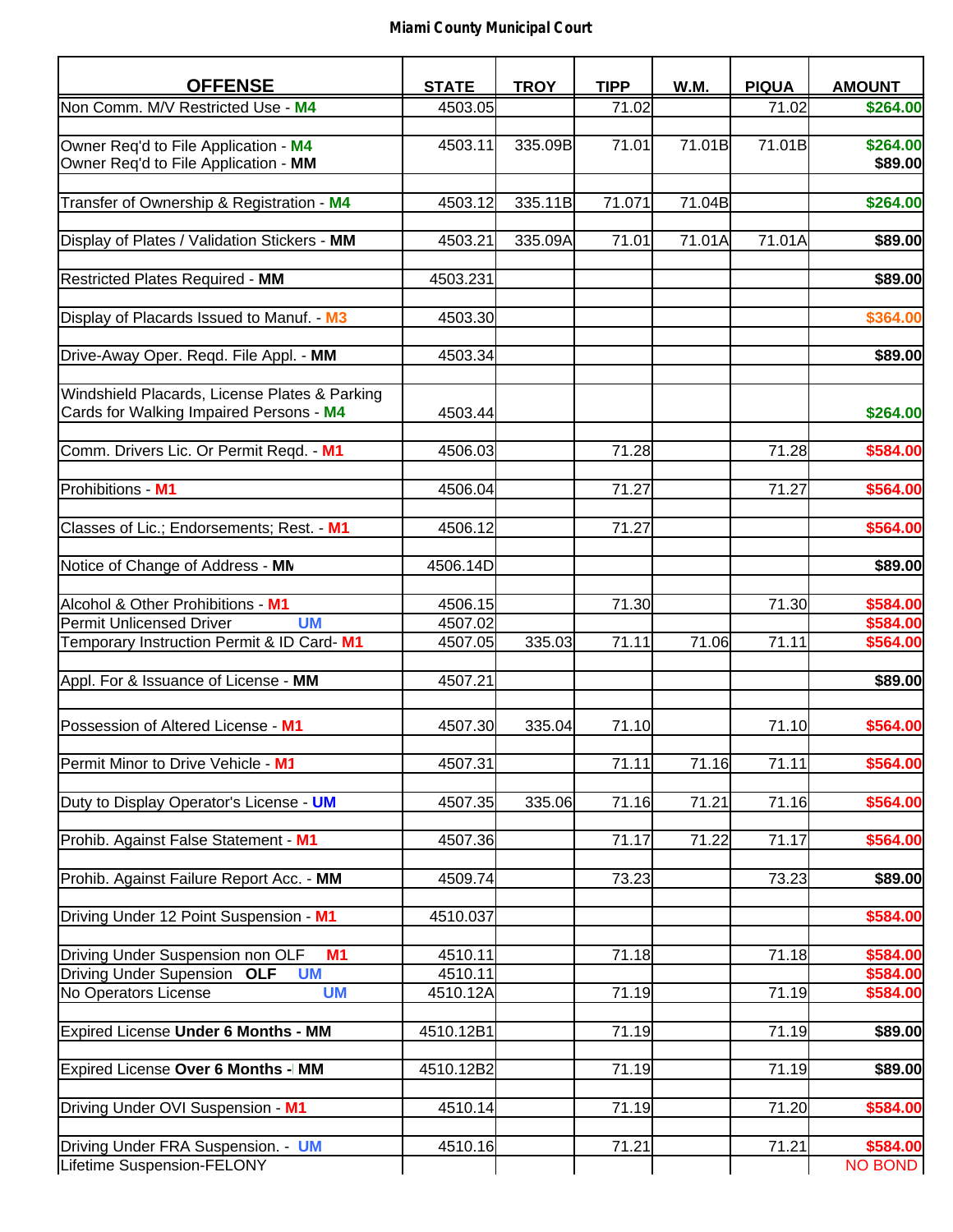| Failure to Reinstate License - UM           | 4510.21  |        | 71.22 |       | 71.22 | \$584.00 |
|---------------------------------------------|----------|--------|-------|-------|-------|----------|
|                                             |          |        |       |       |       |          |
| Prohib. Use of Freeways - MM                | 4511.051 | 303.06 | 70.06 | 70.08 |       | \$89.00  |
|                                             |          |        |       |       |       |          |
| Obeying Traffic Control Devices - MM        | 4511.12  | 313.01 | 70.20 | 70.24 | 70.20 | \$109.00 |
|                                             |          |        |       |       |       |          |
| Signal Lights - MM                          | 4511.13  | 313.03 | 70.32 | 70.26 | 70.23 | \$109.00 |
|                                             |          |        |       |       |       |          |
| Malfunctioning Traffic Signals - MM         | 4511.132 | 313.03 | 70.23 |       | 70.23 | \$109.00 |
|                                             |          |        |       |       |       |          |
| Tampering w/Sign, Device - MM               | 4511.17  | 313.08 | 70.27 | 70.30 | 70.27 | \$89.00  |
|                                             |          |        |       |       |       |          |
| Poss. Or Sale of Signs or Dev. Prohib. - M3 | 4511.18  |        | 70.28 |       | 70.28 | \$364.00 |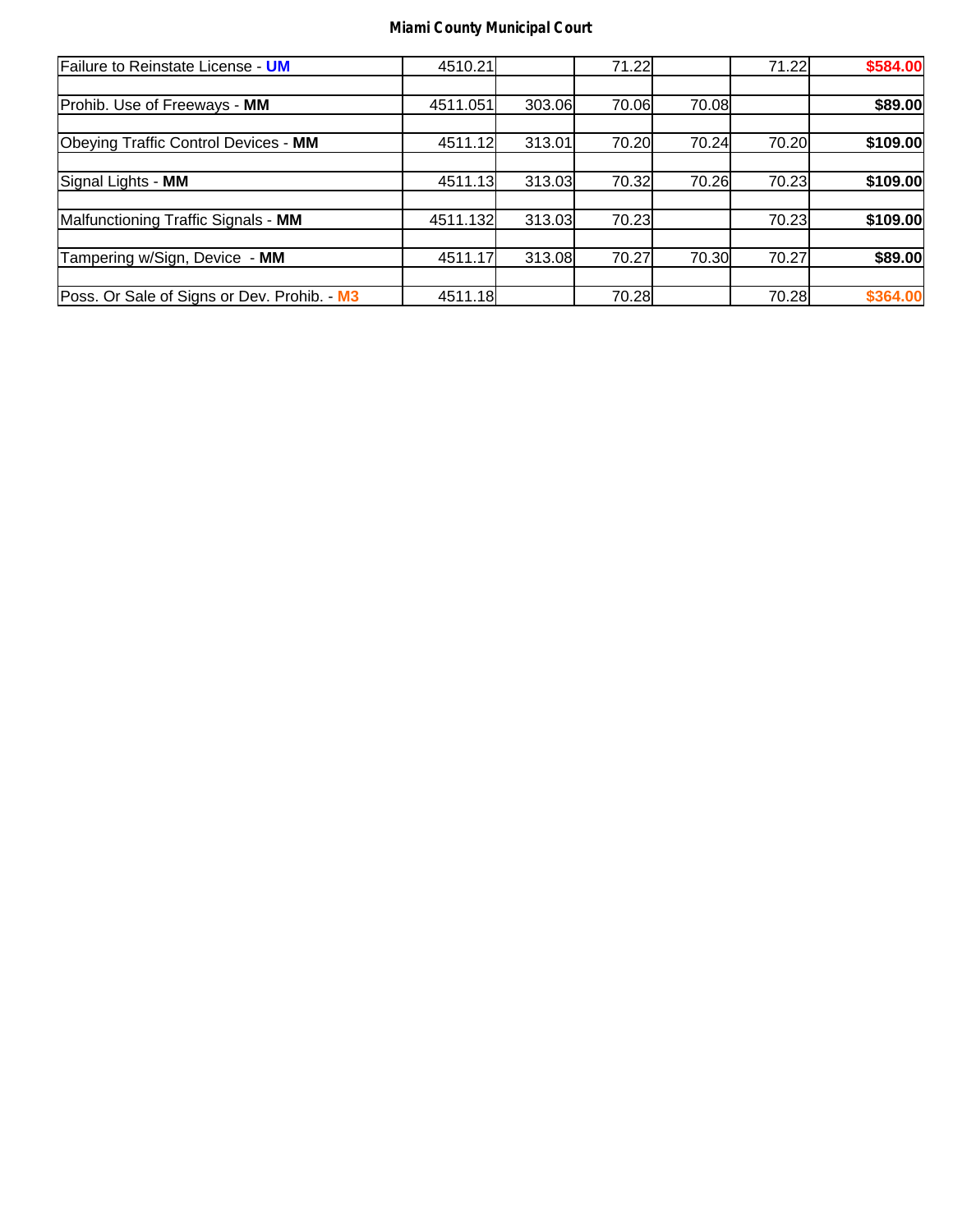| <b>OFFENSE</b>                              | <b>STATE</b> | <b>TROY</b> | <b>TIPP</b> | W.M.   | <b>PIQUA</b> | <b>AMOUNT</b>  |
|---------------------------------------------|--------------|-------------|-------------|--------|--------------|----------------|
| OMVI - First Offense - M1                   | 4511.19A     | 333.01      | 73.01       | 73.01A | 73.01        | \$584.00       |
|                                             |              |             |             |        |              |                |
| OMVI - Second Offense - M1                  | 4511.19A     | 333.01      | 73.01       | 73.01A | 73.01        | \$584.00       |
| OMVI - Third Offense - M1                   | 4511.19A     | 333.01      | 73.01       | 73.01A | 73.01        | \$1,005.00     |
|                                             |              |             |             |        |              |                |
| OMVI - Fourth Offense - FELONY              | 4511.19A     | 333.01      | 73.01       | 73.01A | 73.01        | <b>NO BOND</b> |
|                                             |              |             |             |        |              |                |
| OVUAC - Underage OMVI - M4                  | 4511.19B     |             | 73.01       |        | 73.01        | \$284.00       |
| Physical Control of Vehicle - M1            | 4511.194     |             | 73.012      |        | 73.012       | \$574.00       |
|                                             |              |             |             |        |              |                |
| Willful or Wanton Operation on Street - MM  | 4511.20      |             | 73.05       | 73.05  | 73.05        | \$109.00       |
|                                             |              |             |             |        |              |                |
| Willful or Wanton Oper. Off Street - MM     | 4511.201     | 333.02      | 73.06       | 73.06  | 73.06        | \$109.00       |
| Operating Veh. w/o Reasonable Control - MM  | 4511.202     | 333.08      | 73.07       |        | 73.07        | \$109.00       |
|                                             |              |             |             |        |              |                |
| Wrongful Entrustment - UM                   | 4511.203     |             | 71.14       |        | 71.14        | \$564.00       |
|                                             |              |             |             |        |              |                |
| Speed - 1-20 Miles Over - MM                | 4511.21      | 333.03      | 73.10       | 73.10  | 73.10        | \$109.00       |
| Speed - 21 or More Over - MM                | 4511.21      | 333.03      | 73.10       | 73.10  | 73.10        | \$119.00       |
|                                             |              |             |             |        |              |                |
| Excessive Speed for Conditions - MM         | 4511.21      | 333.03      | 73.10       | 73.10  | 73.10        | \$109.00       |
|                                             |              |             |             |        |              |                |
| Assured Clear Distance - MM                 | 4511.21A     | 333.03      | 73.10       | 73.10  | 73.10        | \$109.00       |
|                                             |              |             | 72.60       |        | 72.60        |                |
| Duties App. Public Safety Vehicle - MM      | 4511.213     |             |             |        |              | \$109.00       |
| Slow Speed - MM                             | 4511.22      | 333.04      | 73.11       | 73.11  | 73.11        | \$109.00       |
|                                             |              |             |             |        |              |                |
| Lanes of Travel Upon Roadways - MM          | 4511.25      | 331.01      | 72.01       | 72.01  | 72.01        | \$109.00       |
| Street Racing - M1                          | 4511.251     |             | 73.13       | 73.13  | 73.13        | \$584.00       |
|                                             |              |             |             |        |              |                |
| Veh. Traveling in Opposite Directions - MM  | 4511.26      | 331.02      | 72.03       | 72.02  | 72.03        | \$109.00       |
|                                             |              |             |             |        |              |                |
| Overtaking & Passing of Vehicles - MM       | 4511.27      | 331.03      | 72.04       | 72.03  | 72.04        | \$109.00       |
| Permission to Overtake & Pass on Right - MM | 4511.28      | 331.04      | 72.05       | 72.04  | 72.05        | \$109.00       |
|                                             |              |             |             |        |              |                |
| Driving to Left of Center Line - MN         | 4511.29      | 331.05      | 72.06       | 72.05  | 72.06        | \$109.00       |
|                                             |              |             |             |        |              |                |
| Driving Upon Left Side of Roadway - MM      | 4511.30      | 331.06      | 72.07       | 72.06  | 72.07        | \$109.00       |
| Hazardous Zones - MM                        |              |             | 72.08       | 72.07  | 72.08        | \$89.00        |
|                                             | 4511.31      | 331.07      |             |        |              |                |
| One Way Hwy. & Rotary Traffic Islands - MM  | 4511.32      | 331.30      | 72.09       | 72.08  | 72.09        | \$109.00       |
|                                             |              |             |             |        |              |                |
| Rules for Driving in Marked Lanes - MM      | 4511.33      | 331.08      | 72.10       | 72.09  | 72.10        | \$89.00        |
|                                             |              |             |             |        |              |                |
| Space Between Moving Vehicles - MM          | 4511.34      | 331.09      | 72.11       | 72.10  | 72.11        | \$109.00       |
| Divided Roadways - MM                       | 4511.35      | 331.31      | 72.12       | 72.11  | 72.12        | \$109.00       |
|                                             |              |             |             |        |              |                |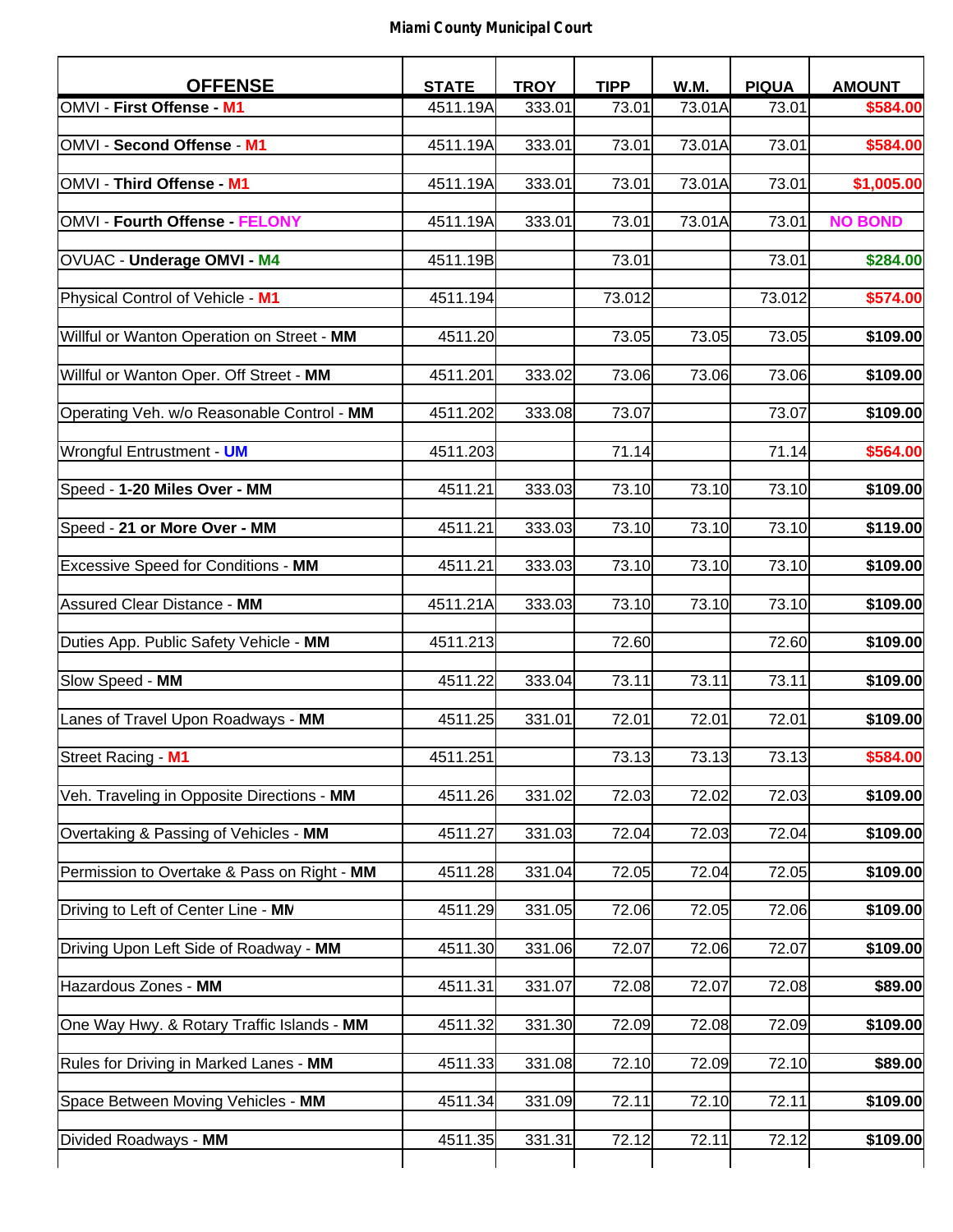| Rules for Turns at Intersections - MM      | 4511.36 | 331.10 | <b>72.13</b> | 72.12L | 72.13L       | \$109.00 |
|--------------------------------------------|---------|--------|--------------|--------|--------------|----------|
|                                            |         |        |              |        |              |          |
| Turning in Roadway Prohibited - MM         | 4511.37 | 331.12 | 72.14        | 72.14l | 72.14        | \$109.00 |
|                                            |         |        |              |        |              |          |
| Rules for Starting / Backing Vehicles - MM | 4511.38 | 331.13 | 72.15        | 72.16  | <b>72.15</b> | \$109.00 |
|                                            |         |        |              |        |              |          |
| Turn and Stop Signals - MM                 | 4511.39 | 331.14 | 72.16        | 72.17  | <b>72.16</b> | \$109.00 |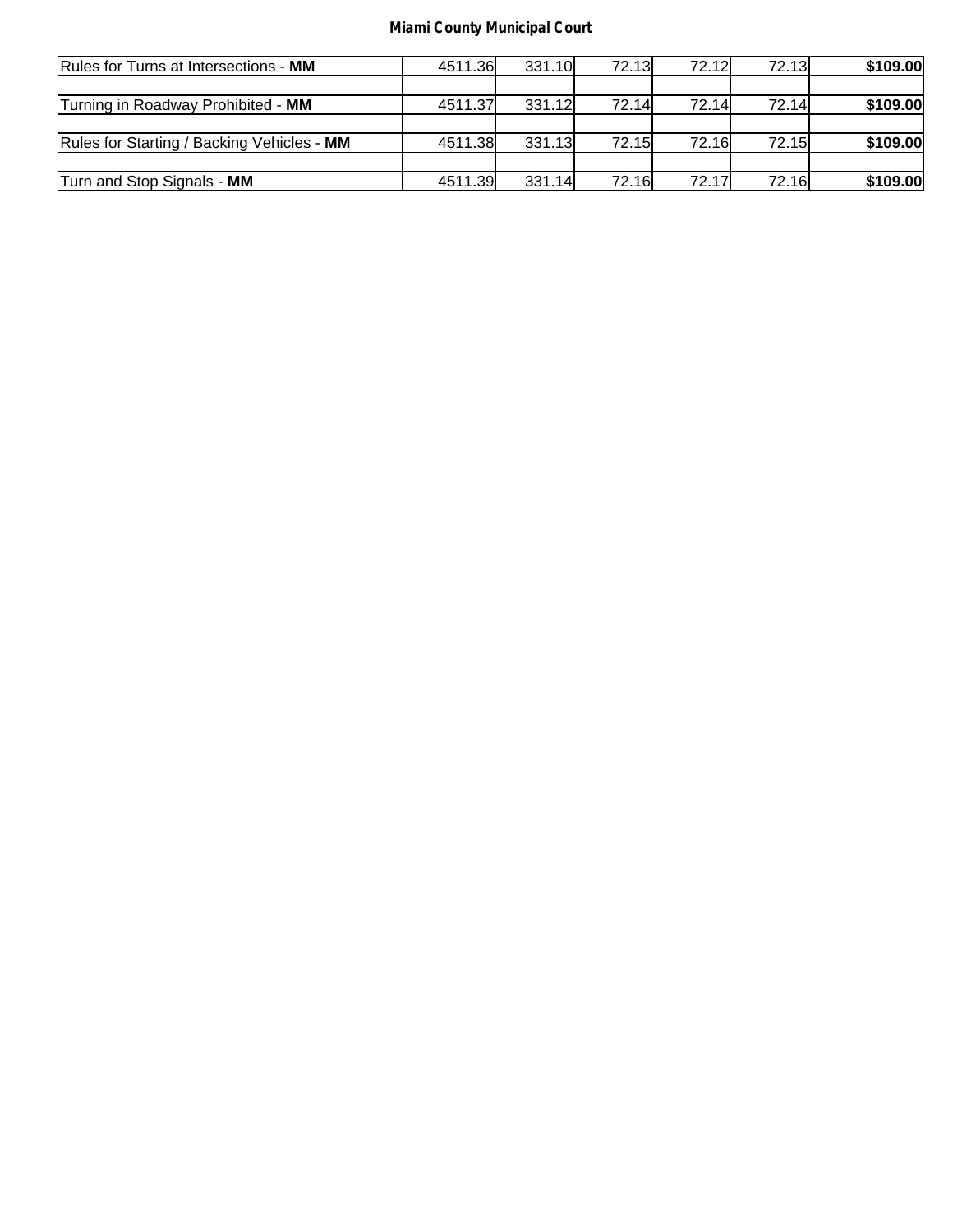| <b>OFFENSE</b>                               | <b>STATE</b> | <b>TROY</b> | <b>TIPP</b> | W.M.   | <b>PIQUA</b> | <b>AMOUNT</b> |
|----------------------------------------------|--------------|-------------|-------------|--------|--------------|---------------|
| Hand and Arm Signals - MM                    | 4511.40      | 331.15      | 72.17       | 72.18  | 72.17        | \$89.00       |
|                                              |              |             |             |        |              |               |
| Right-of-Way at Intersection - MM            | 4511.41      | 331.16      | 72.20       | 72.30  | 72.20        | \$109.00      |
| Right-of Way When Turning Left - MM          | 4511.42      | 331.17      | 72.21       | 72.31  | 72.21        | \$109.00      |
|                                              |              |             |             |        |              |               |
|                                              |              | 331.18      |             |        |              |               |
| Right-of-Way at Through Highways - MM        | 4511.43      | 331.19      | 72.22       | 72.32  | 72.22        | \$109.00      |
| Right-of-Way on Public Highway - MM          | 4511.44      | 331.22      | 72.24       | 72.34  | 72.24        | \$89.00       |
|                                              |              |             |             |        |              |               |
| Right-of-Way Public Safety Vehicle - M4      | 4511.45      | 331.21      | 72.25       | 72.36  | 72.26        | \$264.00      |
|                                              |              |             |             |        |              |               |
| Right-of-Way Funeral Procession - MM         | 4511.451     | 331.24      | 72.27       | 72.37  | 72.27        | \$109.00      |
| Pedestrian Yield to Public Safety Veh. - MM  | 4511.452     | 371.08      | 72.28       | 72.38  | 72.28        | \$89.00       |
|                                              |              |             |             |        |              |               |
| Right-of-Way Pedestrian - MM                 | 4511.46      | 371.01      | 72.29       | 72.39  | 72.29        | \$109.00      |
|                                              |              |             | 72.30       |        |              |               |
| Right-of Way Blind Person - MM               | 4511.47      | 371.02      |             | 72.40  | 72.30        | \$109.00      |
| Right of Way Yielded by Pedestrian - MM      | 4511.48      | 371.03      | 72.31       | 72.41  | 72.31        | \$89.00       |
|                                              |              |             |             |        |              |               |
| Intox. / Drugged Ped. Hazard on Hwy - MM     | 4511.481     | 371.09      | 72.40       | 72.42  | 72.40        | \$89.00       |
| Pedestrian Walking Along Highway - MM        | 4511.50      | 371.05      | 72.36       | 72.46  | 72.36        | \$89.00       |
|                                              |              |             |             |        |              |               |
| Prohibited Solicitations by Pedestrians - MM | 4511.51A     | 371.06A     | 72.37       | 72.47A | 72.37        | \$89.00       |
|                                              |              |             |             |        |              |               |
| Ride Outside of Motor Vehicle - MM           | 4511.51C     | 371.06C     | 72.37       | 72.47C | 72.37        | \$89.00       |
| Permit Rider Under 16 Out of Vehicle - MM    | 4511.51D,E,F | 371.06D     | 72.37       | 74.47D | 72.37        | \$109.00      |
|                                              |              |             |             |        |              |               |
| Rules Gov. Op. of Motorized Bicycle - MM     | 4511.521     | 373.14      | 75.02       |        | 75.02        | \$89.00       |
| Rules for Bicycles/Motorcycles - MM          | 4511.53      | 373.02      | 75.03       |        | 75.03        | \$89.00       |
|                                              |              |             |             |        |              |               |
| Bicycles / Sleds Attached to Vehicles - MM   | 4511.54      | 373.03      | 75.04       |        | 75.04        | \$89.00       |
|                                              |              |             |             |        |              |               |
|                                              |              | 373.04      |             |        |              |               |
| Riding Bicycles / Motorcycles Abreast - MM   | 4511.55      | 373.07      | 75.05       |        | 75.05        | \$89.00       |
|                                              |              | 373.05      |             |        |              |               |
| Signal Devices on Bicycles - MM              | 4511.56      | 373.06      | 75.06       |        | 75.06        | \$89.00       |
|                                              |              |             |             |        |              |               |
| Driving Through Safety Zone - MN             | 4511.60      | 331.29      | 72.02       | 72.58  | 72.02        | \$109.00      |
| Stop Signs at Grade Crossings - MM           | 4511.61      | 331.40B     | 72.45       |        | 72.45        | \$109.00      |
|                                              |              |             |             |        |              |               |
| Railroad Grade Crossing - M4                 | 4511.62B     |             |             |        | 72.46        | \$284.00      |
| Railroad Grade Crossing - MM                 |              | 331.39      | 72.46       |        |              | \$109.00      |
| Veh. Req'd to Stop @ Grade Crossing - MM     | 4511.63      | 331.40A     | 72.47       |        | 72.47        | \$109.00      |
|                                              |              |             |             |        |              |               |
| Parking on Highway - MM                      | 4511.66      | 351.12      | 76.01       |        | 76.01        | \$70.00       |
|                                              |              |             |             |        |              |               |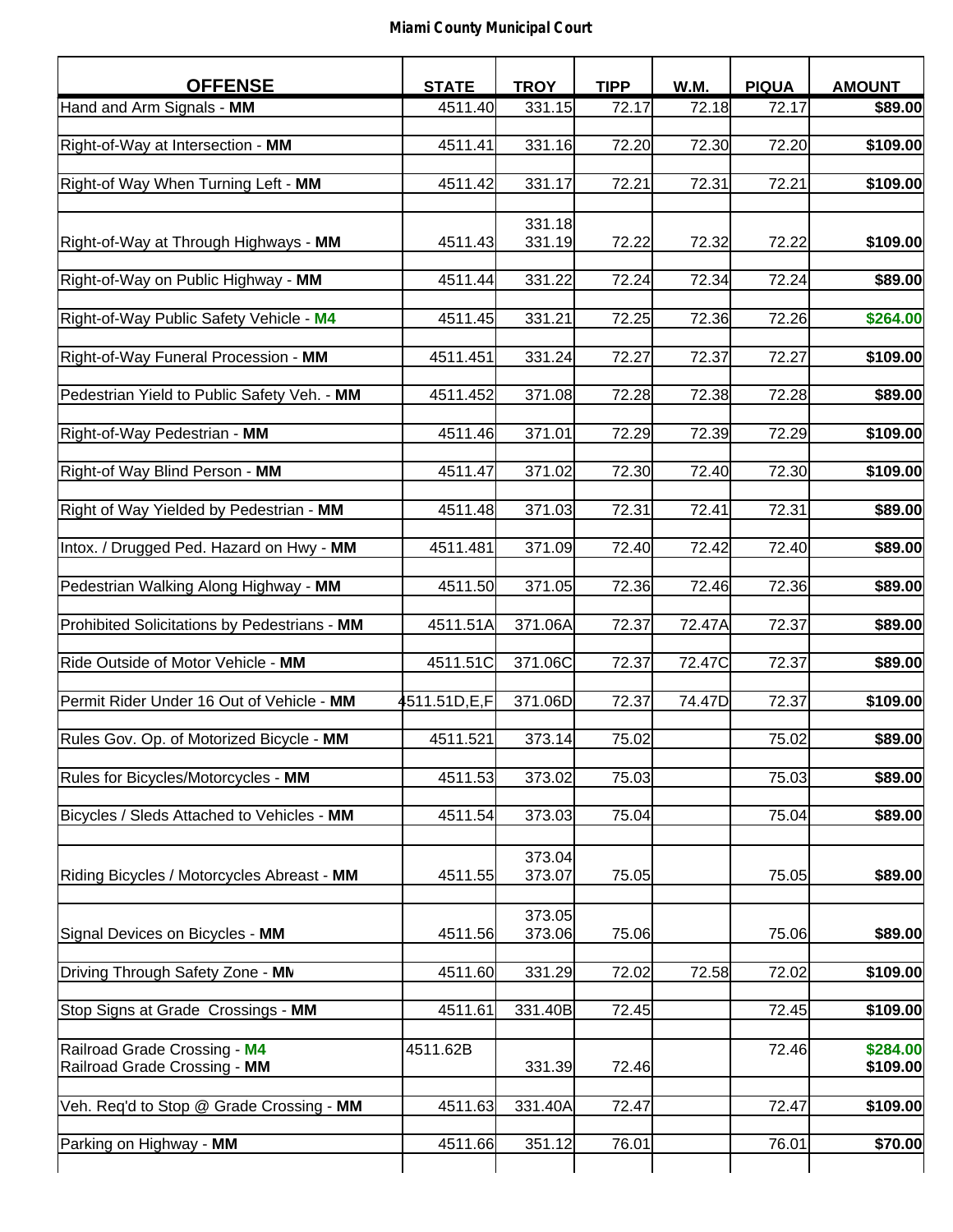| Cond. When M/V Left Unattended - MM   | 4511.661    | 351.07 | 76.02l     |        | 76.02L | \$89.00  |
|---------------------------------------|-------------|--------|------------|--------|--------|----------|
|                                       |             |        |            |        |        |          |
| Parking Prohobitions - MM             | 4511.68     | 351.03 | 76.04      | 76.01l | 76.04  | \$70.00  |
|                                       |             |        |            |        |        |          |
| Parking Proh. - Private Property - MM | 4511.681    |        | 76.06I     |        | 76.06I | \$70.00  |
| Handicapped Space                     | 4511.69F1al |        | 76.05F1a,b |        | 76.05I | \$295.00 |
| Parking Violation - MM                | 4511.69     |        | 76.05      | 76.05  | 76.05  | \$70.00  |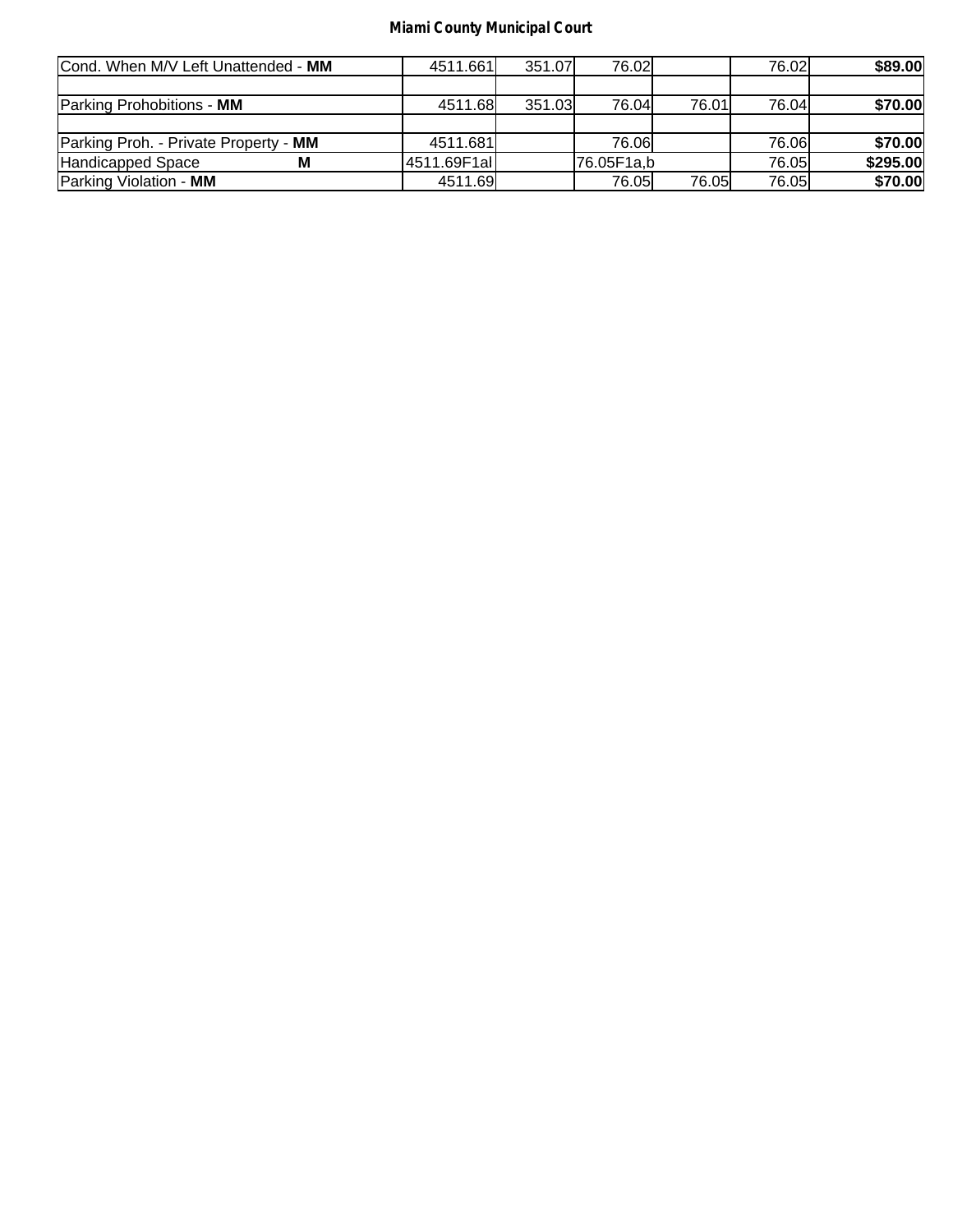| <b>OFFENSE</b>                              | <b>STATE</b> | <b>TROY</b> | <b>TIPP</b> | W.M.  | <b>PIQUA</b> | <b>AMOUNT</b> |
|---------------------------------------------|--------------|-------------|-------------|-------|--------------|---------------|
|                                             |              | 331.25      |             |       |              |               |
| Obstruction Affecting View & Control - MM   | 4511.70      | 351.08      | 72.55       | 72.55 | 72.55        | \$109.00      |
|                                             |              |             |             |       |              |               |
| Driving on Closed Highway - M3              | 4511.71      | 331.26      | 72.57       | 72.57 | 72.57        | \$384.00      |
| Driving on Closed High ghway - M4           |              |             |             |       |              | \$284.00      |
| Driving on Closed Highway - MM              |              |             |             |       |              | \$109.00      |
|                                             |              |             |             |       |              |               |
| Squealing Tires, Cracking Exhause Noises    |              | 331.36      |             |       |              | \$89.00       |
|                                             |              |             |             |       |              |               |
| Driving Upon Sidewalk Area - MM             | 4511.711     | 331.37      | 72.58       | 72.59 | 72.58        | \$89.00       |
| Obstructing Passage of Other Veh. - MM      | 4511.712     | 331.33      | 72.59       | 72.60 | 72.59        | \$109.00      |
|                                             |              |             |             |       |              |               |
| Following Emergency Vehicle- MN             | 4511.72      | 331.27      | 72.60       | 72.61 | 72.60        | \$89.00       |
|                                             |              |             |             |       |              |               |
| Drive Over Unprotected Fire Hose - MM       | 4511.73      | 331.28      | 72.61       | 72.62 | 72.61        | \$89.00       |
|                                             |              |             |             |       |              |               |
| Placing Injurious Material on Highway - MM  | 4511.74      | 311.01      | 72.62       | 72.63 | 72.62        | \$109.00      |
|                                             |              |             |             |       |              |               |
| Stopping for School Bus; Signals - AR       | 4511.75      | 331.38      | 72.80       | 72.70 | 72.80        | \$384.00      |
|                                             |              |             |             |       |              |               |
| Drive Comm. Vehicle Impaired - MM           | 4511.79      | 341.02      | 73.02       | 75.16 | 73.02        | \$109.00      |
|                                             |              |             |             |       |              |               |
| Child Restraint System Required - MM        | 4511.81      |             | 72.63       |       | 72.63        | \$89.00       |
|                                             |              |             |             |       |              |               |
| Littering Offenses - MM                     | 4511.82      | 521.08      | 72.62       |       | 72.62        | \$89.00       |
|                                             |              |             |             |       |              |               |
| Driving with Earphones / Earplugs - MM      | 4511.84      |             | 72.66       |       | 72.66        | \$109.00      |
|                                             |              |             |             |       |              |               |
| Unsafe Vehicle - MM                         | 4513.02      | 337.01C     | 74.01       | 74.01 | 74.01        | \$109.00      |
|                                             |              |             |             |       |              |               |
| Bumper Height; Modifying Vehicle - MM       | 4513.021     | 337.01D     | 74.02       | 74.02 | 74.02        | \$89.00       |
| Lighted Lights Required - MM                | 4513.03      | 337.02      | 74.03       | 74.03 | 74.03        | \$109.00      |
|                                             |              |             |             |       |              |               |
| Headlights - MM                             | 4513.04      | 337.03      | 74.04       | 74.04 | 74.04        | \$109.00      |
|                                             |              |             |             |       |              |               |
| Tail Lights / Rear License Plate Light - MM | 4513.05      | 337.04      | 74.05       | 74.05 | 74.05        | \$109.00      |
|                                             |              |             |             |       |              |               |
| Red Reflectors Required - MM                | 4513.06      | 337.05      | 74.06       | 74.06 | 74.06        | \$109.00      |
|                                             |              |             |             |       |              |               |
| Safety Lighting of Comm. Vehicle - MM       | 4513.07      | 337.06      |             | 74.07 | 74.07        | \$109.00      |
|                                             |              |             |             |       |              |               |
| Stop Lights - MM                            | 4513.071     | 337.24      | 74.08       | 74.08 | 74.08        | \$109.00      |
|                                             |              |             |             |       |              |               |
| Red Light or Flag Required - MM             | 4513.09      | 337.08      | 74.10       | 74.10 | 74.10        | \$109.00      |
|                                             |              |             |             |       |              |               |
| Reflector/ Emblem Slow Moving Vehicle - MM  | 4513.11      | 337.10      | 74.12       | 74.12 | 74.12        | \$109.00      |
|                                             |              |             |             |       |              |               |
| Spotlight and Auxilary Driving Lights - MM  | 4513.12      | 337.11      | 74.13       | 74.13 | 74.13        | \$109.00      |
|                                             |              |             |             |       |              |               |
| Cowl, Fender & Backup Lights - MM           | 4513.13      | 337.12      | 74.14       | 74.14 | 74.14        | \$109.00      |
| Two Lights Displayed - MM                   | 4513.14      | 337.13      | 74.15       | 74.15 | 74.15        | \$109.00      |
|                                             |              |             |             |       |              |               |
| Headlight Illumination Requirements - MM    | 4513.15      | 337.14      | 74.16       | 74.16 | 74.16        | \$109.00      |
|                                             |              |             |             |       |              |               |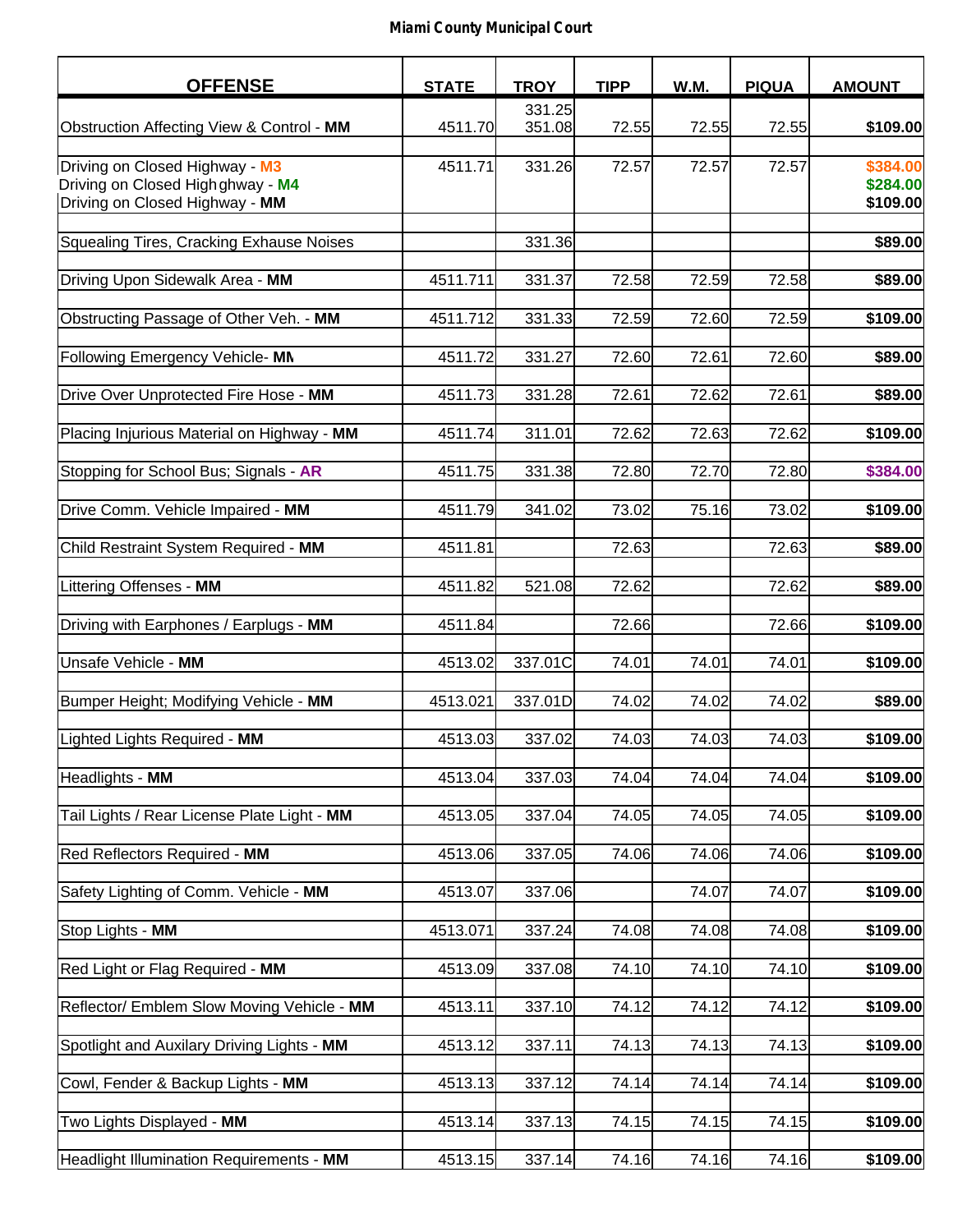| Lights of Less Intensity - MM         | 4513.16 | 337.15 | 74.17 | 74.17 | 74.17 | \$109.00 |
|---------------------------------------|---------|--------|-------|-------|-------|----------|
|                                       |         |        |       |       |       |          |
| Number of Lights Permitted - MM       | 4513.17 | 337.16 | 74.18 | 74.18 | 74.18 | \$109.00 |
|                                       |         |        |       |       |       |          |
| Focus & Aim of Headlights - MM        | 4513.19 | 337.17 | 74.22 | 74.22 | 74.22 | \$109.00 |
|                                       |         |        |       |       |       |          |
| Brake Equipment - MN                  | 4513.20 | 337.18 | 74.23 | 74.23 | 74.23 | \$109.00 |
|                                       |         |        |       |       |       |          |
| Horns, Sirens & Warning Devices - MM  | 4513.21 | 337.19 | 74.26 | 74.26 | 74.26 | \$109.00 |
|                                       |         |        |       |       |       |          |
| Mufflers; Excessive Smoke or Gas - MM | 4513.22 | 337.20 | 74.27 | 74.27 | 74.27 | \$109.00 |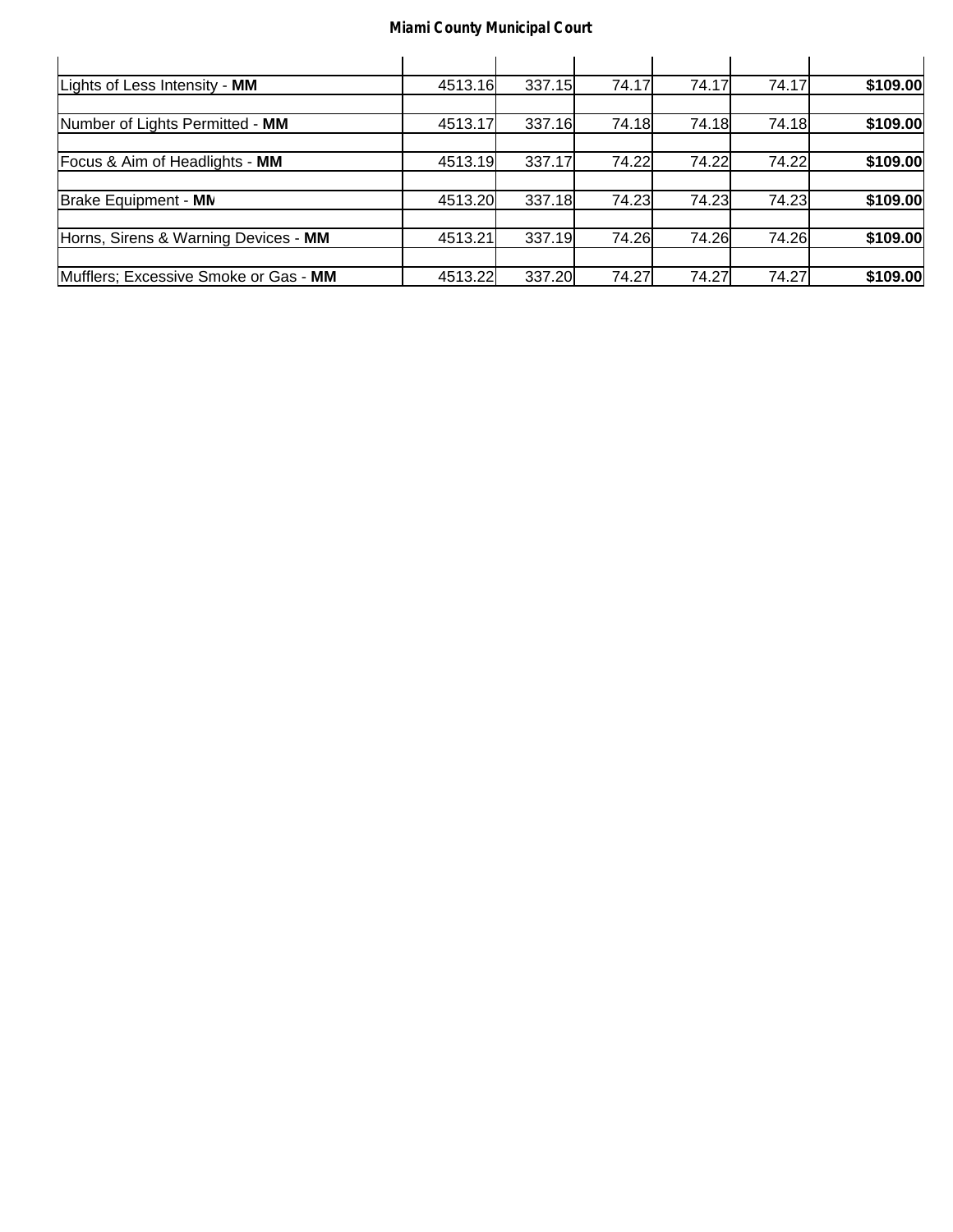| <b>OFFENSE</b>                                | <b>STATE</b> | <b>TROY</b> | <b>TIPP</b> | W.M.              | <b>PIQUA</b> | <b>AMOUNT</b> |
|-----------------------------------------------|--------------|-------------|-------------|-------------------|--------------|---------------|
| Rear View Mirrors - MM                        | 4513.23      | 337.21      | 74.28       | 74.28             | 74.28        | \$109.00      |
| Windshields and Wipers - MM                   | 4513.24      | 337.22      | 74.29       | 74.29             | 74.29        | \$109.00      |
| Restrictions on Use of Tinted Glass - MM      | 4513.241     |             | 74.31       |                   | 74.31        | \$109.00      |
| Solid Tire Requirements - MM                  | 4513.25      |             | 74.30       | 74.30             | 74.30        | \$109.00      |
|                                               |              |             |             |                   |              |               |
| Safety Glass Required - MM                    | 4513.26      |             | 74.31       | 74.31             | 74.31        | \$109.00      |
| Directional Signals - MM                      | 4513.261     |             | 74.32       | 74.32             | 74.32        | \$109.00      |
| Install./Sale of Seat Safety Belts - MM       | 4513.262     |             | 74.33       | 74.33             | 74.33        | \$109.00      |
| Occ. Restraining Device - Driver - MM         | 4513.263     |             | 72.64       |                   | 72.64        | \$85.00       |
| Occ. Restraining Device - Passenger - MM      | 4513.263     |             | 72.64       |                   | 72.64        | \$75.00       |
| Req. for Extra Signal Equipment - MM          | 4513.27      |             | 74.34       | 74.34             | 74.34        | \$109.00      |
| Limit. Of Load Ext. on Left Side Veh. - MM    | 4513.30      | 337.23      | 74.41       | 74.37             | 74.52        | \$89.00       |
| Unsecure Load - MM                            | 4513.31      | 339.08      | 74.42       | 74.38<br>75.08/09 | 74.42        | \$89.00       |
| Towing Requirements - MM                      | 4513.32      | 339.07      | 74.43       | 74.39<br>75.07    | 74.43        | \$109.00      |
| <b>Issuance of Special Permits - MM</b>       | 4513.34      | 339.01      | 74.40       | 75.01             | 74.40        | \$89.00       |
| Proh. Resist / Interfere w/Official - MM      | 4513.36      |             | 73.15       |                   | 73.15        | \$89.00       |
| Furnish False Info to Avoid Citation - M1     | 4513.361     |             | 73.16       |                   | 73.16        | \$564.00      |
| Willfully Abandon Junk Motor Vehicle - MM     | 4513.64      |             |             |                   |              | \$89.00       |
| Junk Motor Vehicle; Storage - MM              | 4513.65      |             |             |                   |              | \$89.00       |
| Engaging in M/V Business w/o Licnese - MM     | 4517.02      |             |             |                   |              | \$89.00       |
| Agreement or Contract to Precede Sale - M4    | 4517.26      |             |             |                   |              | \$264.00      |
| Stopping After Accident - M1                  | 4549.02      | 335.12      | 73.20       | 73.20             | 73.20        | \$584.00      |
| Stopping After Accident Involving Injury - M1 | 4549.021     | 335.13      | 73.21       | 73.21             | 73.21        | \$584.00      |
| Stopping After Accident Involving Prop. - M1  | 4549.03      | 335.14      | 73.22       | 73.22             | 73.22        | \$584.00      |
| Operate Veh. Bearing Invalid Plate - M4       | 4549.08      | 335.11A     | 71.06       | 71.04C            | 71.06        | \$264.00      |
| Illegal Operation of Mfg/Dealer Veh. - MM     | 4549.10      |             | 71.07       | 71.02             | 71.07        | \$89.00       |
| Operating W/Number of Former Owner - MM       | 4549.11      | 335.09C     | 71.01       | 71.01C            | 71.01C       | \$89.00       |
| Res. Operat. W/Num. by Foreign State - MM     | 4549.12      | 335.09D     | 71.01       | 71.01D            | 71.01D       | \$89.00       |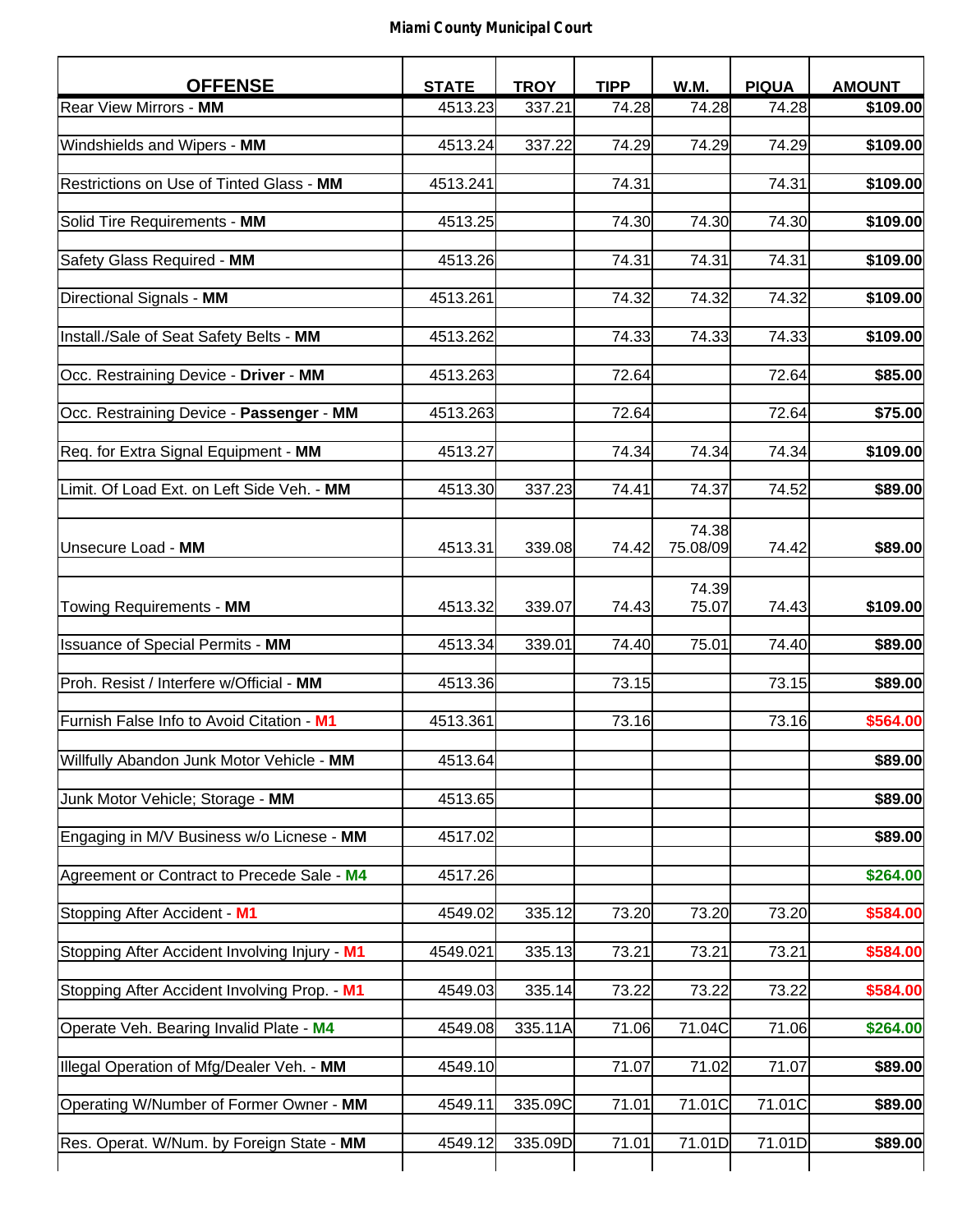| Commerical Car Cert. Of Reg. Viol. - MM       | 4549.18 |        | 71.05  |        | 71.05  | \$89.00        |
|-----------------------------------------------|---------|--------|--------|--------|--------|----------------|
|                                               |         |        |        |        |        |                |
| <b>Odometer Disclosure Violation - FELONY</b> | 4549.46 |        |        |        |        | <b>NO BOND</b> |
|                                               |         |        |        |        |        |                |
| <b>Felonious Assault FELONY</b>               | 2903.11 |        |        |        |        | <b>NO BOND</b> |
|                                               |         |        |        |        |        |                |
| Aggravated Assault - FELONY                   | 2903.12 |        |        |        |        | <b>NO BOND</b> |
|                                               |         |        |        |        |        |                |
| Assault - FELONY                              | 2903.13 | 537.03 | 135.04 | 133.03 | 135.04 | <b>NO BOND</b> |
| Assault - M1                                  |         |        |        |        |        | \$574.00       |
|                                               |         |        |        |        |        |                |
| Negligent Assault - M3                        | 2903.14 | 513.04 | 135.04 | 133.04 | 135.04 | \$374.00       |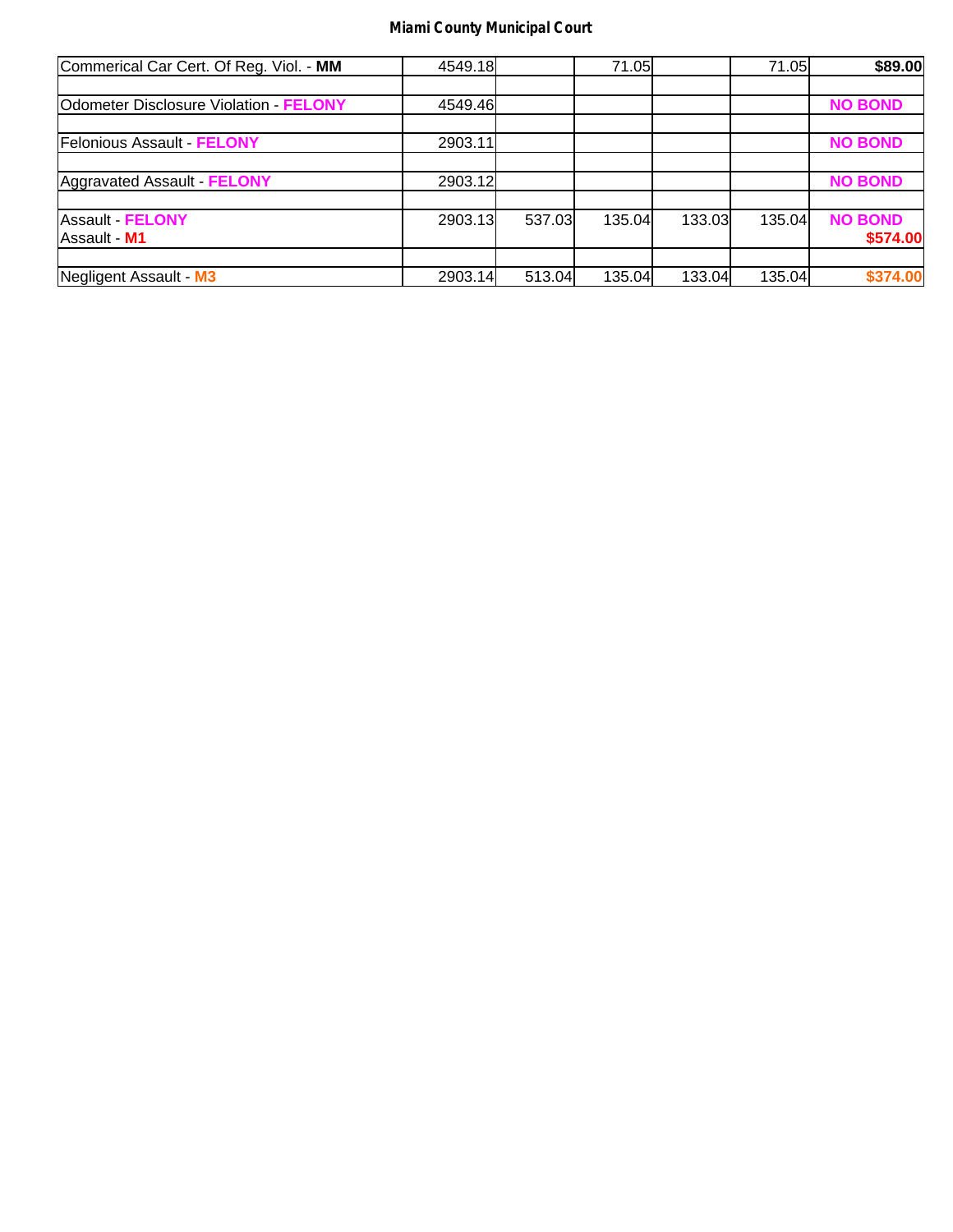| <b>OFFENSE</b>                            | <b>STATE</b> | <b>TROY</b> | <b>TIPP</b> | W.M.   | <b>PIQUA</b> | <b>AMOUNT</b>  |
|-------------------------------------------|--------------|-------------|-------------|--------|--------------|----------------|
| Aggravated Menacing FELONY                | 2903.21      | 513.05      | 135.06      | 133.05 | 135.06       | <b>NO BOND</b> |
| Aggravated Menacing - M1                  |              |             |             |        |              | \$574.00       |
|                                           |              |             |             |        |              |                |
| Menacing by Stalking - FELONY             | 2903.211     |             | 135.060     |        | 135.06       | <b>NO BOND</b> |
| Menacing by Stalking - M1                 |              |             | 137.062     |        |              | <b>NO BOND</b> |
|                                           |              |             |             |        |              |                |
| Menacing - FELONY                         | 2903.22      | 513.06      | 135.06      | 133.06 | 135.06       | <b>NO BOND</b> |
| Menacing - M1                             |              |             |             |        |              | \$574.00       |
| Menacing - M4                             |              |             |             |        |              | \$274.00       |
| Patient Abuse; Neglect - M1               | 2903.34      |             | 135.20      |        |              | \$574.00       |
| Patient Abuse; Neglect - M2               |              |             |             |        |              | \$474.00       |
|                                           |              |             |             |        |              |                |
| Abduction - FELONY                        | 2905.02      |             |             |        |              | <b>NO BOND</b> |
|                                           |              |             |             |        |              |                |
| Unlawful Restraint - M3                   | 2905.03      | 513.07      | 135.07      | 133.07 | 135.07       | \$374.00       |
|                                           |              |             |             |        |              |                |
| Criminal Child Enticement - FELONY        | 2905.05      |             | 135.08      |        | 135.08       | <b>NO BOND</b> |
| Criminal Child Enticement - M1            |              |             |             |        |              | \$574.00       |
|                                           |              |             |             |        |              |                |
| <b>Extortion - FELONY</b>                 | 2905.11      |             |             |        |              | <b>NO BOND</b> |
|                                           |              |             |             |        |              |                |
| Coercion - M2                             | 2905.12      | 513.09      | 135.09      | 133.09 | 135.09       | \$474.00       |
|                                           |              |             |             |        |              |                |
| Rape - FELONY                             | 2907.02      |             |             |        |              | <b>NO BOND</b> |
| Unlaw. Sexual Conduct W/Minor - FELONY    | 2907.04      | 515.02      | 133.02      | 135.02 | 133.02       | <b>NO BOND</b> |
| Unlaw. Sexual Conduct W/Minor - M1        |              |             |             |        |              | \$574.00       |
|                                           |              |             |             |        |              |                |
| <b>Gross Sexual Imposition - FELONY</b>   | 2907.05      |             |             |        |              | <b>NO BOND</b> |
|                                           |              |             |             |        |              |                |
| Sexual Imposition - M1                    | 2907.06      | 515.03      | 133.03      | 135.03 | 133.03       | \$574.00       |
| Sexual Imposition - M3                    |              |             |             |        |              | \$374.00       |
|                                           |              |             |             |        |              |                |
| Importuning - FELONY                      | 2907.07      | 515.04      | 138.04      | 135.04 |              | <b>NO BOND</b> |
|                                           |              |             |             |        |              |                |
| Voyeurism - FELONY                        | 2907.08      | 515.05      | 133.05      | 135.05 | 133.05       | <b>NO BOND</b> |
| Voyeurism - M1                            |              |             |             |        |              | \$574.00       |
| Voyeurism - M2                            |              |             |             |        |              | \$474.00       |
| Voyeurism - M3                            |              |             |             |        |              | \$374.00       |
|                                           |              |             |             |        |              |                |
| Public Indeceney - M4                     | 2907.09      | 515.06      | 133.06      | 135.06 |              | \$274.00       |
| Compelling Prostitution - FELONY          |              |             |             |        |              | <b>NO BOND</b> |
|                                           | 2907.21      |             |             |        |              |                |
| <b>Promoting Prostitution - FELONY</b>    | 2907.22      |             |             |        |              | <b>NO BOND</b> |
|                                           |              |             |             |        |              |                |
| Procuring - M1                            | 2907.23      | 515.07      | 133.07      | 135.07 | 133.07       | \$574.00       |
|                                           |              |             |             |        |              |                |
| Soliciting After Positive HIV Test FELONY | 2907.24      | 515.08      | 133.08      | 135.08 | 133.08       | <b>NO BOND</b> |
| Soliciting - M3                           |              |             |             |        |              | \$374.00       |
|                                           |              |             |             |        |              |                |
| Prostitution After Pos. HIV Test - FELONY | 2907.25      | 515.09      | 133.09      | 135.09 | 133.09       | <b>NO BOND</b> |
| Prostitution - M3                         |              |             |             |        |              | \$374.00       |
|                                           |              |             |             |        |              |                |
| Dissem. Matter Harmful to Juv. - FELONY   | 2907.31      | 515.10      | 133.10      | 135.10 | 133.10       | <b>NO BOND</b> |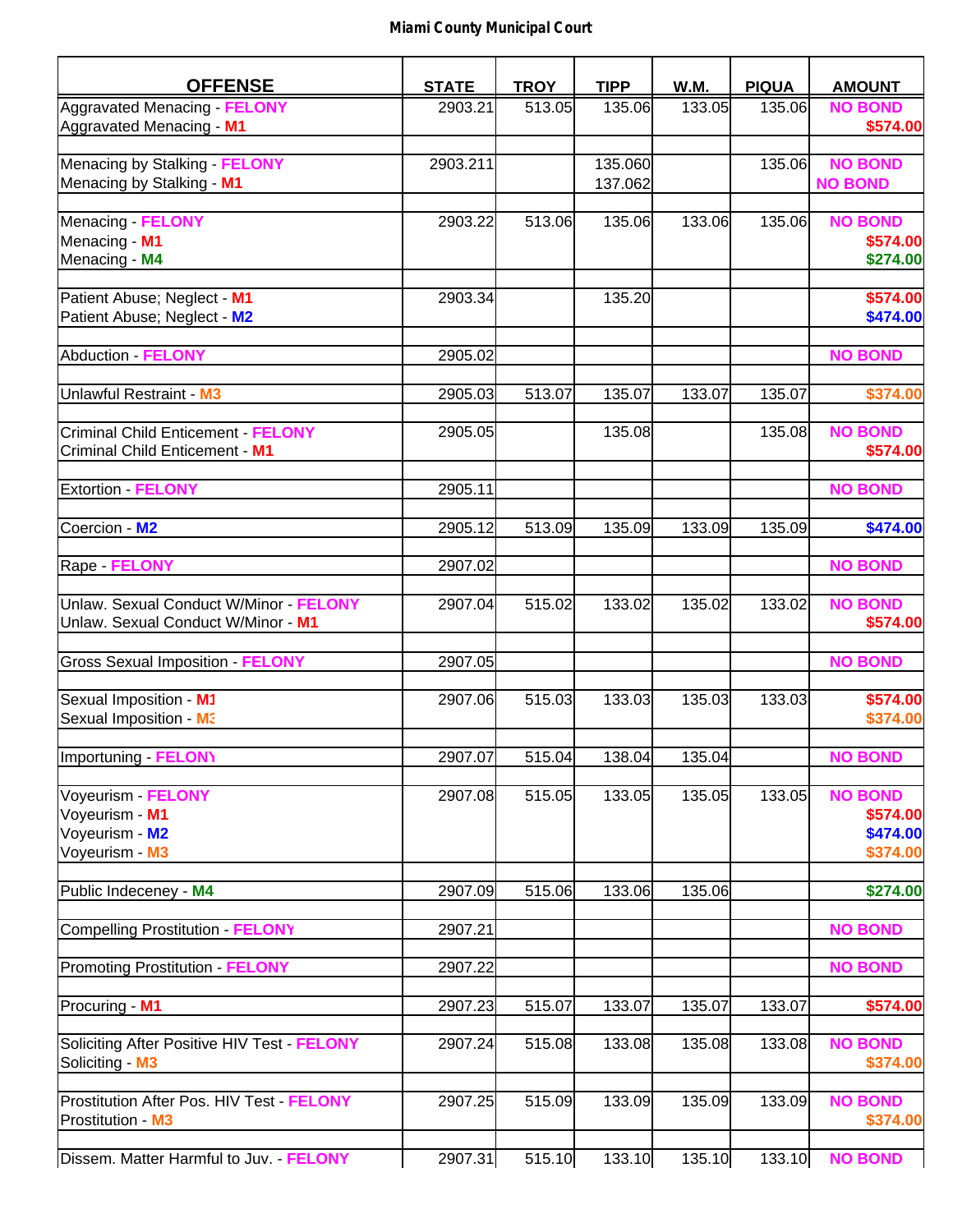| Dissem. Matter Harmful to Juv. - M1        |          |        |        |        | \$574.00       |
|--------------------------------------------|----------|--------|--------|--------|----------------|
|                                            |          |        |        |        |                |
| Pandering Obscenity FELONY                 | 2907.32  | 515.11 |        | 135.11 | <b>NO BOND</b> |
|                                            |          |        |        |        |                |
| Pandering Obsc. Involv. Minor FELONY       | 2907.321 |        |        |        | <b>NO BOND</b> |
|                                            |          |        |        |        |                |
| Pand. Sex. Orient. Mat Inv. Minor - FELONY | 2907.322 |        |        |        | <b>NO BOND</b> |
|                                            |          |        |        |        |                |
| Illegal Use of Minor in Nudity-Oriented    | 2907.323 |        |        |        | <b>NO BOND</b> |
| Material or Performance - FELONY           |          |        |        |        |                |
|                                            |          |        |        |        |                |
| Aggravated Arson - FELONY                  | 2909.03  |        | 131.02 |        | <b>NO BOND</b> |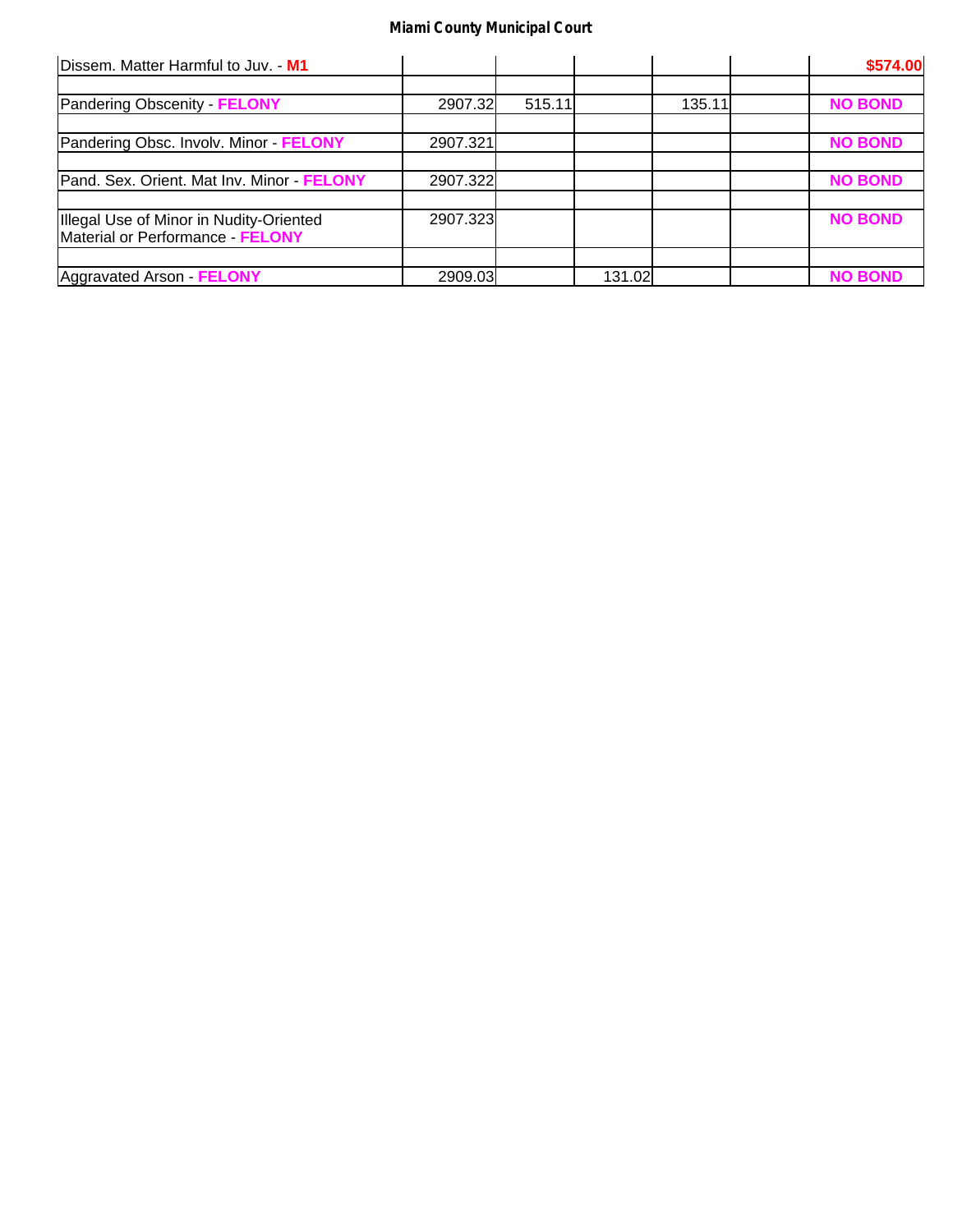| <b>OFFENSE</b>                                                           | <b>STATE</b> | <b>TROY</b> | <b>TIPP</b> | W.M.   | <b>PIQUA</b> | <b>AMOUNT</b>              |
|--------------------------------------------------------------------------|--------------|-------------|-------------|--------|--------------|----------------------------|
| Arson - M1                                                               | 2909.03      |             | 131.02      |        | 131.02       | \$574.00                   |
|                                                                          |              |             |             |        |              |                            |
| <b>Disrupting Public Service - FELONY</b>                                | 2909.04      |             |             |        |              | <b>NO BOND</b>             |
| Vandalism - FELONY                                                       | 2909.05      |             |             |        |              | <b>NO BOND</b>             |
|                                                                          |              |             |             |        |              |                            |
| Criminal Damaging/Endangering FELONY                                     | 2909.06      | 507.04      | 131.03      | 134.04 | 131.03       | <b>NO BOND</b>             |
| Criminal Damaging/Endangering - M1                                       |              |             |             |        |              | \$574.00                   |
| Criminal Damaging/Endangering - M2                                       |              |             |             |        |              | \$474.00                   |
| <b>FELONY</b><br>Criminal Mischief -                                     | 2909.07      | 507.05      | 131.04      | 134.05 | 131.04       | <b>NO BOND</b>             |
| Criminal Mischief - M1                                                   |              |             |             |        |              | \$574.00                   |
| Criminal Mischief - M3                                                   |              |             |             |        |              | \$374.00                   |
|                                                                          |              |             |             |        |              |                            |
| Aggravated Robbery - FELONY                                              | 2911.01      |             |             |        |              | <b>NO BOND</b>             |
| Robbery FELONY                                                           | 2911.02      |             |             |        |              | <b>NO BOND</b>             |
|                                                                          |              |             |             |        |              |                            |
| Aggravated Burglary - FELONY                                             | 2911.11      |             |             |        |              | <b>NO BOND</b>             |
|                                                                          |              |             |             |        |              |                            |
|                                                                          | 2911.12      |             |             |        |              | <b>NO BOND</b>             |
| Burglary FELONY                                                          |              |             |             |        |              |                            |
| Breaking and Entering FELONY                                             | 2911.13      |             |             |        |              | <b>NO BOND</b>             |
|                                                                          |              |             |             |        |              |                            |
| Criminal Trespass - M <sup>4</sup>                                       | 2911.21      | 507.06      | 131.06      | 134.06 | 131.06       | \$274.00                   |
| Aggravated Trespass - M1                                                 | 2911.211     |             | 131.06      |        | 131.06       | \$574.00                   |
|                                                                          |              |             |             |        |              |                            |
|                                                                          |              |             |             |        |              |                            |
| Safecracking - FELONY                                                    | 2911.31      |             |             |        |              | <b>NO BOND</b>             |
|                                                                          |              |             |             |        |              |                            |
| Tampering with Coin Machine - FELONY<br>Tampering with Coin Machine - M1 | 2911.32      | 507.18      | 131.07      | 134.18 | 131.07       | <b>NO BOND</b><br>\$574.00 |
|                                                                          |              |             |             |        |              |                            |
| Theft - FELONY                                                           | 2913.02      | 507.07      | 131.08      | 134.07 | 131.08       | <b>NO BOND</b>             |
| Theft - M1                                                               |              |             |             |        |              | \$574.00                   |
|                                                                          |              |             |             |        |              |                            |
| Unauthorized Use of Vehicle - FELONY<br>Unauthorized Use of Vehicle - M1 | 2913.03      | 507.08      | 131.09      | 134.08 | 131.09       | <b>NO BOND</b><br>\$574.00 |
|                                                                          |              |             |             |        |              |                            |
| Unauthorized Use of Property - FELONY                                    | 2913.04      |             | 131.10      | 134.09 | 131.10       | <b>NO BOND</b>             |
| Unauthorized Use of Property - M1                                        |              |             |             |        |              | \$574.00                   |
| Unauthorized Use of Property - M4                                        |              |             |             |        |              | \$274.00                   |
| Telecommunications Fraud - FELONY                                        | 2913.05      |             |             |        |              | <b>NO BOND</b>             |
|                                                                          |              |             |             |        |              |                            |
| Unlawful Use of Telecom. Device - FELONY                                 | 2913.06      |             |             |        |              | <b>NO BOND</b>             |
|                                                                          |              |             |             |        |              |                            |
| Passing Bad Checks - FELONY                                              | 2913.11      | 507.10      | 131.11      | 134.10 | 131.11       | <b>NO BOND</b>             |
| Passing Bad Checks - M1                                                  |              |             |             |        |              | \$574.00                   |
| Misuse of Credit Card - FELONY                                           | 2913.21      | 507.11      | 131.12      | 134.11 | 131.12       | <b>NO BOND</b>             |
| Misure of Credit Card - M1                                               |              |             |             |        |              | \$574.00                   |
| Forgery FELONY                                                           | 2913.31      |             | 131.26      |        | 131.26       | <b>NO BOND</b>             |
| Forgery - M1                                                             |              |             |             |        |              | \$574.00                   |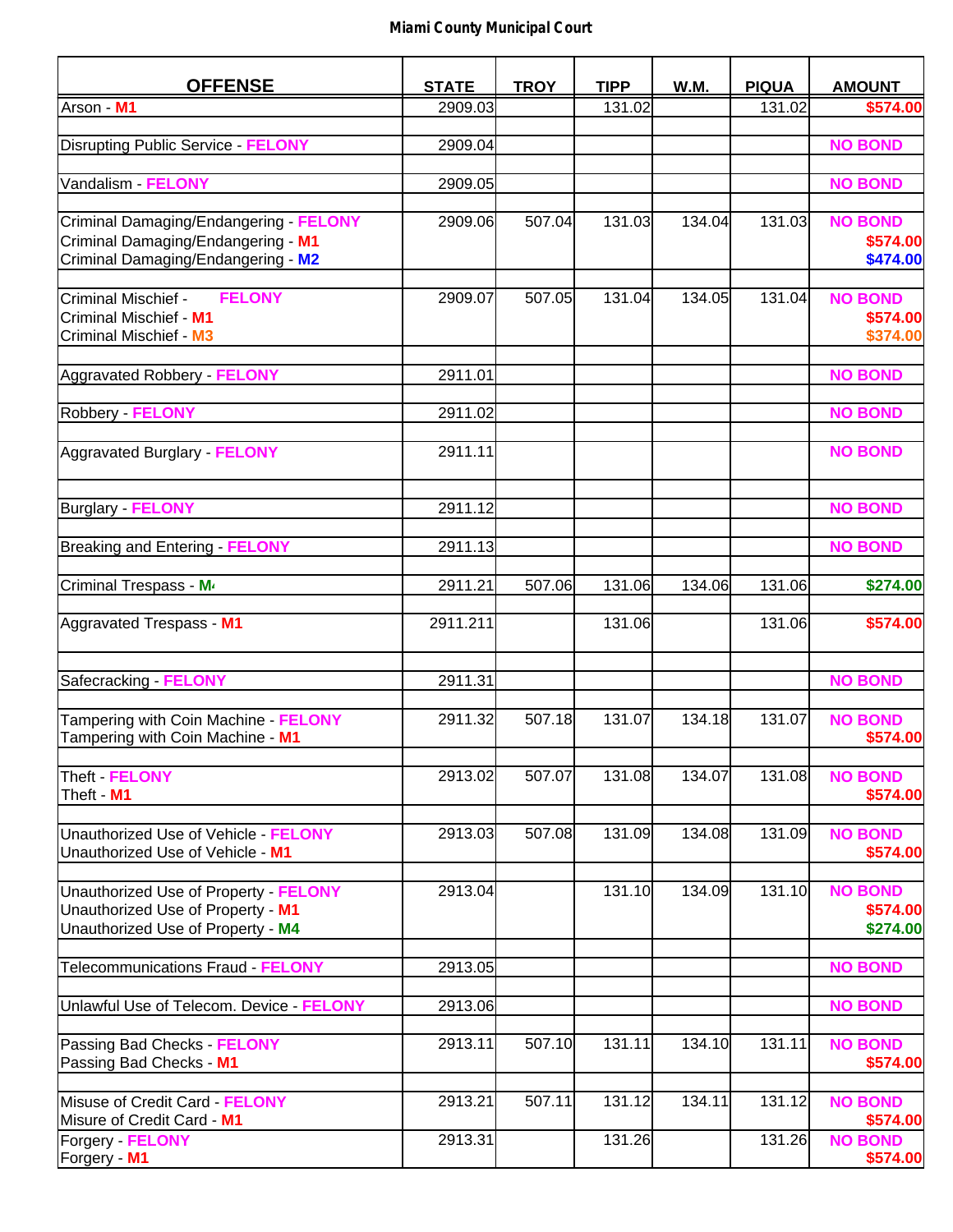| Criminal Simulation - M1                | 2913.32 |        | 131.27        |        | 131.27 | \$574.00       |
|-----------------------------------------|---------|--------|---------------|--------|--------|----------------|
|                                         |         |        |               |        |        |                |
| Making or Using Slugs - M2              | 2913.33 | 507.12 | 131.13        | 134.12 | 131.13 | \$474.00       |
|                                         |         |        |               |        |        |                |
| Tampering With Records - FELONY         | 2913.42 | 507.14 | <b>131.15</b> | 134.14 | 131.15 | <b>NO BOND</b> |
| Tampering With Records - M1             |         |        |               |        |        | \$574.00       |
|                                         |         |        |               |        |        |                |
| Securing Writings By Deception - FELONY | 2913.43 |        | 131.16        | 134.15 | 131.16 | <b>NO BOND</b> |
| Securing Writings By Deception - M1     |         |        |               |        |        | \$574.00       |
|                                         |         |        |               |        |        |                |
| Personating an Officer - M1             | 2913.44 | 503.07 | 131.27        | 131.09 | 131.28 | \$574.00       |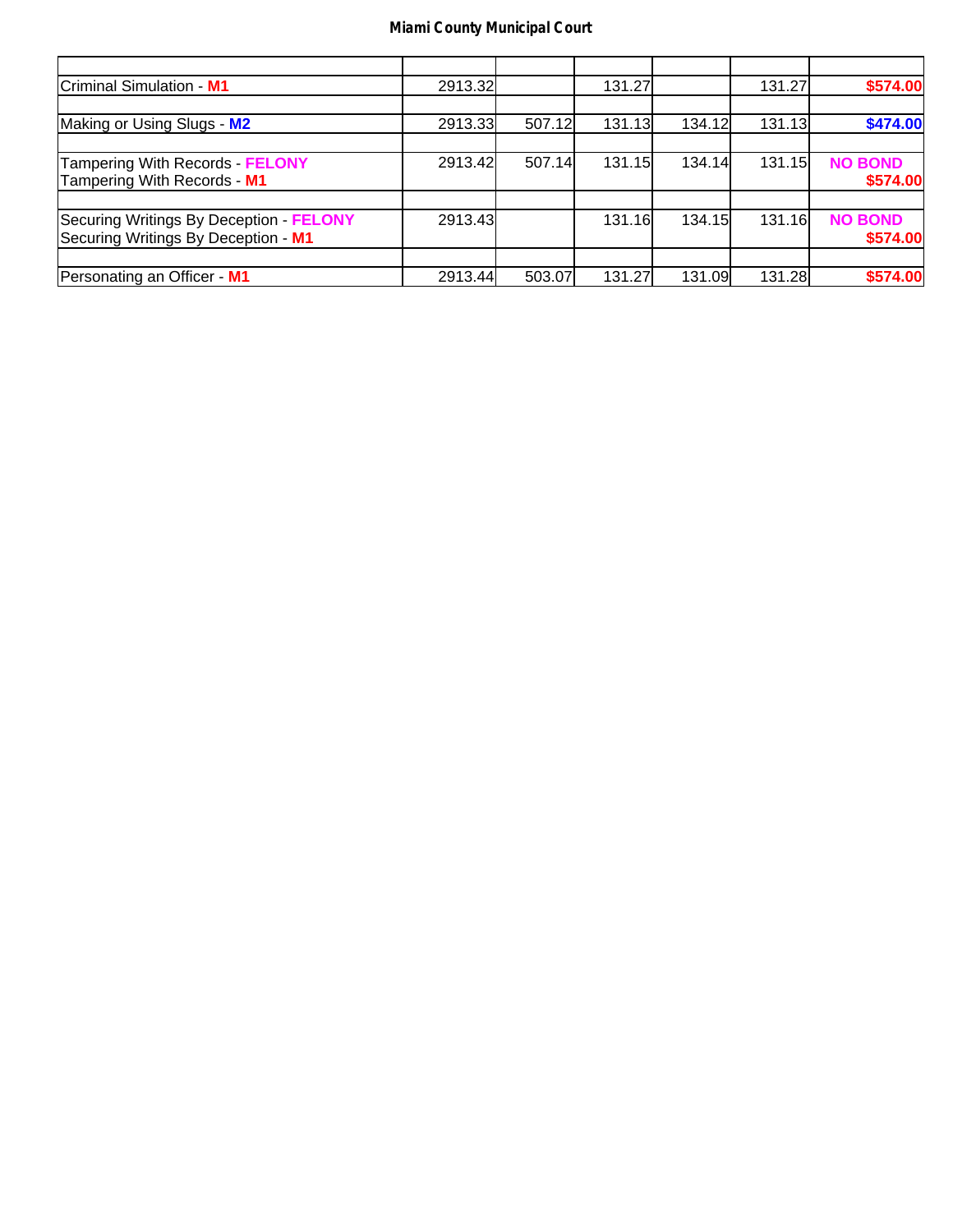| <b>OFFENSE</b>                                                                                            | <b>STATE</b> | <b>TROY</b> | <b>TIPP</b> | W.M.   | <b>PIQUA</b> | <b>AMOUNT</b>                          |
|-----------------------------------------------------------------------------------------------------------|--------------|-------------|-------------|--------|--------------|----------------------------------------|
| Illegal Use of Food Stamps - FELONY                                                                       | 2913.46      |             |             |        |              | <b>NO BOND</b>                         |
|                                                                                                           |              |             |             |        |              |                                        |
| Ilnsurance Fraud - FELONY<br>Insurance Fraud - M1                                                         | 2913.47      |             | 131.23      |        | 131.23       | <b>NO BOND</b><br>\$574.00             |
| <b>Workers' Compensation Fraud - FELONY</b><br>Workers' Compensation Fraud - M1                           | 2913.48      |             | 131.23      |        | 131.23       | <b>NO BOND</b><br>\$574.00             |
| <b>Identity Fraud - FELONY</b><br>Identity Fraud - M1                                                     | 2913.49      |             |             |        | 131.30       | <b>NO BOND</b><br>\$574.00             |
| <b>Receiving Stolen Property - FELONY</b><br>Receiving Stolen Property - M1                               | 2913.51      | 507.17      | 131.18      | 134.17 | 131.18       | <b>NO BOND</b><br>\$574.00             |
| Gambling FELONY<br>Gambling - M1                                                                          | 2915.02      | 505.02      | 134.02      | 132.03 | 134.02       | <b>NO BOND</b><br>\$574.00             |
| <b>Operating a Gambling House - FELONY</b><br>Operating a Gambling House - M1                             | 2915.03      | 505.03      | 134.03      | 132.04 | 134.03       | <b>NO BOND</b><br>\$574.00             |
| Public Gaming - M4<br>Public Gaming - MM                                                                  | 2915.04      | 505.04      | 134.04      | 132.05 | 134.04       | \$274.00<br>\$174.00                   |
| Cheating, Corrupting Sports - FELONY<br>Cheating, Corrupting Sports - M1                                  | 2915.05      | 505.05      | 134.05      | 132.06 | 134.05       | <b>NO BOND</b><br>\$574.00             |
| Conducting Illegal Bingo - FELONY                                                                         | 2915.07      |             |             |        |              | <b>NO BOND</b>                         |
| Rules for Conducting Bingo - FELONY<br>Rules for Conducting Bingo - M1<br>Rules for Conducting Bingo - MM | 2915.09      | 505.06      | 134.06      |        | 134.06       | <b>NO BOND</b><br>\$574.00<br>\$174.00 |
| Persons Proh. Being Bingo Op. - M1<br>Persons Proh. Being Bingo Op. - M3                                  | 2915.11      | 505.08      | 134.08      |        | 134.08       | \$574.00<br>\$374.00                   |
| Inciting to Violence - FELONY<br>Inciting to Violence - M1                                                | 2917.01      |             | 132.10      |        | 132.10       | <b>NO BOND</b><br>\$574.00             |
| Aggravated Riot - FELONY                                                                                  | 2917.02      |             |             |        | 132.01       | <b>NO BOND</b>                         |
| Riot - M1                                                                                                 | 2917.03      | 517.01      | 132.01      | 136.01 | 132.01       | \$574.00                               |
| Failure to Disperse - MM                                                                                  | 2917.04      | 517.02      | 132.02      | 136.02 | 132.02       | \$174.00                               |
| Disorderly Conduct - M4<br>Disorderly Conduct - MM                                                        | 2917.11      |             | 132.03      | 136.03 | 132.04       | \$274.00<br>\$174.00                   |
| Disturbing a Lawful Meeting - M4                                                                          | 2917.12      | 517.04      | 132.05      | 136.04 | 132.05       | \$274.00                               |
| Misconduct at Emergency - M4<br>Misconduct at Emergency - MM                                              | 2917.13      | 517.05      | 132.06      | 136.05 | 132.06       | \$274.00<br>\$174.00                   |
| Telecommunications Harassment - FELONY<br>Telecommunications Harassment - M1                              | 2917.21      | 517.06      | 132.07      | 136.06 | 132.07       | <b>NO BOND</b><br>\$574.00             |
| Inducing Panic - FELONY                                                                                   | 2917.31      | 517.07      | 132.08      | 136.07 | 132.08       | <b>NO BOND</b>                         |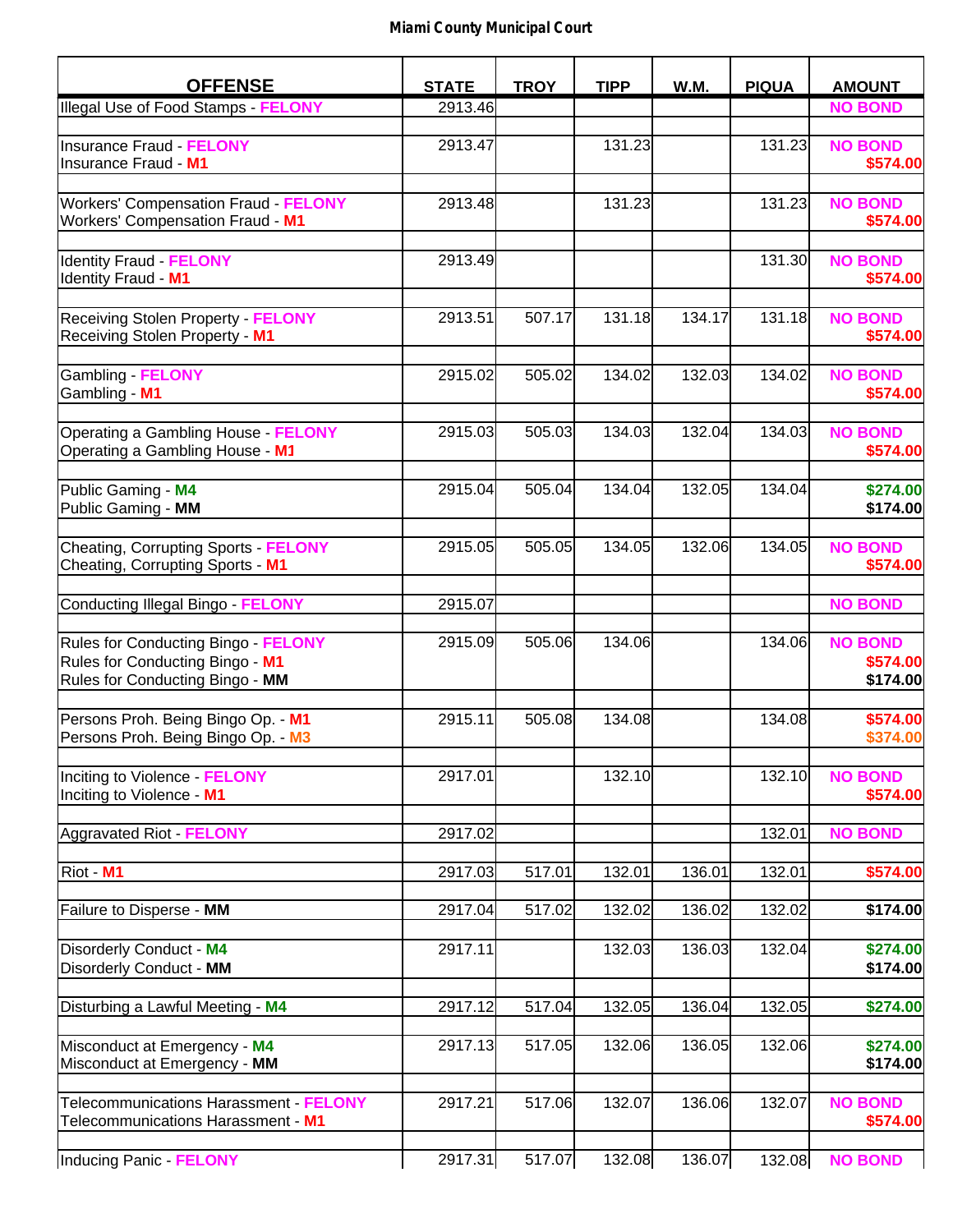| Inducing Panic - M1                                                                                                              |         |        |        |        |        | \$574.00                         |
|----------------------------------------------------------------------------------------------------------------------------------|---------|--------|--------|--------|--------|----------------------------------|
| Making False Alarms FELONY<br>Making False Alarms - M1                                                                           | 2917.32 | 517.08 | 132.09 | 136.08 | 132.09 | <b>NO BOND</b><br>\$574.00       |
| Misconduct Involving Public Transp. - M3<br>Misconduct Involving Public Transp. - M4<br>Misconduct Involving Public Transp. - MM | 2917.41 |        | 132.14 |        |        | \$374.00<br>\$274.00<br>\$174.00 |
| Bigamy - M1                                                                                                                      | 2919.01 |        | 135.10 |        | 135.10 | \$574.00                         |
| Unlawful Abortion - FELONY<br>Unlawful Abortion - M1                                                                             | 2919.12 |        | 135.11 |        | 135.11 | <b>NO BOND</b><br>\$574.00       |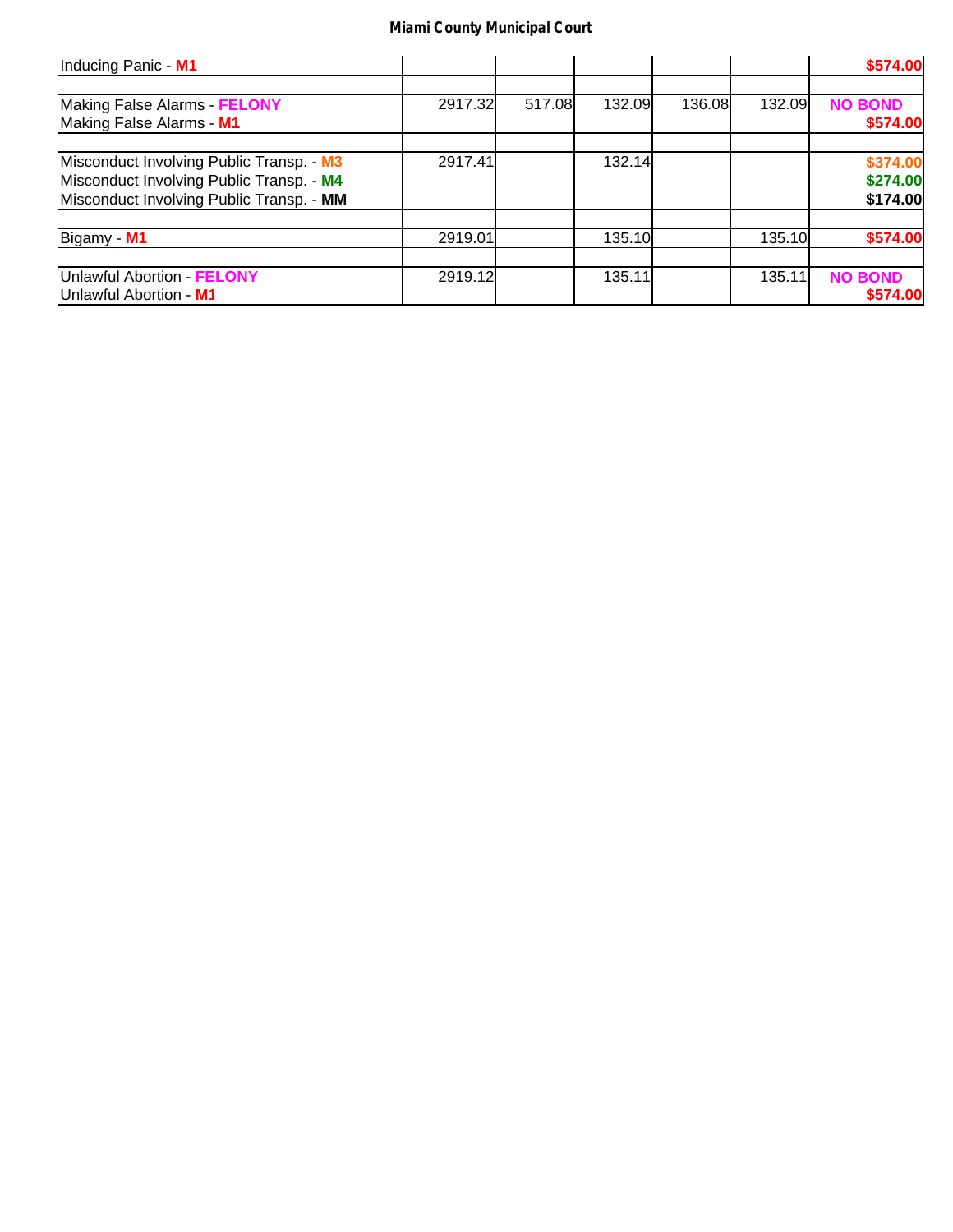| <b>OFFENSE</b>                                                                                                                                                                                       | <b>STATE</b>         | <b>TROY</b> | <b>TIPP</b> | W.M.   | <b>PIQUA</b> | <b>AMOUNT</b>                                                              |
|------------------------------------------------------------------------------------------------------------------------------------------------------------------------------------------------------|----------------------|-------------|-------------|--------|--------------|----------------------------------------------------------------------------|
| <b>Endangering Children - FELONY</b><br>Endangering Children - M1                                                                                                                                    | 2919.22<br>2919.22C1 | 513.11      | 135.14      |        | 135.14       | <b>NO BOND</b><br>\$584.00                                                 |
| Interference with Custody - FELONY<br>Interference with Custody - M1<br>Interference with Custody - M3                                                                                               | 2919.23              |             | 135.15      |        | 135.15       | <b>NO BOND</b><br>\$574.00<br>\$374.00                                     |
| Cont. to Unruliness or Delinquency - M1                                                                                                                                                              | 2919.24              |             | 135.18      |        | 135.18       | \$574.00                                                                   |
| Domestic Violence - FELONY<br>Domestic Violence - M1<br>Domestic Violence - M3<br>Domestic Violence - M4                                                                                             | 2919.25              | 517.14      | 135.16      |        | 135.16       | <b>NO BOND</b><br><b>NO BOND</b><br><b>NO BOND</b><br><b>NO BOND</b>       |
| Violating Protection Order - FELONY<br>Violating Protection Order - M1                                                                                                                               | 2919.27              |             | 135.230     |        | 135.23       | <b>NO BOND</b><br><b>NO BOND</b>                                           |
| <b>Bribery - FELONY</b>                                                                                                                                                                              | 2921.02              |             |             |        |              | <b>NO BOND</b>                                                             |
| Intimidation - FELONY                                                                                                                                                                                | 2921.03              |             |             |        |              | <b>NO BOND</b>                                                             |
| Intim. of Atty., Victim, Witness - FELONY<br>Intim. of Atty., Victim, Witness - M                                                                                                                    | 2921.04              |             | 136.17      |        | 136.17       | <b>NO BOND</b><br>\$574.00                                                 |
| <b>Retaliation - FELONY</b>                                                                                                                                                                          | 2921.05              |             |             |        |              | <b>NO BOND</b>                                                             |
| Tampering With Evidence - FELONY                                                                                                                                                                     | 2921.12              |             |             |        |              | <b>NO BOND</b>                                                             |
| <b>Falsification - FELONY</b><br>Falsification - M1                                                                                                                                                  | 2921.13              | 511.02      |             | 131.02 | 136.02       | <b>NO BOND</b><br>\$574.00                                                 |
| Making False Alleg. Officer Misconduct - M1                                                                                                                                                          | 2921.15              |             | 136.19      |        |              | \$574.00                                                                   |
| Failure to Report Crime - M4<br>Failure to Report Crime - MM                                                                                                                                         | 2921.22              |             | 136.04      | 131.04 | 136.04       | \$274.00<br>\$174.00                                                       |
| Failure to Aid Law Enforce. Officer - MM                                                                                                                                                             | 2921.23              | 503.03      | 136.05      | 131.05 | 136.05       | \$174.00                                                                   |
| <b>Obstructing Official Business - FELONY</b><br>Obstructing Official Business - M2                                                                                                                  | 2921.31              | 503.04      | 136.06      | 131.06 | 136.06       | <b>NO BOND</b><br>\$474.00                                                 |
| <b>Obstructing Justice - FELONY</b><br><b>Obstructing Justice - M1</b><br>Obstructing Justice - M2<br><b>Obstructing Justice - M3</b><br>Obstructing Justice - M4<br><b>Obstructing Justice - MM</b> | 2921.32              | 503.05      | 136.07      | 131.07 | 136.07       | <b>NO BOND</b><br>\$574.00<br>\$474.00<br>\$374.00<br>\$274.00<br>\$174.00 |
| <b>Resisting Arrest - FELONY</b><br><b>Resisting Arrest - M1</b><br>Resisting Arrest - M2                                                                                                            | 2921.33              | 503.06      | 136.08      | 131.08 | 136.08       | <b>NO BOND</b><br>\$574.00<br>\$474.00                                     |
| Fail to Comply W/ Police Officer FELONY<br>Fail to Comply W/ Police Officer - M1                                                                                                                     | 2921.331             | 303.01      | 70.02       |        | 70.12        | <b>NO BOND</b><br>\$584.00                                                 |
| Escape FELONY                                                                                                                                                                                        | 2921.34              |             |             |        |              | <b>NO BOND</b>                                                             |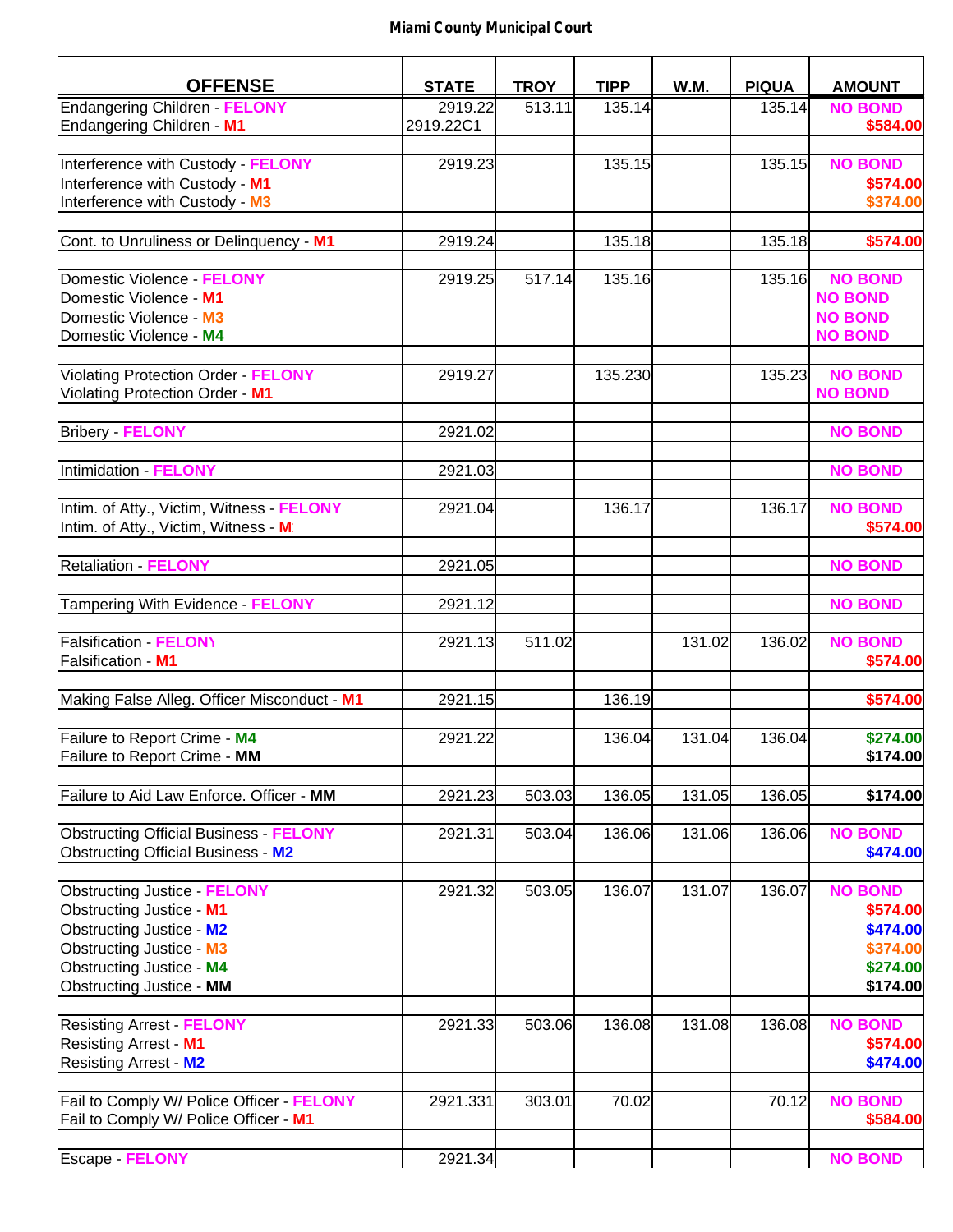| Escape - M1                                                                                                               |         |        |        |        |        | \$574.00                               |
|---------------------------------------------------------------------------------------------------------------------------|---------|--------|--------|--------|--------|----------------------------------------|
| Aiding Escape or Resist. To Auth. - FELONY                                                                                | 2921.35 |        |        |        |        | <b>NO BOND</b>                         |
| Illegal Convey. Prohibited Items FELONY<br>Illegal Convey. Prohibited Items - M1<br>Illegal Convey. Prohibited Items - M2 | 2921.36 |        | 136.13 |        | 136.13 | <b>NO BOND</b><br>\$574.00<br>\$474.00 |
| Harassment by Inmate FELONY                                                                                               | 2921.38 |        |        |        |        | <b>NO BOND</b>                         |
| Theft in Office - FELONY                                                                                                  | 2921.41 |        |        |        |        | <b>NO BOND</b>                         |
| Unlawful Int. in Public Contract - FELONY<br>Unlawful Int. in Public Contract - M1                                        | 2921.42 | 511.03 | 136.09 | 131.10 | 136.09 | <b>NO BOND</b><br>\$574.00             |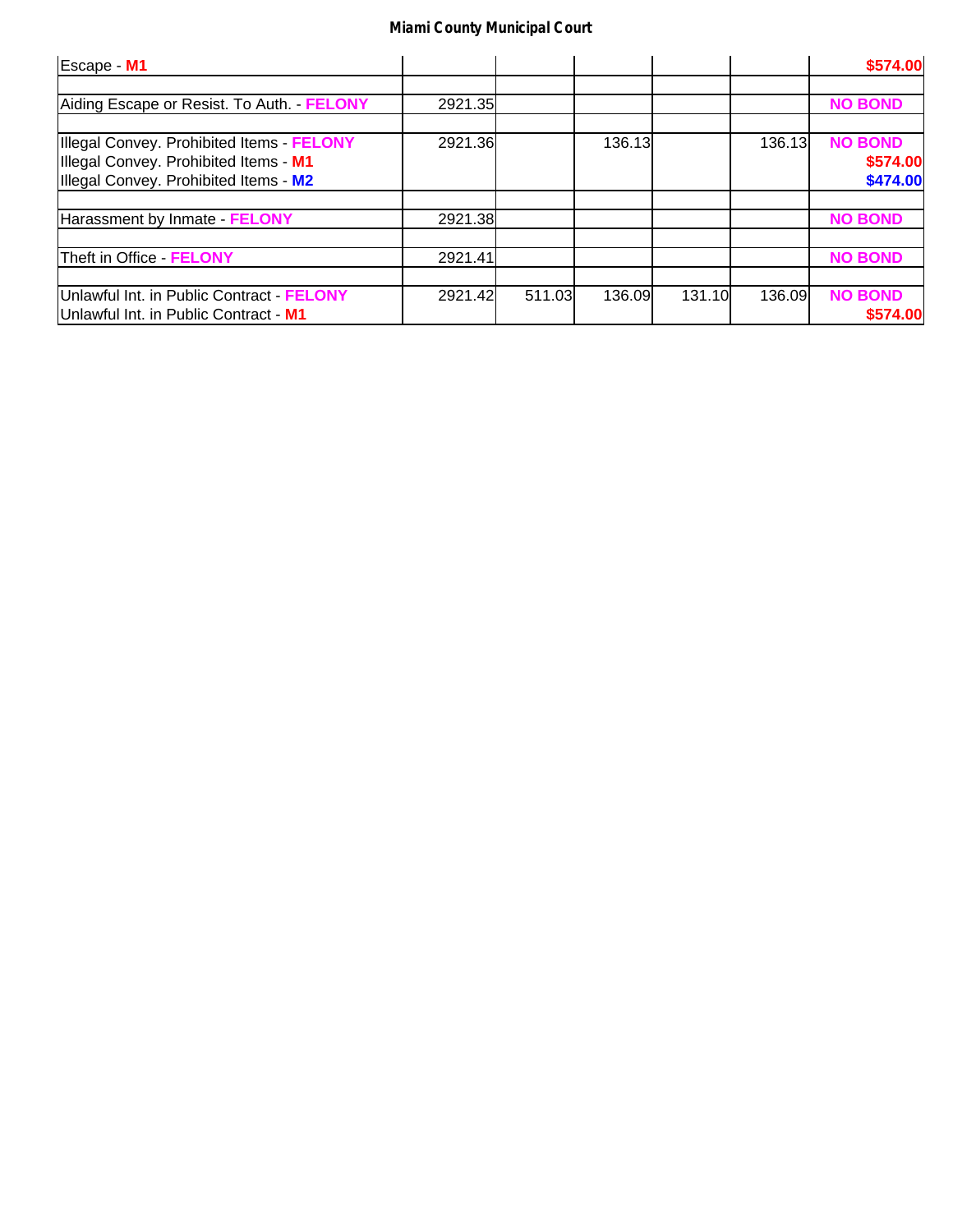| <b>OFFENSE</b>                                  | <b>STATE</b> | <b>TROY</b> | <b>TIPP</b> | W.M.   | <b>PIQUA</b> | <b>AMOUNT</b>  |
|-------------------------------------------------|--------------|-------------|-------------|--------|--------------|----------------|
| Dereliction of Duty - M2                        | 2921.44      | 511.05      | 136.11      | 131.12 | 136.11       | \$474.00       |
|                                                 |              |             |             |        |              |                |
| Interferring w/Civil Rights - M1                | 2921.45      |             | 136.12      | 131.13 | 136.12       | \$574.00       |
| Impersonating A Police Officer - FELONY         |              |             | 132.12      |        | 132.12       | <b>NO BOND</b> |
|                                                 | 2921.51      | 503.08      |             |        |              |                |
| Impersonating A Police Officer - M1             |              |             |             |        |              | \$574.00       |
| Impersonating A Police Officer - M4             |              |             |             |        |              | \$274.00       |
| Conspiracy - FELONY                             | 2923.01      |             |             |        |              | <b>NO BOND</b> |
| Conspiracy - M1                                 |              |             |             |        |              | \$574.00       |
|                                                 |              |             |             |        |              |                |
| Attempt - FELONY                                | 2923.02      |             | 130.11      | 130.11 | 130.11       | <b>NO BOND</b> |
| Attempt - M1                                    |              |             |             |        |              | \$574.00       |
| Attempt - M2                                    |              |             |             |        |              | \$474.00       |
| Attempt - M3                                    |              |             |             |        |              | \$374.00       |
| Attempt - M4                                    |              |             |             |        |              | \$274.00       |
|                                                 |              |             |             |        |              |                |
| Complicity - FELONY                             | 2923.03      |             | 130.12      | 130.12 | 130.12       | <b>NO BOND</b> |
| Complicity - M1                                 |              |             |             |        |              | \$574.00       |
| Complicity - M2                                 |              |             |             |        |              | \$474.00       |
| Complicity - M3                                 |              |             |             |        |              | \$374.00       |
| Complicity - M4                                 |              |             |             |        |              | \$274.00       |
|                                                 |              |             |             |        |              |                |
| Carrying Concealed Weapon - FELONY              | 2923.12      |             | 137.02      | 137.02 | 137.02       | <b>NO BOND</b> |
| Carrying Concealed Weapon - M1                  |              |             |             |        |              | \$574.00       |
|                                                 |              |             |             |        |              |                |
| III. Poss. Firearm in Liquor Prem. FELONY       | 2923.121     |             | 137.13      |        |              | <b>NO BOND</b> |
|                                                 |              |             |             |        |              |                |
| Poss. Weapon in School Zone - FELONY            | 2923.122     |             | 137.11      |        |              | <b>NO BOND</b> |
| Weapons While Under Disability - FELONY         | 2923.13      |             |             |        |              | <b>NO BOND</b> |
|                                                 |              |             |             |        |              |                |
| Using Weapon While Intoxicated - M1             | 2923.15      | 519.03      | 137.03      | 137.03 | 137.03       | \$574.00       |
|                                                 |              |             |             |        |              |                |
| Improper Handling Firearm in M/V - M1           | 2923.16      | 519.04      | 137.04      | 137.04 | 137.04       | \$574.00       |
| Improper Handling Firearm in M/V - M4           |              |             |             |        |              | \$274.00       |
| Improperly Discharging Firearm FELONY           | 2923.161     |             |             |        | 137.09       | <b>NO BOND</b> |
|                                                 |              |             |             |        |              |                |
| Unlawful Poss. Dangerous Ord. FELONY            | 2923.17      |             |             |        |              | <b>NO BOND</b> |
|                                                 |              |             |             |        |              |                |
| Failure to Secure Dangerous Ord. - M2           | 2923.19      | 519.05      | 137.06      | 137.05 | 137.06       | \$474.00       |
|                                                 |              |             |             |        |              |                |
| Unlawful Transaction in Weapons FELONY          | 2923.20      | 519.06      | 137.07      | 137.06 | 137.07       | <b>NO BOND</b> |
| Unlawful Transaction in Weapons - M2            |              |             |             |        |              | \$474.00       |
| Unlawful Transaction in Weapons - M4            |              |             |             |        |              | \$274.00       |
| Improperly Furn. Fiream to Minor - FELONY       |              |             |             |        |              | <b>NO BOND</b> |
|                                                 | 2923.21      | 519.07      | 137.08      | 137.07 | 137.08       |                |
| Possessing Criminal Tools - FELONY              | 2923.24      |             | 137.05      |        | 137.05       | <b>NO BOND</b> |
| Possessing Criminal Tools - M1                  |              |             |             |        |              | \$574.00       |
|                                                 |              |             |             |        |              |                |
| <b>Engaging Pattern Corrupt Activity FELONY</b> | 2923.32      |             |             |        |              | <b>NO BOND</b> |
|                                                 |              |             |             |        |              |                |
| Corrupting Another W/Drugs - FELONY             | 2925.02      |             |             |        |              | <b>NO BOND</b> |
|                                                 |              |             |             |        |              |                |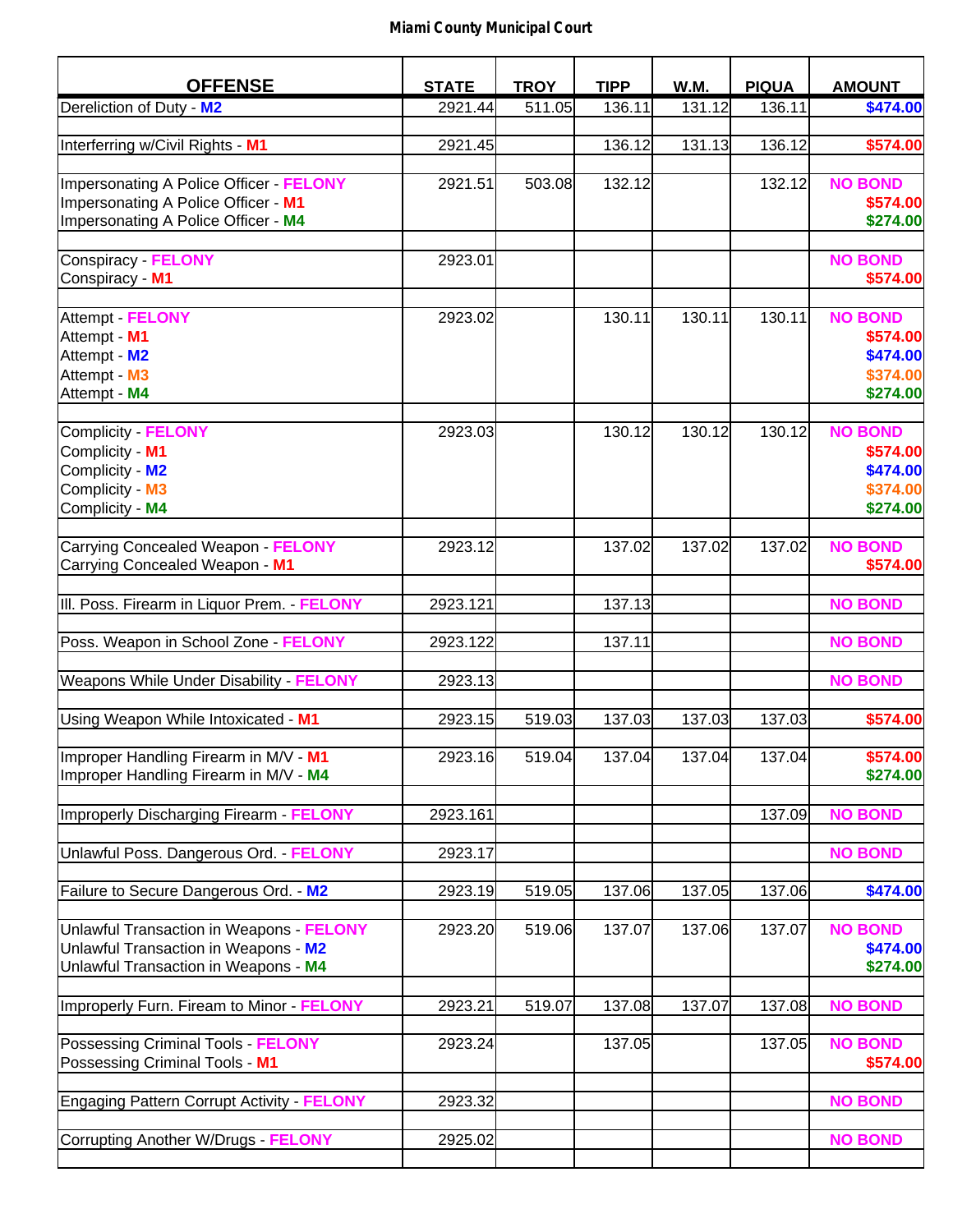| Trafficking in Drugs - FELONY<br>Trafficking in Drugs - M3<br>Trafficking in Drugs - MM  | 2925.03 | 527.02 | 138.02 | 138.02 | <b>NO BOND</b><br>\$374.00<br>\$174.00 |
|------------------------------------------------------------------------------------------|---------|--------|--------|--------|----------------------------------------|
| Illegal Mfr. Drugs / Cultivate Marij. - FELONY                                           | 2925.04 |        | 138.06 | 138.06 | <b>NO BOND</b>                         |
| Illegal Mfr. Drugs / Cultivate Marij. - M4<br>Illegal Mfr. Drugs / Cultivate Marij. - MM |         |        |        |        | \$274.00<br>\$174.00                   |
|                                                                                          |         |        |        |        |                                        |
| Possession of Drugs - FELONY<br>Possession of Drugs - M1                                 | 2925.11 | 513.03 | 138.03 | 138.03 | <b>NO BOND</b><br>\$574.00             |
| Possession of Drugs - M2<br>Possession of Drugs - M3                                     |         |        |        |        | \$474.00<br>\$374.00                   |
| Possession of Drugs - M4<br>Possession of Drugs - MM (Less Than 100 Grams of Marijuana)  |         |        |        |        | \$274.00<br>\$174.00                   |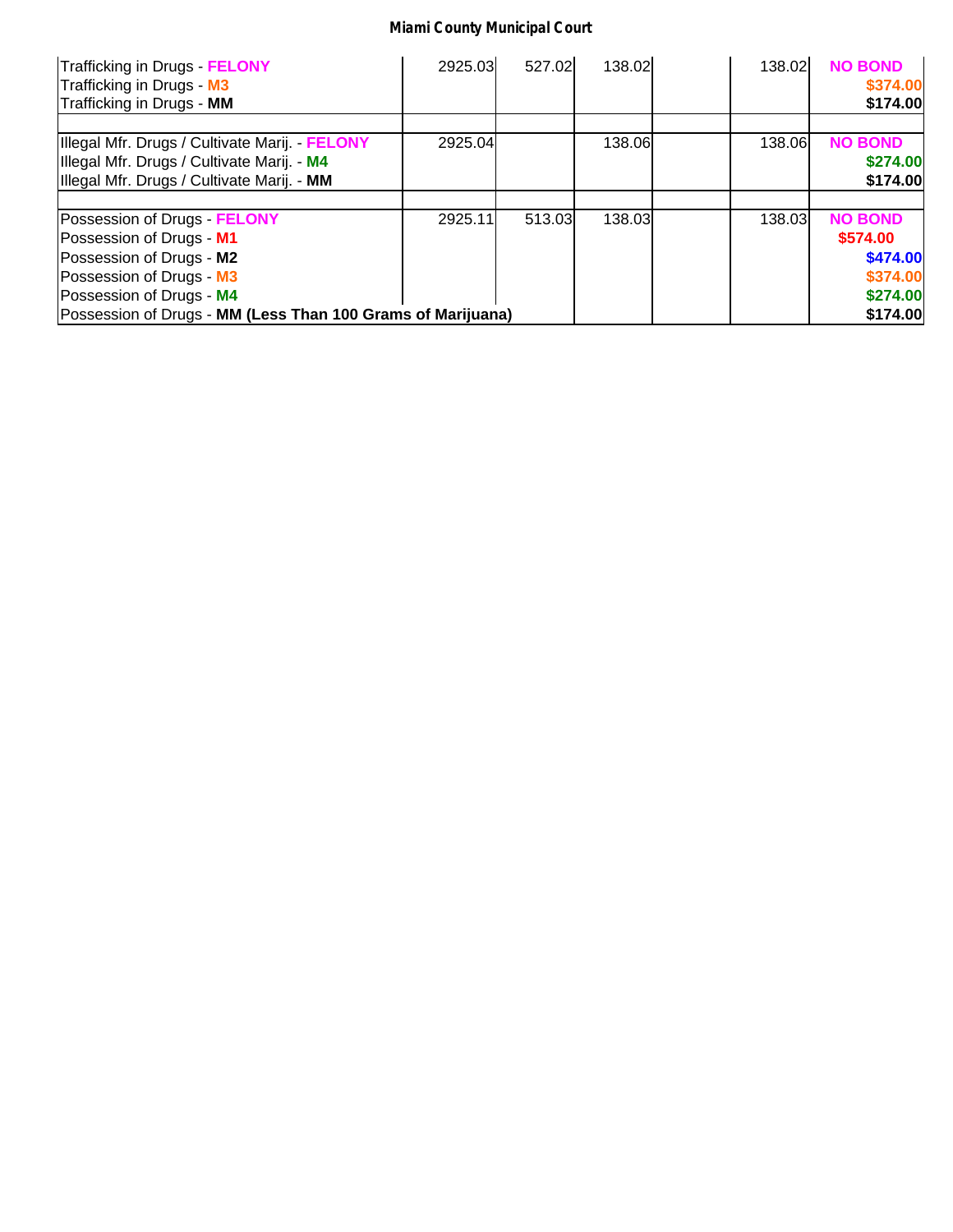| <b>OFFENSE</b>                                                                                                     | <b>STATE</b> | <b>TROY</b> | <b>TIPP</b> | W.M.  | <b>PIQUA</b> | <b>AMOUNT</b>                          |
|--------------------------------------------------------------------------------------------------------------------|--------------|-------------|-------------|-------|--------------|----------------------------------------|
| Possessing Drug Abuse Instruments - M1<br>Possessing Drug Abuse Instruments - M2                                   | 2925.12      | 527.04      | 138.04      |       | 138.04       | \$574.00<br>\$474.00                   |
| Permitting Drug Abuse - M1                                                                                         | 2925.13      | 527.05      | 138.04      |       | 138.05       | \$574.00                               |
|                                                                                                                    |              |             |             |       |              |                                        |
| Drug Paraphernalia Offenses - M1<br>Drug Paraphernalia Offenses - M2<br>Drug Paraphernalia Offenses - M4           | 2925.14      | 527.12      | 138.13      |       | 138.13       | \$574.00<br>\$474.00<br>\$274.00       |
| Deception to Obtain Dang. Drugs FELONY<br>Deception to Obtain Dang. Drugs - M1                                     | 2925.22      | 527.06      |             |       |              | <b>NO BOND</b><br>\$574.00             |
| Illegal Process. Drug Documents FELONY                                                                             | 2925.23      |             |             |       |              | <b>NO BOND</b>                         |
| Abusing Harmful Intoxicants - FELONY<br>Abusing Harmful Intoxicants - M1<br>Abusing Harmful Intoxicants - M4       | 2925.31      | 527.07      | 138.07      |       | 138.07       | <b>NO BOND</b><br>\$574.00<br>\$274.00 |
| Trafficking in Harmful Intox. - FELONY<br>Trafficking in Harmful Intox. - M3<br>Trafficking in Harmful Intox. - M4 | 2925.32      | 527.11      | 138.10      |       | 138.10       | <b>NO BOND</b><br>\$374.00<br>\$274.00 |
| Poss. Nitrous Oxide in M/V - M4                                                                                    | 2925.33      |             | 138.10      |       | 138.10       | \$274.00                               |
| Off. Involv. Counterfeit Cont. Sub. - FELONY<br>Off. Involv. Counterfeit Cont. Sub. - M1                           | 2925.37      | 527.13      | 138.12      |       | 138.12       | <b>NO BOND</b><br>\$574.00             |
| Abuse of a Corpse - FELONY<br>Abuse of a Corpse - M2                                                               | 2927.01      |             | 135.28      |       | 135.28       | <b>NO BOND</b><br>\$474.00             |
| Illegal Dist. Of Tobacco Products - M3<br>Illegal Dist. Of Tobacco Products - M4                                   | 2927.02      |             | 135.25      |       | 135.25       | \$374.00<br>\$274.00                   |
| Interception of Communication - FELONY                                                                             | 2933.52      |             |             |       |              | <b>NO BOND</b>                         |
| Release on O.R. Bond - FELONY<br>Release on O.R. Bond - M1                                                         | 2937.29      |             |             |       |              | <b>NO BOND</b><br>\$574.00             |
| Biting Animal to be Confined; Vet. To Rpt. - M2                                                                    | 3701.352     |             |             |       |              | \$474.00                               |
| Dispensing of Excepted Subst. FELONY                                                                               | 3719.16      |             |             |       |              | <b>NO BOND</b>                         |
| Poss. Sale & Use Fireworks - FELONY<br>Poss. Sale & Use Fireworks - M1                                             | 3743.65      |             | 92.21       |       |              | <b>NO BOND</b><br>\$574.00             |
| Limitations on Shipping/Transporting - M1                                                                          | 3743.66      |             | 92.26       |       |              | \$574.00                               |
| Prohibitions - M3                                                                                                  | 3767.13      |             |             |       |              | \$374.00                               |
| Littering on Public/Private Property - M3                                                                          | 3767.32      |             | 94.03       |       |              | \$374.00                               |
| Restriction On Sale of Beer & Liquor - M3<br>Resriction On Sale of Beer & Liquor - M4                              | 4301.22      | 531.03      |             | 92.04 |              | \$374.00<br>\$274.00                   |
| Furnish Alcohol Without Permit - M1                                                                                | 4301.58      |             |             |       |              | \$574.00                               |
|                                                                                                                    |              |             |             |       |              |                                        |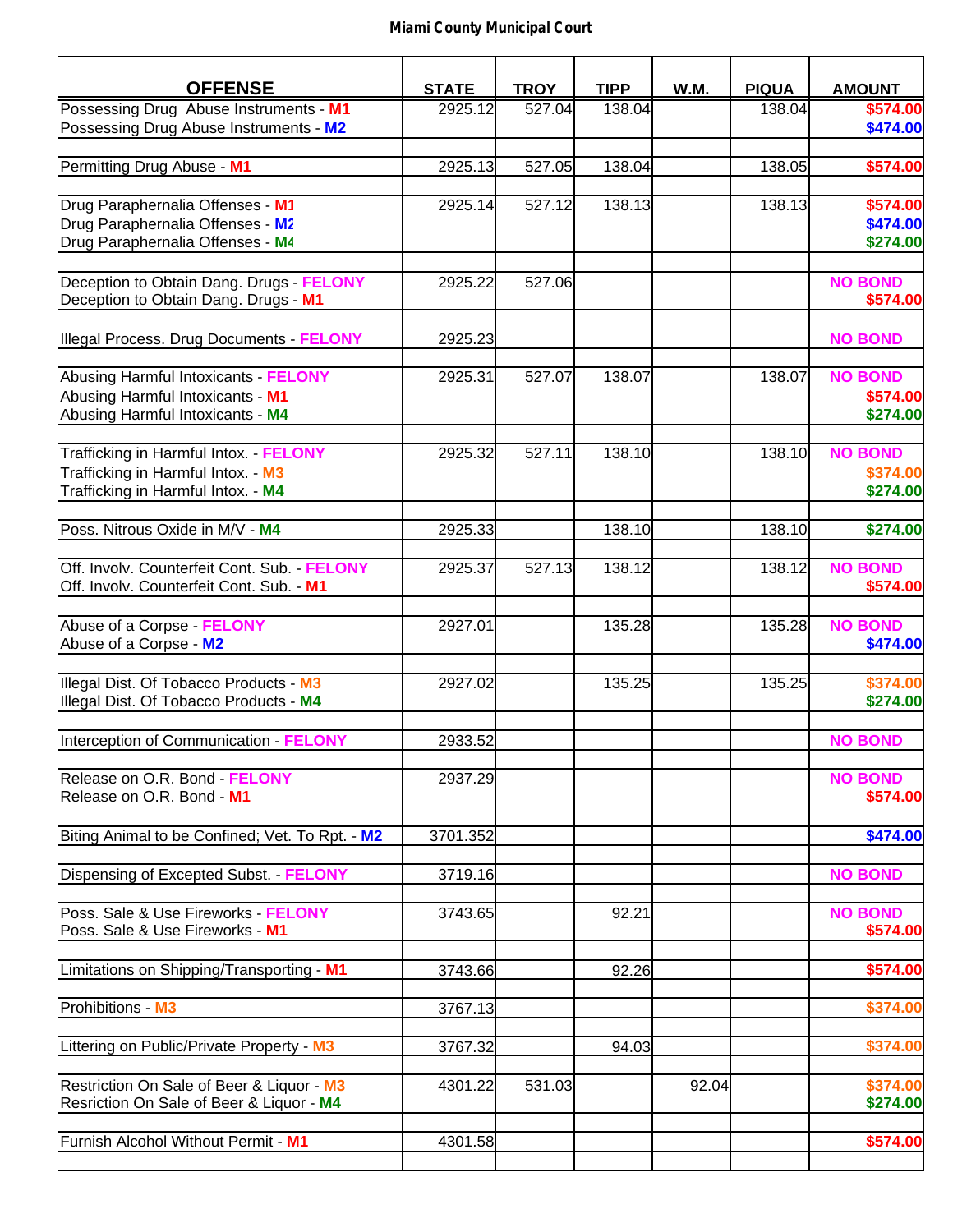| Open Container Law - MM                     | 4301.62  | 531.07 | 96.06  | 92.07  | 131.32 | \$174.00 |
|---------------------------------------------|----------|--------|--------|--------|--------|----------|
|                                             |          |        |        |        |        |          |
| Underage Puchase/Consumption - M4           | 4301.631 | 531.02 |        | 92.08  | 139.01 | \$274.00 |
|                                             |          |        |        |        |        |          |
| Misrep. To Obtain Alcohol for Underage - M1 | 4301.633 | 531.02 |        | 92.11  |        | \$574.00 |
|                                             |          |        |        | 73.01B |        |          |
| Misrep. By Person Under 21 - M4             | 4301.64  | 531.04 | 73.013 | 92.16  |        | \$274.00 |
| Obstructing Search Of Premises - M1         | 4301.66  |        |        | 92.17  |        | \$574.00 |
| Illegal Poss. Of Intoxicating Liquor - M4   | 4301.67  |        |        | 92.18  |        | \$274.00 |
| Offenses Involving Underage Persons - M1    | 4301.69  | 531.02 |        | 92.20  |        | \$574.00 |
| Prohib. Against Viol. Not Specified - MM    | 4301.70  |        |        |        |        | \$174.00 |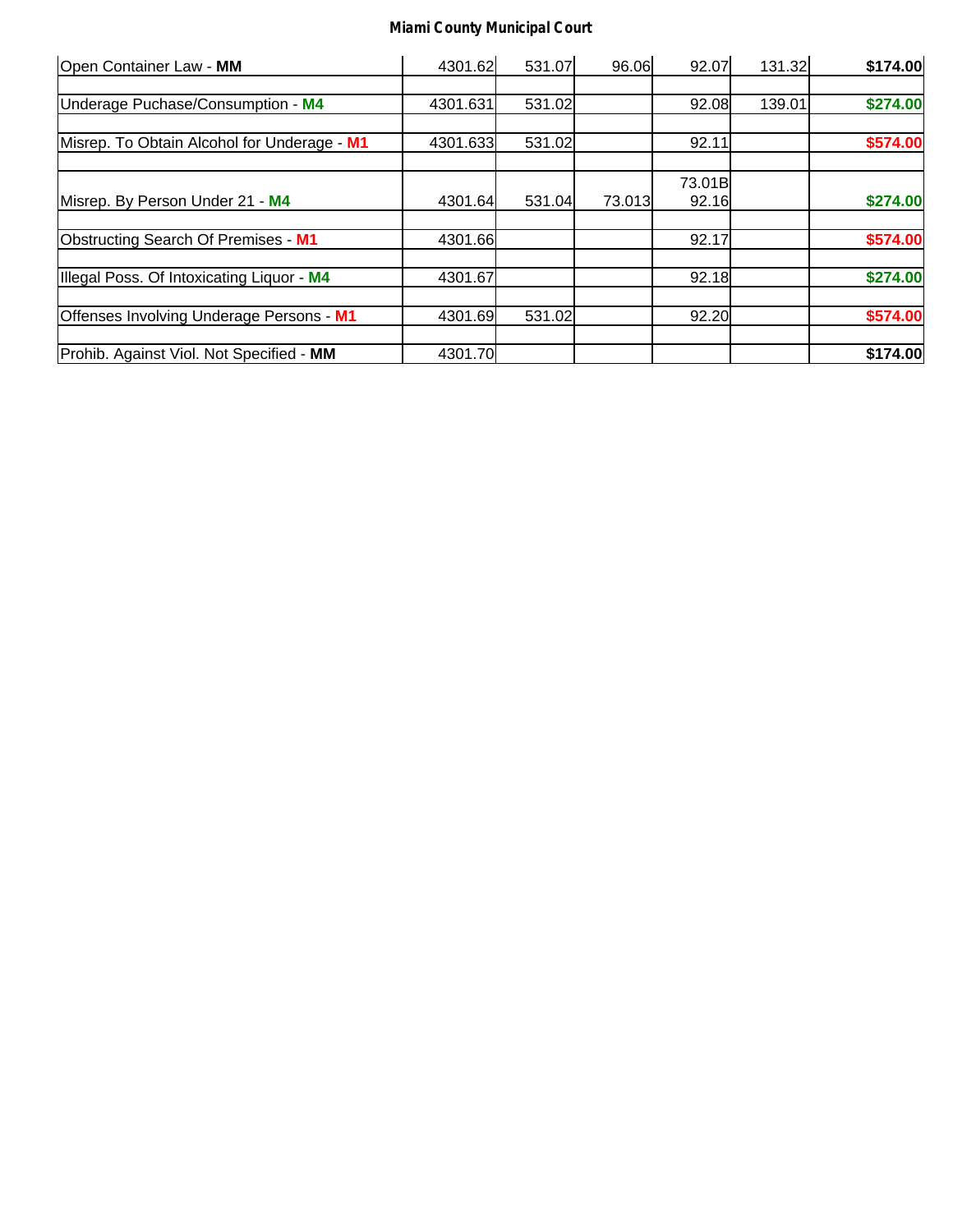| <b>OFFENSE</b>                                | <b>STATE</b> | <b>TROY</b> | <b>TIPP</b> | W.M.  | <b>PIQUA</b> | <b>AMOUNT</b>  |
|-----------------------------------------------|--------------|-------------|-------------|-------|--------------|----------------|
| Overload Gross / Axle - 0 - 2,000 Over        | 5577.04      |             | 74.46       |       |              | \$144.00       |
| Overload Gross / Axle - 2,001 - 5,000         |              |             |             |       | 1.00 / 100   | \$164.00       |
| Overload Gross / Axle - 5,001 - 10,000        |              |             |             |       | 2.00 / 100   | \$194.00       |
| Overload Gross / Axle - 10,001 & Over         |              |             |             |       | 3.00 / 100   | \$224.00       |
|                                               |              |             |             | 75.03 | 74.47        |                |
| Max. Width, Height, Length                    | 5577.05      | 339.03      | 74.47       |       |              | \$174.00       |
| <b>Prohibition Against Violation</b>          | 5577.06      |             | 74.47       |       | 74.47        | \$174.00       |
| Statement of Gross Vehicle Weigl ght-AR       | 5577.10      |             | 74.48       |       | 74.48        |                |
|                                               |              |             |             |       |              | \$574.00       |
| <b>Wheel Protectors</b>                       | 5577.11      | 339.05      | 74.49       | 75.05 | 74.49        | \$174.00       |
|                                               |              |             |             |       |              |                |
| Obstructing Public Ground, Hwy, Street, Alley | 5589.01      |             |             |       |              | \$174.00       |
| Operating Traction Engines Upon Hwy.          | 5589.08      | 339.10      | 72.68       | 75.10 | 72.68        | \$174.00       |
|                                               |              |             |             |       |              |                |
| Digging, Excavating, Piling Earth (Hwy-AR M4  | 5589.10      |             |             |       |              | \$274.00       |
| <b>Unlawful Operation</b>                     | 5728.04      |             |             |       |              | \$174.00       |
|                                               |              |             |             |       |              |                |
| Registration of Dogs - M1                     | 955.01       |             |             |       |              | \$574.00       |
|                                               |              |             |             |       |              |                |
| Tags to Be Worn - MM                          | 955.10       |             |             |       |              | \$99.00        |
| Transfer of Ownership/Poss. Dog - M4          | 955.11       |             |             |       |              | \$274.00       |
| Transfer of Ownership/Poss. Dog - MM          |              |             |             |       |              | \$99.00        |
|                                               |              |             |             |       |              |                |
| Proh. Against Failure Reg. Dog Kennel - MM    | 955.21       |             |             |       |              | \$99.00        |
| Confinement or Restraint of Dog - FELONY      | 955.22       | 521.01      |             |       |              | <b>NO BOND</b> |
| Confinement or Restraint of Dog - M1          |              |             |             |       |              | \$574.00       |
| Confinement or Restraint of Dog - M3          |              |             |             |       |              | \$374.00       |
| Confinement or Restraint of Dog - M4          |              |             |             |       |              | \$274.00       |
|                                               |              |             |             |       |              |                |
| Fail To Neuter Adopted Dog - MM               | 955.22C      |             |             |       |              | \$99.00        |
| Local Ord. Or Resol. To Control Dogs - MM     | 955.221      |             |             |       |              | \$99.00        |
|                                               |              |             |             |       |              |                |
| Duties After Dog Bites Persons - M4           | 955.261      |             |             |       |              | \$274.00       |
| Duties After Dog Bites Persons - MM           |              |             |             |       |              | \$99.00        |
| Proh. Against Viol. Rabies Quarantine - M4    | 955.39       |             |             |       |              | \$274.00       |
| Proh. Against Viol. Rabies Quarantine - MM    |              |             |             |       |              | \$99.00        |
|                                               |              |             |             |       |              |                |
| Abandoning Animal - M1                        | 959.01       | 521.03      |             | 90.10 |              | \$574.00       |
| Abandoning Animal - M2                        |              |             |             |       |              | \$474.00       |
|                                               |              |             |             |       |              |                |
| Injuring Animals - M1                         | 959.02       |             |             | 90.11 |              | \$574.00       |
| Injuring Animals - M2                         |              |             |             |       |              | \$474.00       |
| Poisoning Animals - M4                        | 959.03       |             |             | 90.12 |              | \$274.00       |
|                                               |              |             |             |       |              |                |
| Cruelty To Animals - M2                       | 959.13       | 521.05      |             | 90.13 | 90.04        | \$474.00       |
|                                               |              |             |             |       |              |                |
| Animal Fights - M4                            | 959.15       |             |             | 90.15 |              | \$274.00       |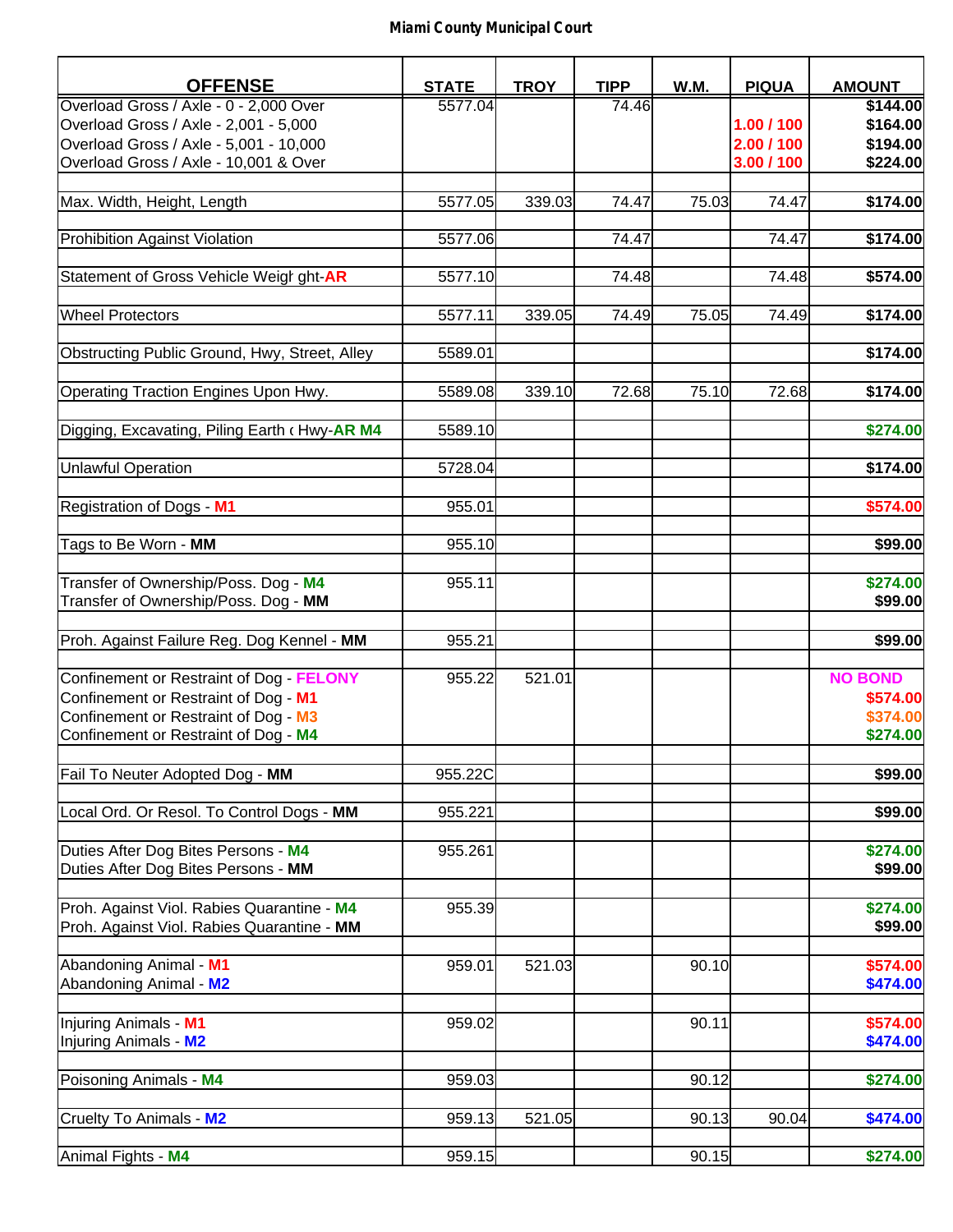| <b>Do</b> | ⌒<br>`` |  |  |  |
|-----------|---------|--|--|--|

## **Miscellaneous Violations**

| Three Moving Violations w/in 12 Months - M4                                                |        |       |        | \$274.00            |
|--------------------------------------------------------------------------------------------|--------|-------|--------|---------------------|
| Four Moving Violation w/in 12 Months - M3                                                  |        |       |        | \$374.00            |
| <b>PUCO Violations</b>                                                                     |        |       |        | \$174.00            |
| <b>Fail to Follow State Route</b>                                                          | 339.02 |       | 74.53  | \$99.00             |
| Loud Motor Vehicle Amplification Proh. - MM<br>Loud Motor Vehicle Amplification Proh. - M4 | 337.31 |       | 132.30 | \$99.00<br>\$274.00 |
| Excessive Noise (tires, horns, etc.)                                                       |        |       | 132.31 | \$99.00             |
| Garbage Removal                                                                            |        | 53.21 |        | \$99.00             |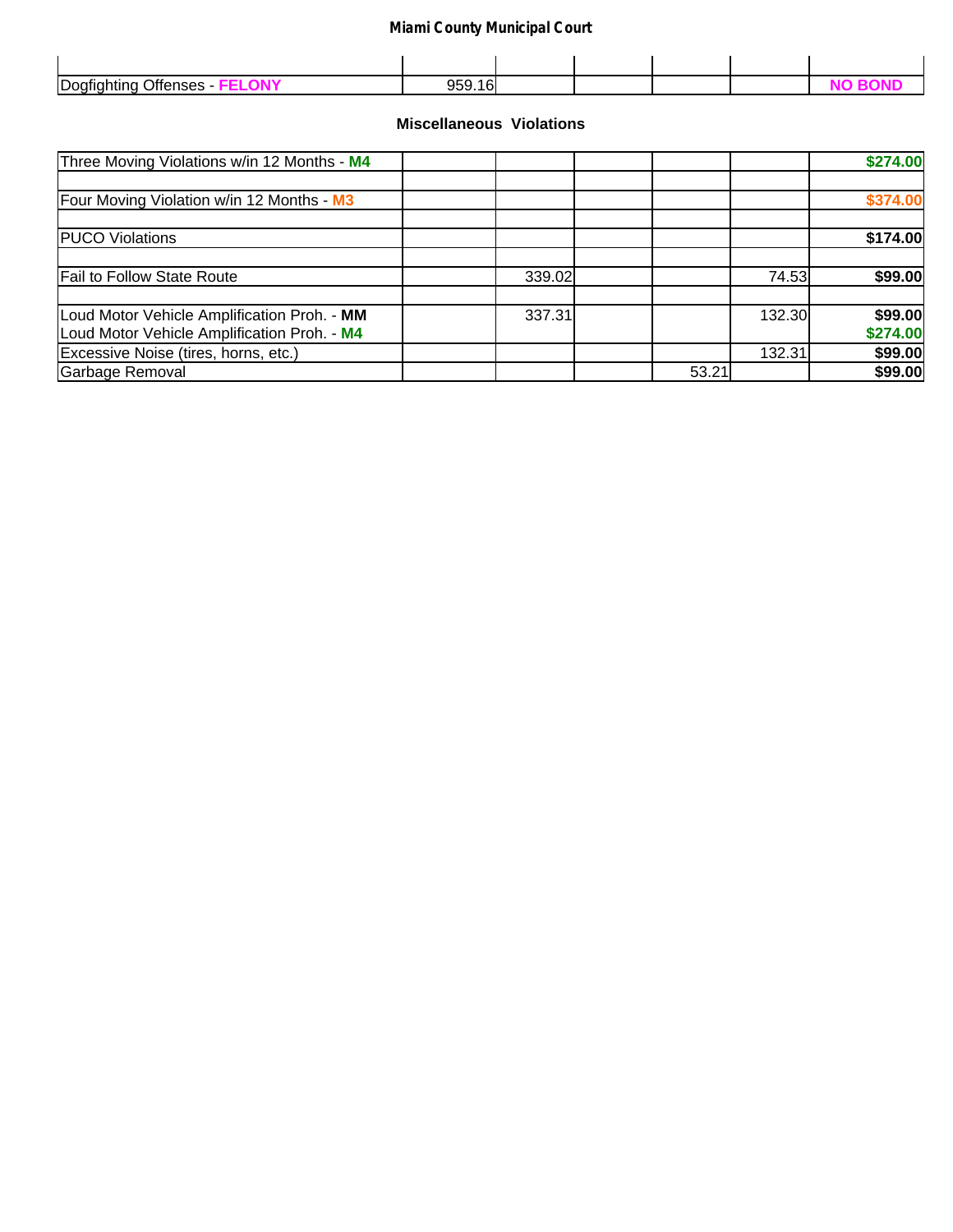| <b>OFFENSE</b>                                | <b>STATE</b>       | <b>TROY</b> | <b>TIPP</b> | W.M. | <b>PIQUA</b> | <b>AMOUNT</b> |
|-----------------------------------------------|--------------------|-------------|-------------|------|--------------|---------------|
| Navigation Rules - M4                         | 1501:47-2-05 to 19 |             |             |      |              | \$274.00      |
|                                               |                    |             |             |      |              |               |
| Lights for Watercraft - M4                    | 1501:47-2-22 to 31 |             |             |      |              | \$274.00      |
|                                               |                    |             |             |      |              |               |
| Swimming Prohibited From Watercraft - MM      | 1501:47-3-3        |             |             |      |              | \$174.00      |
| Intoxicating Beverages on Park Waters - MM    | 1501:47-3-3        |             |             |      |              | \$174.00      |
|                                               |                    |             |             |      |              |               |
| Flashing Lights Prohibited - MM               | 1547.03            |             |             |      |              | \$174.00      |
|                                               |                    |             |             |      |              |               |
| Siren Prohbited - MM                          | 1547.04            |             |             |      |              | \$174.00      |
| Education Required, Certificate - M4          | 1547.05            |             |             |      |              | \$274.00      |
| with Injury Damage - M3                       |                    |             |             |      |              | \$374.00      |
|                                               |                    |             |             |      |              |               |
| Education Required, Proof of Certificate - M4 | 1547.051           |             |             |      |              | \$274.00      |
| with Injury Damage - M3                       |                    |             |             |      |              | \$374.00      |
| Rental of Powercraft (born after 1/82) - MM   | 1547.052           |             |             |      |              | \$174.00      |
| with Injury Damage - M3                       |                    |             |             |      |              | \$374.00      |
|                                               |                    |             |             |      |              |               |
| Child Operators - MM                          | 1547.06            |             |             |      |              | \$174.00      |
|                                               |                    |             |             |      |              |               |
| Reckless / Unsafe Operation - M4              | 1547.07            |             |             |      |              | \$274.00      |
| with Injury Damage - M3                       |                    |             |             |      |              | \$374.00      |
| Unsafe Condition, Termination - MM            | 1547.071           |             |             |      |              | \$174.00      |
|                                               |                    |             |             |      |              |               |
| Operation in Restricted Areas - MM            | 1547.08            |             |             |      |              | \$174.00      |
|                                               |                    |             |             |      |              |               |
| Mooring Prohibited - MM                       | 1547.09            |             |             |      |              | \$174.00      |
| Leaving Accident Scene - M1                   | 1547.10            |             |             |      |              | \$574.00      |
|                                               |                    |             |             |      |              |               |
| Operating Under the Influence - M1            | 1547.11            |             |             |      |              | \$574.00      |
|                                               |                    |             |             |      |              |               |
| Incapacitated Operator's Prohibited - M3      | 1547.12            |             |             |      |              | \$374.00      |
|                                               |                    |             |             |      |              |               |
| Lawful Order, Flee and Elude - M1             | 1547.13            |             |             |      |              | \$574.00      |
| Law Enforcement Vessel / Right of Way - M4    | 1547.131           |             |             |      |              | \$274.00      |
|                                               |                    |             |             |      |              |               |
| Water Skiing Confined to Ski/Open Zone - MM   | 1547.14            |             |             |      |              | \$174.00      |
|                                               |                    |             |             |      |              |               |
| Observer Required for Skiing - MM             | 1547.15            |             |             |      |              | \$174.00      |
| Water Skiing After Sunset Prohibited - MM     | 1547.16            |             |             |      |              | \$174.00      |
|                                               |                    |             |             |      |              |               |
| Life Jacket Required for Skiers - MM          | 1547.18            |             |             |      |              | \$174.00      |
|                                               |                    |             |             |      |              |               |
| Ski Jumps Prohibited - MM                     | 1547.19            |             |             |      |              | \$174.00      |
| Special Water Events - MM                     | 1547.20            |             |             |      |              | \$174.00      |
|                                               |                    |             |             |      |              |               |
| Single Cell Inflatable Sale Prohibited - MM   | 1547.21            |             |             |      |              | \$174.00      |
|                                               |                    |             |             |      |              |               |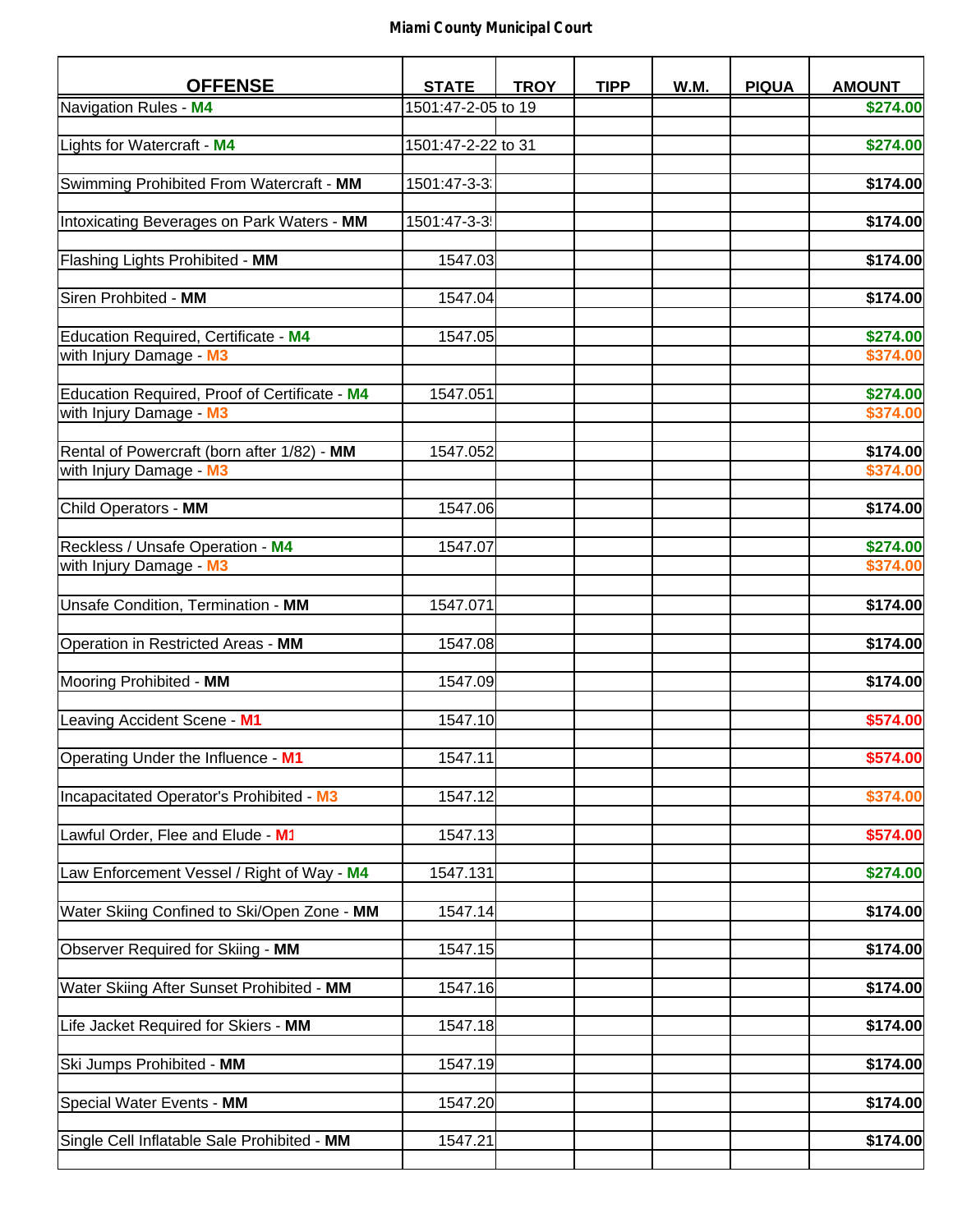| Sitting, k Standing, Walking (Bow Riding) - MM | 1547.22  | \$174.00 |  |
|------------------------------------------------|----------|----------|--|
|                                                |          |          |  |
| Engine Warm-Up Required - MM                   | 1547.23  | \$174.00 |  |
| Children Under 10 Must Wear PFD - MM           | 1547.24  | \$174.00 |  |
| Life Jacket Requirements - M4                  | 1547.25  | \$274.00 |  |
| Distress Flag Required - MM                    | 1547.251 | \$174.00 |  |
| Anchor, Whistle, Bell Required - MM            | 1547.26  | \$174.00 |  |
| Fire Extinguisher Requirements - MM            | 1547.27  | \$174.00 |  |
| <b>Flame Arrestor Requirements - MM</b>        | 1547.28  | \$174.00 |  |
| Ventilation Requirements on Powercraft - MM    | 1547.29  | \$174.00 |  |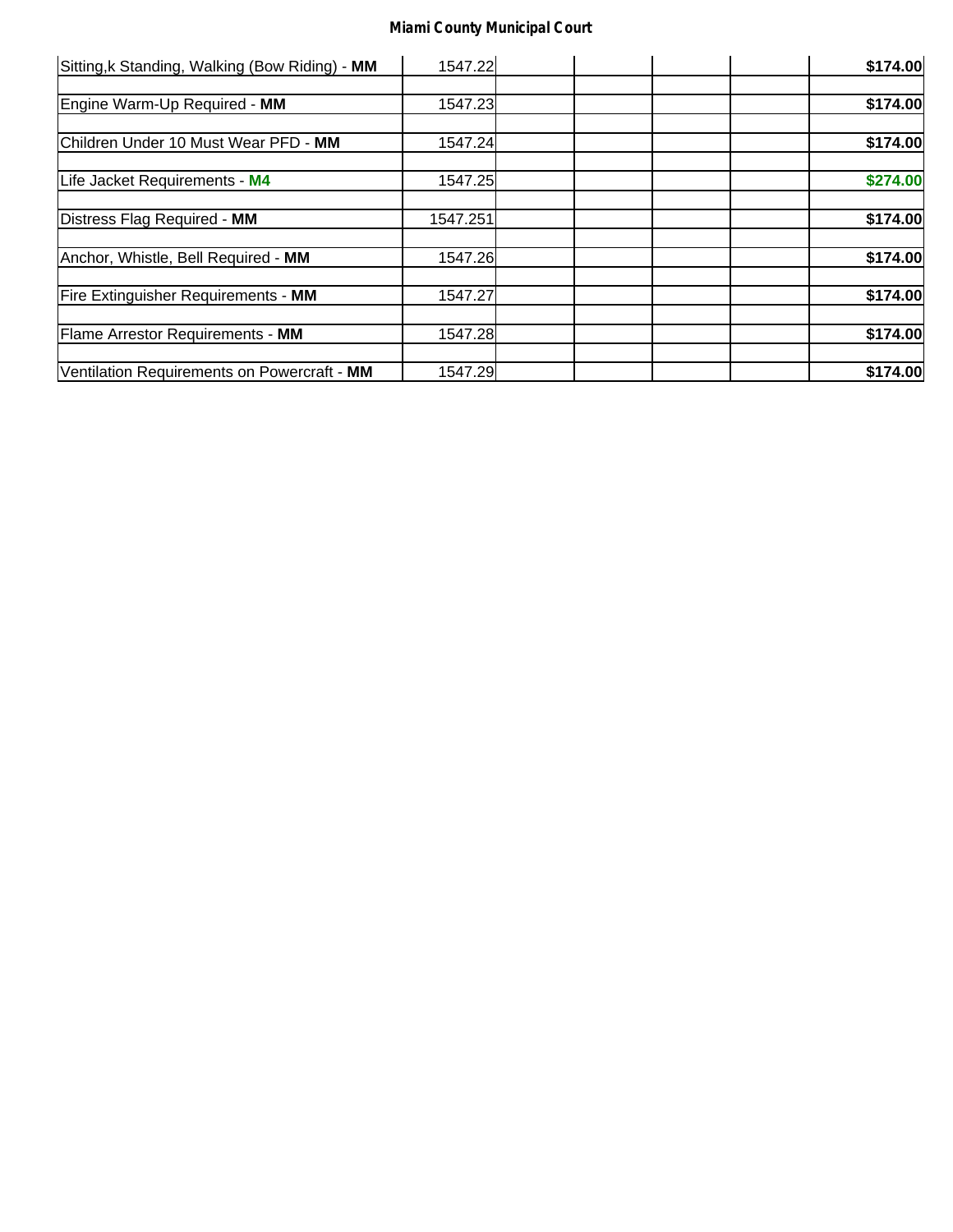| <b>OFFENSE</b>                               | <b>STATE</b> | <b>TROY</b> | <b>TIPP</b> | W.M. | <b>PIQUA</b> | <b>AMOUNT</b>  |
|----------------------------------------------|--------------|-------------|-------------|------|--------------|----------------|
| Abandoned Watercraft Procedures - M4         | 1547.30      |             |             |      |              | \$274.00       |
| Abandonment of Vessels - Public Areas - M4   | 1547.301     |             |             |      |              | \$274.00       |
| Abandonment, Disposal Requirements - M4      | 1547.302     |             |             |      |              | \$274.00       |
|                                              |              |             |             |      |              |                |
| Unclaimed Abandoned Vessels / Motors - M4    | 1547.303     |             |             |      |              | \$274.00       |
| Abandonment of Junk Vessels / Motors - M4    | 1547.304     |             |             |      |              | \$274.00       |
| Muffler Required - M4                        | 1547.31      |             |             |      |              | \$274.00       |
| Second Offense - M3                          |              |             |             |      |              | \$374.00       |
| Watercraft Dwelling - Nuisance - MM          | 1547.32      |             |             |      |              | \$174.00       |
|                                              |              |             |             |      |              |                |
| <b>Watercraft Sanitary Systems - M4</b>      | 1547.33      |             |             |      |              | \$274.00       |
| Violation Resulting In Injury / Damage - MM  | 1547.34      |             |             |      |              | \$174.00       |
| Owner Providing Safety Equipment - M4        | 1547.38      |             |             |      |              | \$274.00       |
| Capacity Plate Regd., Defacing Proh. - M4    | 1547.39      |             |             |      |              | \$274.00       |
|                                              |              |             |             |      |              |                |
| Load and Horsepower Limitations - M4         | 1547.40      |             |             |      |              | \$274.00       |
| Personal Watercraft Operation - MM           | 1547.41      |             |             |      |              | \$174.00       |
| Littering From a Vessel - MM                 | 1547.49      |             |             |      |              | \$174.00       |
| Numbering of Watercraft, Registration - MM   | 1547.53      |             |             |      |              | \$174.00       |
| Registration of Watercraft - MM              | 1547.531     |             |             |      |              | \$174.00       |
| Display Numbers, Expired License - M4        | 1547.54      |             |             |      |              | \$274.00       |
|                                              |              |             |             |      |              |                |
| Historic Watercraft Registration - MM        | 1547.541     |             |             |      |              | \$174.00       |
| Certificate of Livery Registration - MM      | 1547.542     |             |             |      |              | \$174.00       |
| Dealer's License - MM                        | 1547.543     |             |             |      |              | \$174.00       |
| Display of Decal, Documented Vessel - MM     | 1547.57      |             |             |      |              | \$174.00       |
|                                              |              |             |             |      |              |                |
| Watercraft Accident Reports - MM             | 1547.59      |             |             |      |              | \$174.00       |
| Altering Serial Numbers, Falsification - M1  | 1547.66      |             |             |      |              | \$574.00       |
| Improper Handling of Firearms / Vessel - M4  | 1547.69      |             |             |      |              | \$274.00       |
| Wrecking - F3                                | 1547.91      |             |             |      |              | <b>NO BOND</b> |
|                                              |              |             |             |      |              |                |
| Offenses/ Prohibitions - M4                  | 1547.92      |             |             |      |              | \$274.00       |
| Altered Certificate, Sale W/O Certificate F4 | 1548.19      |             |             |      |              | <b>NO BOND</b> |
| Fishing Restricted to Age 15 & Younger - M4  | 1531.02      |             |             |      |              | \$274.00       |
|                                              |              |             |             |      |              |                |